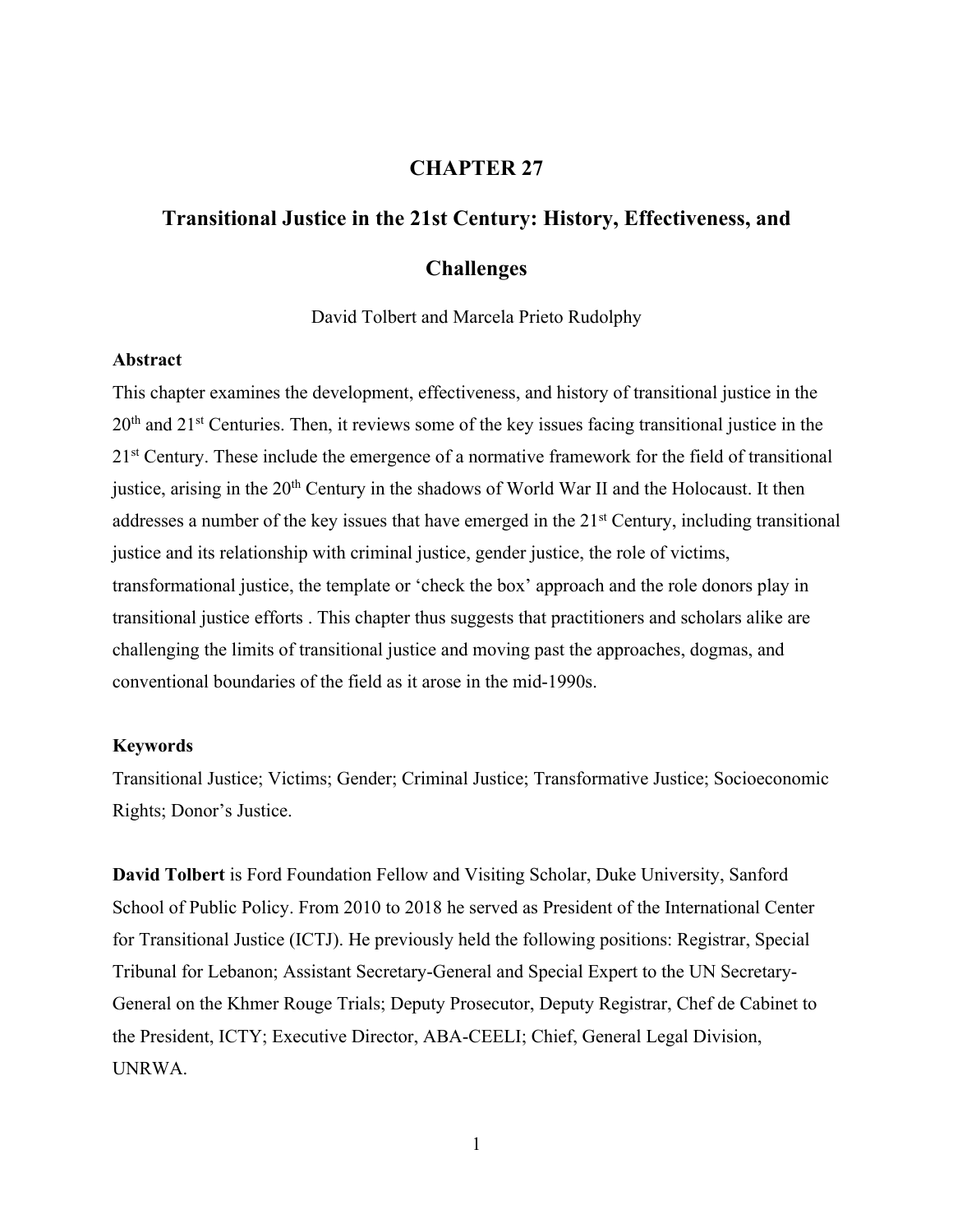**Marcela Prieto Rudolphy** is Fellow in Transnational Law at University of Southern California, Gould School of Law and a J.S.D. Candidate at N.Y.U. She holds an LLM degree from New York University and a law degree from Pontificia Universidad Católica de Chile. From 2012- 2014, she worked at the Chilean Ministry of Interior Human Rights Program (Programa Continuación Ley 19.123) prosecuting crimes against humanity committed during Augusto Pinochet's military dictatorship.

"This doubt of people concerning themselves and the reality of their own experience only reveals what the Nazis have always known: that men determined to commit crimes will find it expedient to organize them on the most vastest, most improbable scale. Not only because this renders all punishments provided by the legal system inadequate and absurd; but because the very immensity of the crimes guarantees that the murderers who proclaim their innocence with all manner of lies will be more readily believed than the victims who tell the truth.[…]. We attempt to understand elements in present or recollected experience that simply surpass our powers of understanding. We attempt to classify as criminal a thing which, as we all feel, no such category was ever intended *to cover*. What meaning has the concept of murder when we are confronted with the mass production of corpses?" (Arendt, 1973, p. 239)<sup>1</sup>

## **1. Introduction**

This chapter reviews and examines the development, challenges, and effectiveness of transitional justice. It first surveys the emergence of transitional justice processes, tracing past steps and then closely reviews the development of transitional justice processes in the  $20<sup>th</sup>$  and  $21<sup>st</sup>$  Centuries (section 2). Thereafter, in section 3, it reviews key issues facing transitional justice, including questions of efficacy; its relationship with criminal justice; the role of victims; the "check the box" approach; gender issues; "transformative justice;" and "donors' justice." These appear to us as key issues and questions that practitioners and scholars alike are wrestling with—and will continue to debate—well into the 21<sup>st</sup> Century.

<sup>&</sup>lt;sup>1</sup> Emphasis added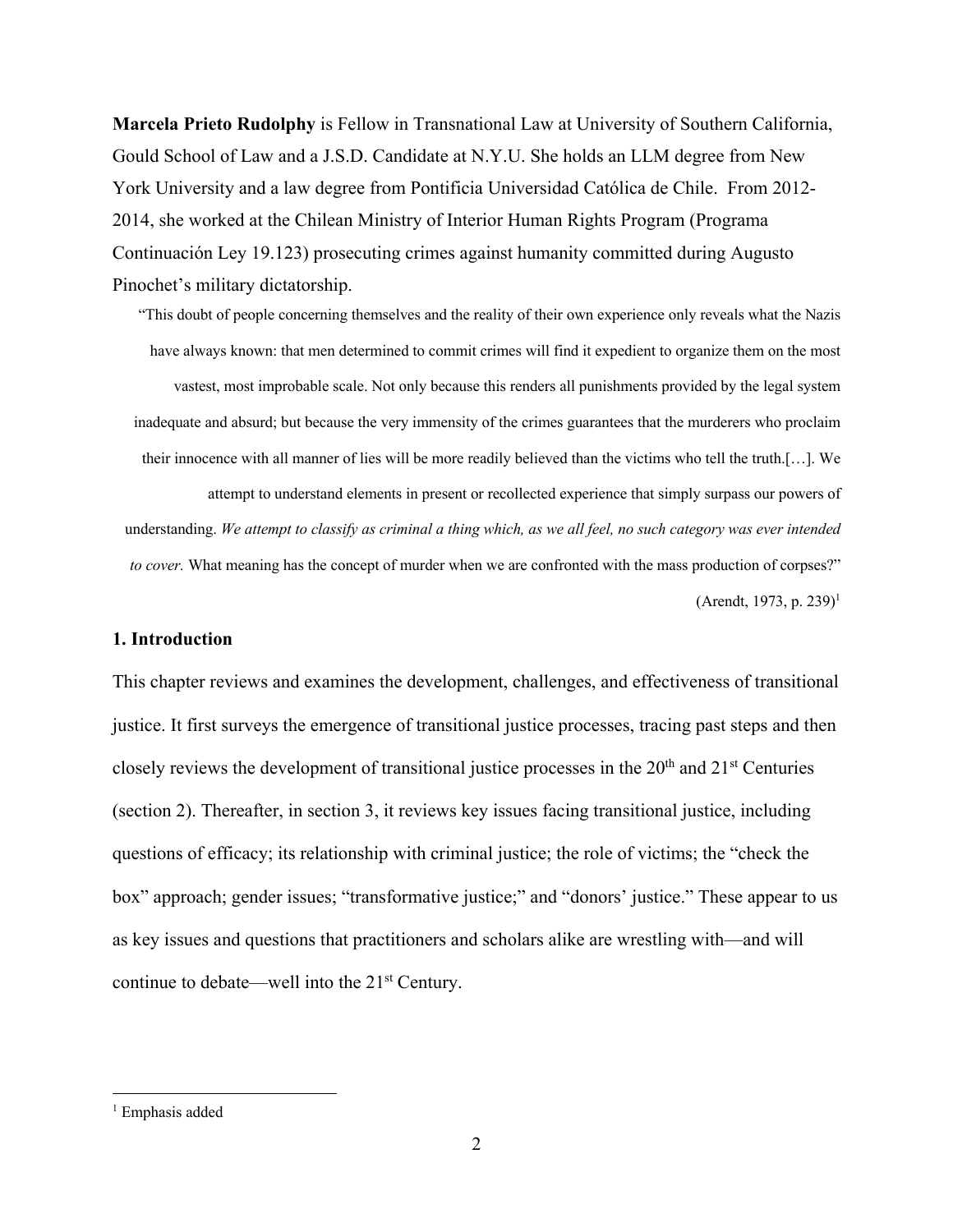#### **2. The "roots" of transitional justice**

## *2.1 The Emergence of transitional justice as a concept*

Human history is replete with "atrocity crimes."2 They occur during armed conflict and also are inflicted, in various circumstances, by states and others on a wide array of individuals, groups, and minorities. While humankind's earliest histories describe war and mass killing, attempts to provide for accountability and redress for atrocity crimes have a long if quite uneven lineage (Elster, 2004). These include acts of apology, contrition, reparation, and other forms of accountability for what we now see as the most grievous of crimes.

Indeed, Jon Elster (2004) traces the emergence of "transitional justice" (if not the term) to the ancient Greeks. He also points to certain steps taken to address violations during the French Restoration following the French Revolution (Elster, 2004). While Elster's research shows the underlying need of societies to address atrocities using various approaches, there is little evidence that these experiences from the distant past have had a direct impact on current transitional justice processes.

<sup>&</sup>lt;sup>2</sup> According to the United Nations, "atrocity crimes" take on three forms: genocide, crimes against humanity, and war crimes. Nevertheless, in the context of "Responsibility to Protect," the term "atrocity crimes" has been extended to include ethnic cleansing. While ethnic cleansing is not defined as an independent crime under international law, it includes acts that are serious violations of international human rights and humanitarian law that may themselves constitute atrocity crimes (United Nations, 2014). The crime of aggression, also an international crime, is usually treated separately and not considered an "atrocity crime." For reasons of space, we cannot address the issue in this chapter. See also the chapter 1 of Hagan and Kuperberg in this volume.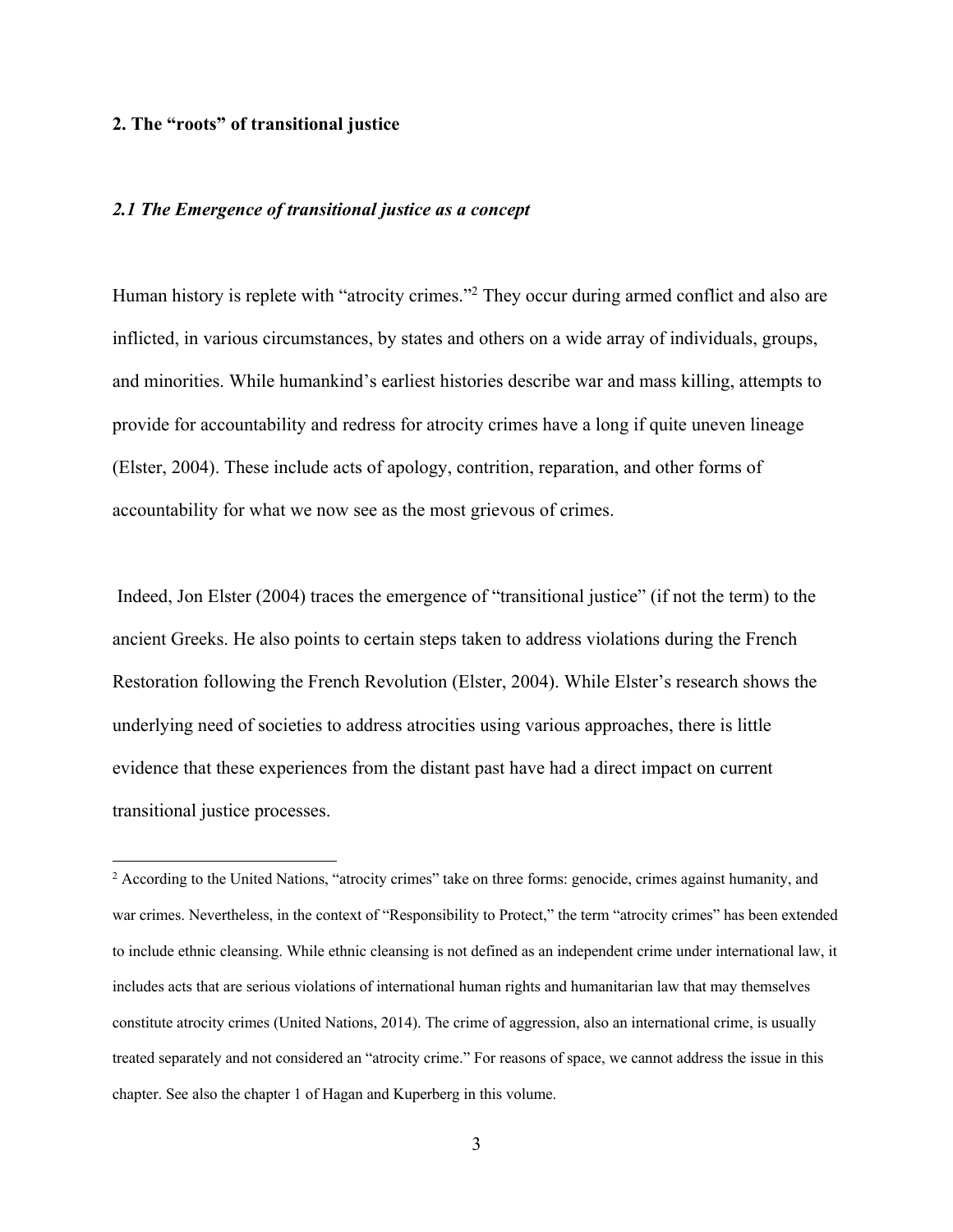In any event, the term "transitional justice" is very much of the  $20<sup>th</sup>$  Century, with a number of claimants of first enunciating it (Arthur, 2009, pp. 329-330). Transitional justice became generally accepted and part of the vocabulary in the academy with the publication of *Transitional Justice*, edited by Neil Kritz with a foreword by Nelson Mandela (Kritz, 1995a; Kritz, 1995b; Kritz, 1995c). This multi-volume compendium covered a range of countries and processes, with contributions by many well-known figures, e.g., Jose Zalaquett (1995), dealing primarily with post-authoritarian societies. This treatise and its contributors began to define what has now become the "field" of transitional justice and did much to establish a paradigm of transitional justice processes, focusing on trials, truth-telling mechanisms, reparations, and reforms (now often referred to as "guarantees of non-recurrence") (United Nations Human Rights, n.d.). However, they also narrowed a broad range of rich experiences in various countries to a more specific set of measures that were comparatively limited (Garton Ash, 1998; Elster, 2004). While an analytical approach is likely to categorize complex experiences into definable areas, it also is reductive in nature.

One of the chief criticisms of Kritz's and his co-authors' approach (1995b) was an almost singular focus on countries "transitioning" to democracy from authoritarian regimes which had massively violated human rights. This transition to democracy was, in Kritz's book, linked to a commitment to respecting human rights. As discussed below, this focus raises several challenges that continue to bedevil the field of transitional justice. Although Kritz's compendium certainly had the effect of both establishing and defining the term "transitional justice" at least for a time,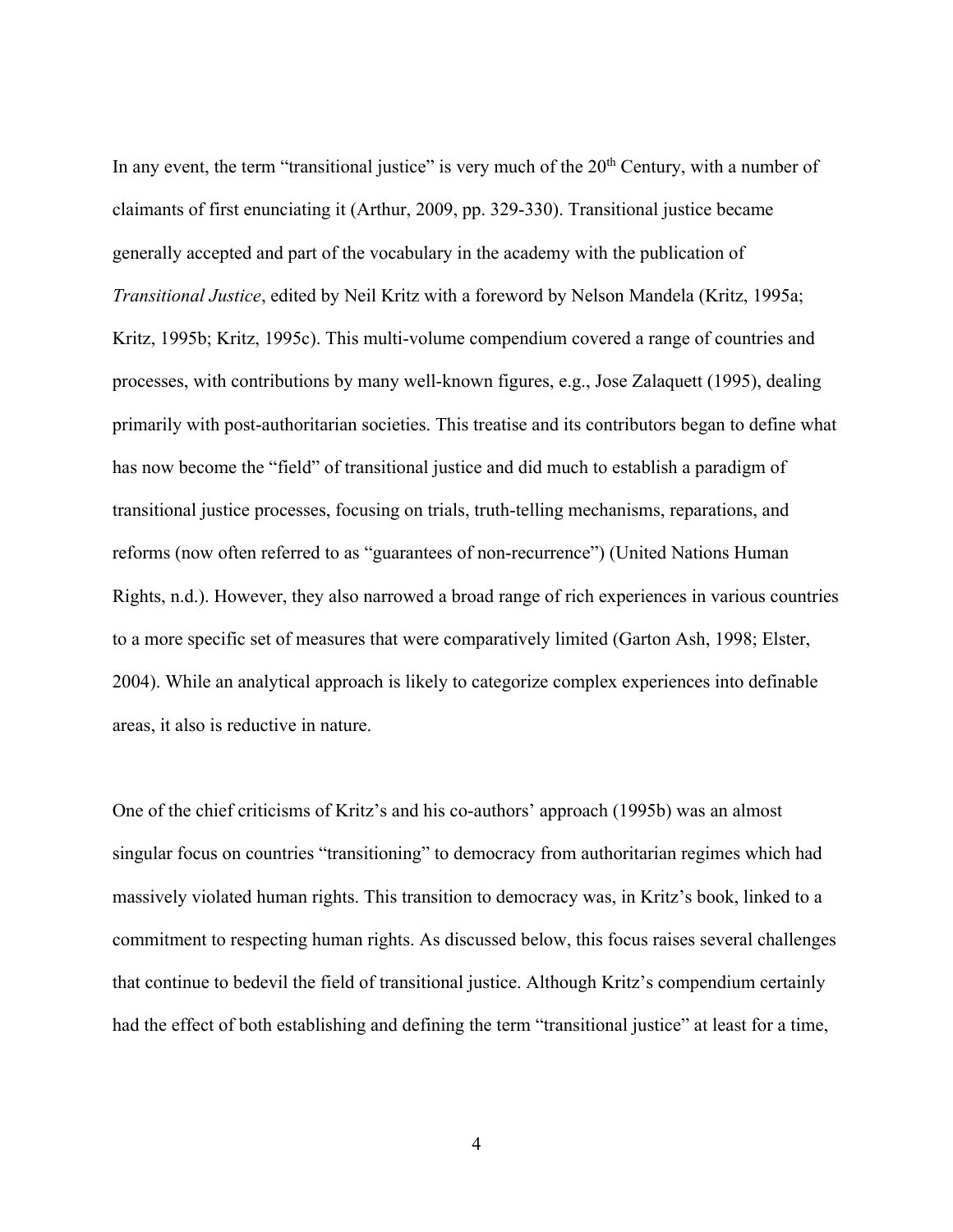the redoubtable, if in this case lonely critic, Timothy Garton Ash, raised serious questions about the usage of those terms. As Paige Arthur (2009, pp. 331-332) noted:

[Garton] Ash was the only reviewer to call into question the utility of the linguistic invention of 'transitional justice.' For him, the book was 'too narrowly titled,' and in fact, no word or phrase existed in English that captured the full range of all of its attending processes… [He suggested German terms that:] translated as 'treating' the past,' [or] 'working over' the past, 'confronting' it, 'coping, dealing or coming to terms with' it; even 'overcoming' the past…, indicating the complexity of the matter at hand.

Garton Ash (1998) also argued that historians were better placed and skilled to make assessments of the records of the past and wrestle with the legacy of massive abuses. He was concerned as well with the authors' focus on "truth" in transitional justice, worried that "truth is a big word, so often abused," and was keen to place limits on it (Garton Ash, 1998). As Arthur (2009) noted, Garton Ash challenged the contents of what Kritz had presented as "transitional justice." In his view, the "historians' debate"3 in Germany in the late 1980s on how to understand the causes, and interpretation of, the Nazi era was a model for addressing the past, rather than legal or quasilegal processes. Notably, historians did not play a major role in Kritz's book, and Arthur (2009, p. 333) argues that "transitional justice was presented as deeply enmeshed with political problems that were legal-institutional and, relatively, short-term in nature. So short-term, in fact, that they could be dealt with specifically during a 'transitional period.'"

<sup>&</sup>lt;sup>3</sup> "Historikerstreit" (in German) was a debate between conservatives and more progressive historians regarding German responsibility for Nazi Germany and the Holocaust (Bathrick et al., 1988; Maier, 1988; Baldwin, 1990).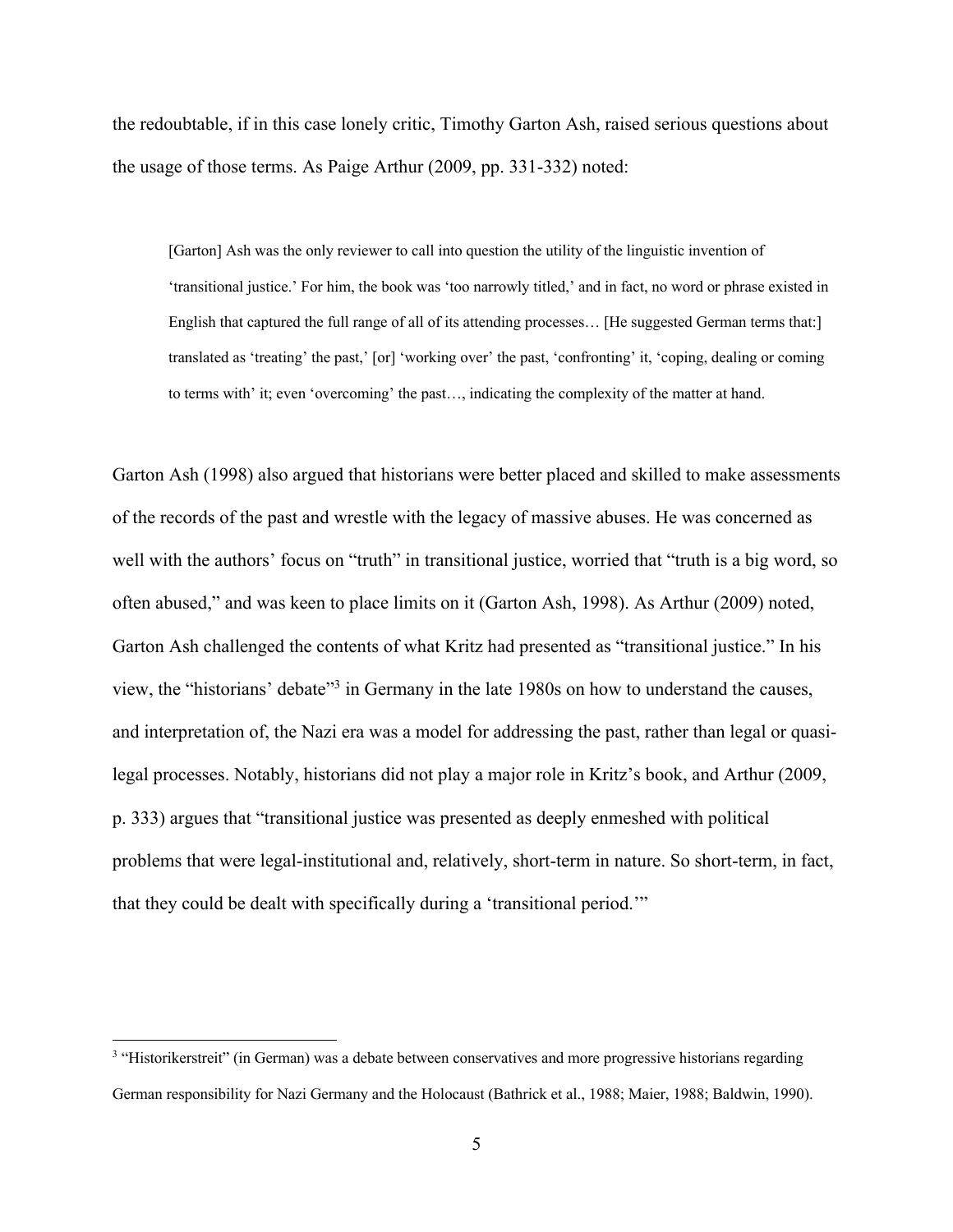Kritz's book shaped the discourse and agenda for transitional justice over the last decades, but Garton Ash's critique has had, at least in practice, some resonance. Over time, it is clear that transitional justice as defined in normative documents issued by the United Nations (2010), and a variety of other authoritative bodies, has broadened beyond countries transitioning to democracy.4 While there are current examples of countries moving from authoritarian regimes to democratic governments, e.g., Tunisia, the use of transitional justice measures in such countries are outnumbered by transitional justice processes in societies that have experienced atrocity crimes due to armed conflict (Abdoueldahab, 2017). Moreover, transitional justice processes have arisen in a range of situations, notably increasingly incorporated into peace agreements or negotiated in peace processes, as well as addressing historic violations not related directly to a transition *per se* (Arthur, 2009, pp. 361-362). Although the "democratic transition" paradigm Kritz established still overhangs the transitional justice discourse in several respects, practitioners and scholars have struggled against the strictures created by Kritz's book.

In another respect, Garton Ash's essential point still stands: historians play a minor role in transitional justice processes as compared, for example, to lawyers and judges (McEvoy, 2007).<sup>5</sup> However, his hypothesis—that historians are better positioned to assess the past—is also too narrow: in the case of, e.g., truth commissions, commissions of inquiry, reparations processes, a wide variety of professionals have played important roles. For example, the Tunisian Truth and

<sup>4</sup> International Center for Transitional Justice (n.d.) What is Transitional Justice?. Available at:

https://www.ictj.org/about/transitional-justice (Accessed: 27 January 2019).

<sup>&</sup>lt;sup>5</sup> McEvoy criticizes the legalistic nature of the field, and in turn, the role of lawyers to the detriment of other disciplines.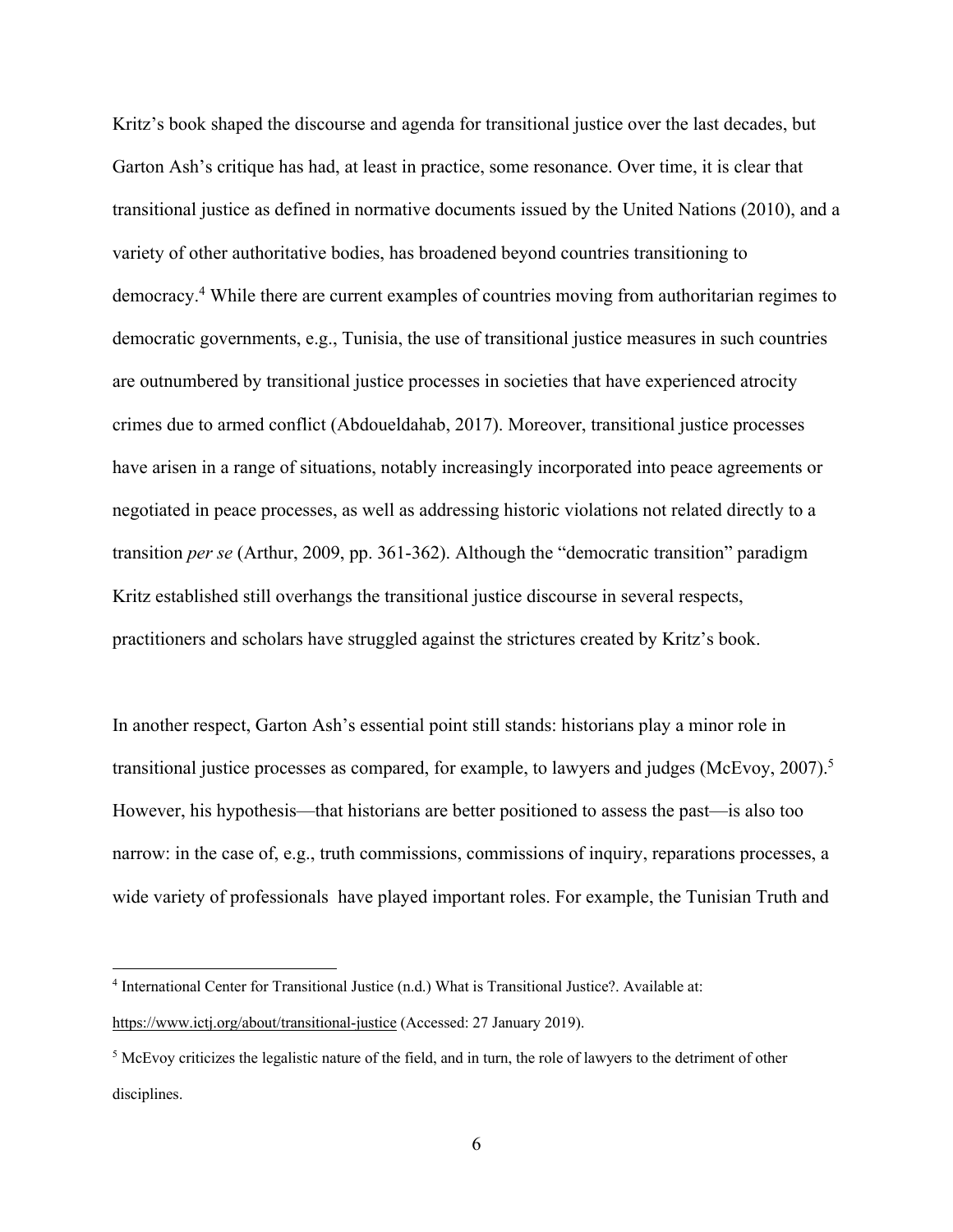Dignity Commission was chaired by a journalist (Moaveni, 2016), and the South African Truth and Reconciliation Commission was chaired by Archbishop Desmond Tutu.

## *2.2. The normative framework: Pre-20th century developments*

Before turning to transitional justice in the 21<sup>st</sup> Century, two different bodies of law frame and influence the concept and practice of transitional justice. One is the development of human rights law, which has its modern roots in the Universal Declaration of Human Rights in 1948 and the International Covenants. <sup>6</sup> The other primary source for the protection of individuals is international humanitarian law.7 International humanitarian law has evolved considerably over time and is set forth in the Geneva Conventions, The Hague Regulations, other treaties, and customary international law.8

<sup>6</sup> Universal Declaration of Human Rights (adopted 10 December 1948 UNGA Res 217 A(III) (UDHR) (UDHR).; International Covenant on Economic, Social, and Cultural Rights (adopted 16 December 1966 entry into force 3 January 1976) 993 UNTS (ICESCR); International Covenant on Civil and Political Rights (adopted 16 December 1966, entered into force 23 March 1976) 999 UNTS 171 (ICCPR). <sup>7</sup> "Universal codification of international humanitarian law began in the nineteenth century. Since then, States have agreed to a series of practical rules, based on the bitter experience of modern warfare" International Committee of the Red Cross (2004) What is International Humanitarian Law. Available at: https://www.icrc.org/en/doc/assets/files/other/what is ihl.pdf. (Accessed: 15 December 2018).

<sup>8</sup> Geneva Convention for the Amelioration of the Condition of the Wounded and Sick in Armed Forces in the Field (adopted 12 August 1949, entered into force 21 October 1950) 75 UNTS 31(First Geneva Convention); Geneva Convention for the Amelioration of the Condition of Wounded, Sick and Shipwrecked Members of Armed Forces at Sea (adopted 12 August 1949, entered into force 21 October 1950) 75 UNTS 85 (Second Geneva Convention);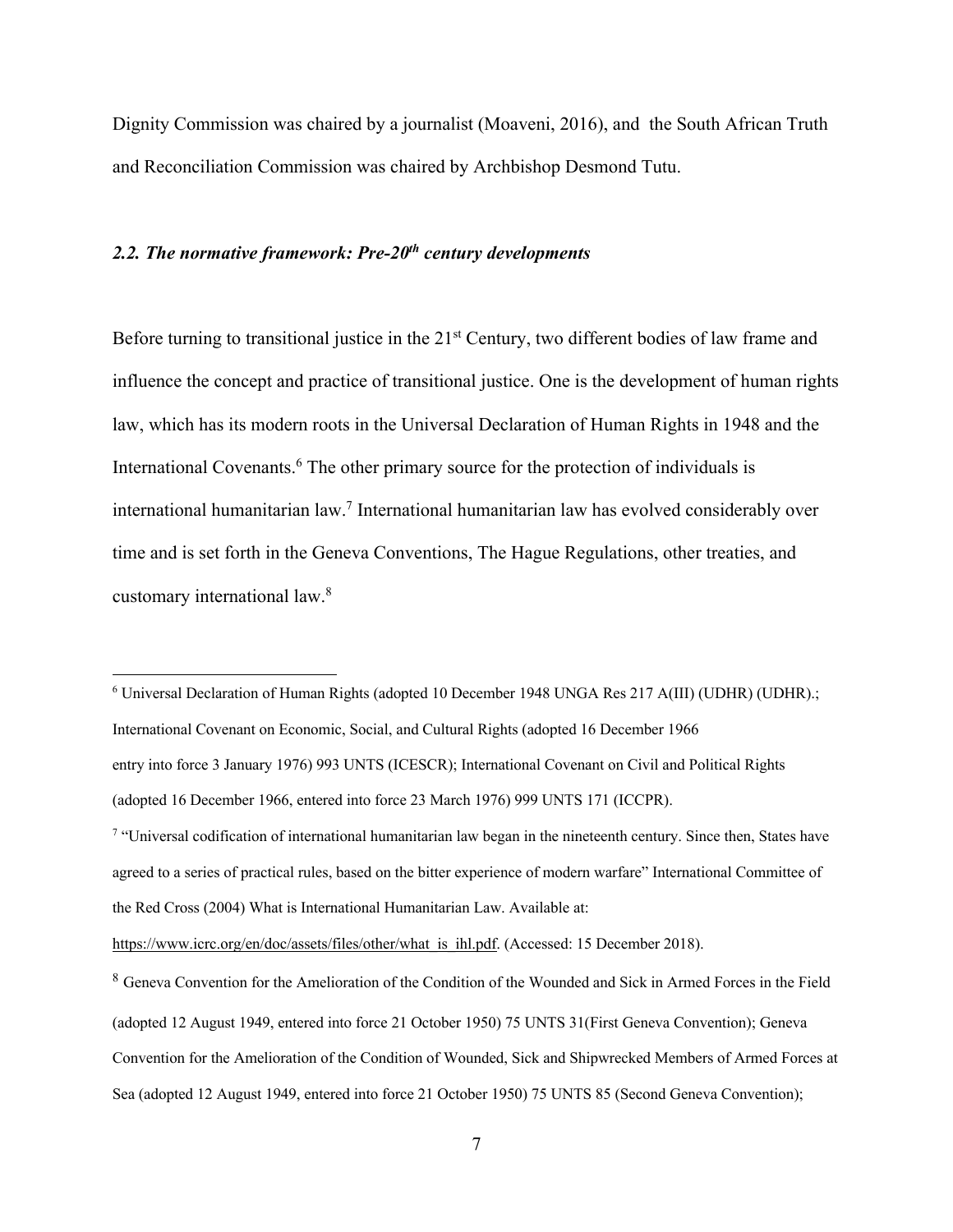Prior to the violent 20<sup>th</sup> Century, the adoption of the Lieber Code (Lieber, 1863) by the United States set forth elements of humanitarian law, which had limited impact during the American Civil War, i.e., the prosecution of Henry Wirz, the commandant of the infamous Confederate Andersonville prison (Finkelman, 2013).<sup>9</sup> There were also nascent attempts following the war to address massive abuses suffered by African-Americans as a result of slavery, including some very limited elements of what might be characterized as reparations, in particular the proposal of distributing "40 acres and a mule" to ex-slaves and other forms of redress as well as, notionally, political participation (Gates, Jr.).<sup>10</sup> However, these steps were stillborn and little was done to

Geneva Convention Relative to the Treatment of Prisoners of War (adopted 12 August 1949, entered into force 21 October 1950) 75 UNTS 135 (Third Geneva Convention); Geneva Convention Relative to the Protection of Civilian Persons in Time of War (adopted 12 August 1949, entered into force 21 October 1950) 75 UNTS 287 (Fourth Geneva Convention); Protocol Additional to the Geneva Conventions of 12 August 1949, and Relating to the Protection of Victims of International Armed Conflicts (adopted 8 June 1977, entered into force 7 December 1978) 1125 UNTS 3 (Protocol I); Protocol Additional to the Geneva Conventions of 12 August 1949, and relating to the Protection of Victims of Non-International Armed Conflicts (adopted 8 June 1977, entered into force 7 December 1978) 1125 UNTS 609 (Protocol II).; Convention (IV) respecting the Laws and Customs of War on Land and its annex: Regulations concerning the Laws and Customs of War on Land (adopted 18 October 1907, entered into force 26 January 1910) (Hague Convention).

<sup>9</sup> Wirz was found responsible for multiple violations of the Code and was executed, following conviction by a special military tribunal.

<sup>&</sup>lt;sup>10</sup> For a historical overview see Blight (2002, pp. 98-139), Foner (1988). Redress measures included economic measures such as land allocation. Establishment of "Freedmen's Bureau" in 1865 "promised every male citizen, whether refugee or freedman, forty acres of land at rental for three years with an option to buy." 1866 Homestead Act. Note the ultimate failure of any redress measures regarding land (Mitchell, 2001; Marable, 2011).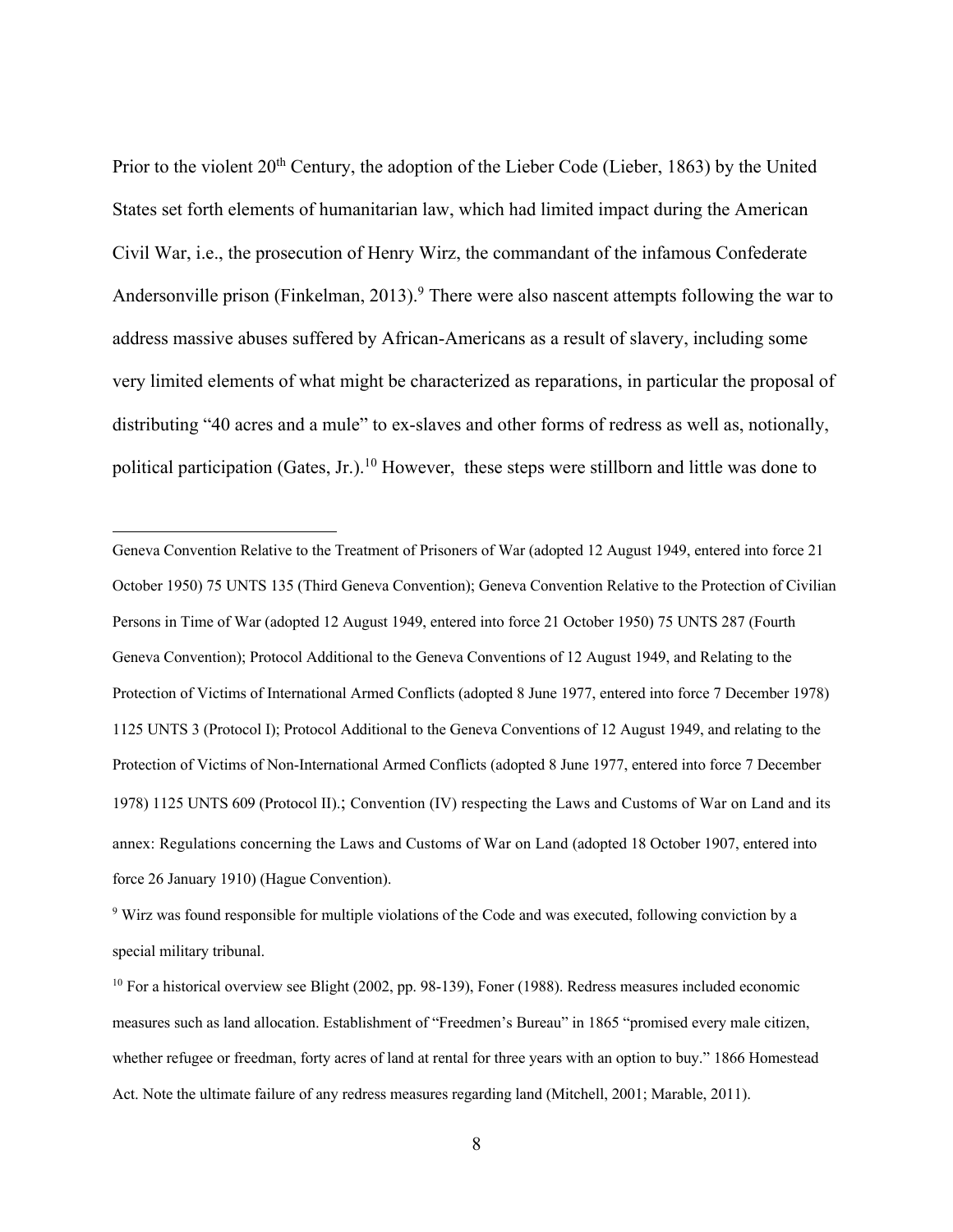address the violations of basic rights of African Americans either *de jure* or *de facto* for almost a century (Foner, 2012; Coates, 2014).

World War I, while technically in the  $20<sup>th</sup>$  Century, had some characteristics of a 19<sup>th</sup> Century conflict. It mirrored the previous century's approach to a dearth of accountability and justice, but with a hint of what would come. The Versailles Treaty provided for the prosecution of Kaiser Wilhelm, although he fled to The Netherlands and never faced any form of justice (Willis, 1982). In the wake of that conflict, the focus of the post-war settlement was on nationalities with the creation of, in some cases, small states (Steiner, 2005, pp. 256-313). The defeated states were required to pay significant "reparations" (Sagi, 1980; Kent, 1992). However, these reparations served a punitive purpose, imposing payments on the losing country..<sup>11</sup> As such, they were quite counterproductive and bear no relation to reparations processes in the current era (Falk, 2006, p. 486).

There are other examples of processes that have echoes of modern-day transitional justice as well.<sup>12</sup> Nonetheless, while there is some foreshadowing of an approach to addressing the past in what would be later characterized as "transitional justice," it is difficult to identify any pattern of

<sup>&</sup>lt;sup>11</sup> And as counter-argument, MacMillan (2001, p. xxx) argues that the reparations did not lead to WWII: "People said at the time, as they have ever since, that the peacemakers took too long and that they got it wrong. It has become commonplace to say that the peace settlements of 1919 were a failure, that they led directly to the Second World War. That is to overestimate their power" . Furthermore, "Hitler did not wage war because of the Treaty of Versailles, although he found its existence a godsend for his propaganda" (MacMillan, 2001, p. 493).  $12$ : International Center for Transitional Justice (n.d.) What is Transitional Justice. Available at: https://www.ictj.org/about/transitional-justice (Accessed: 27 January 2019).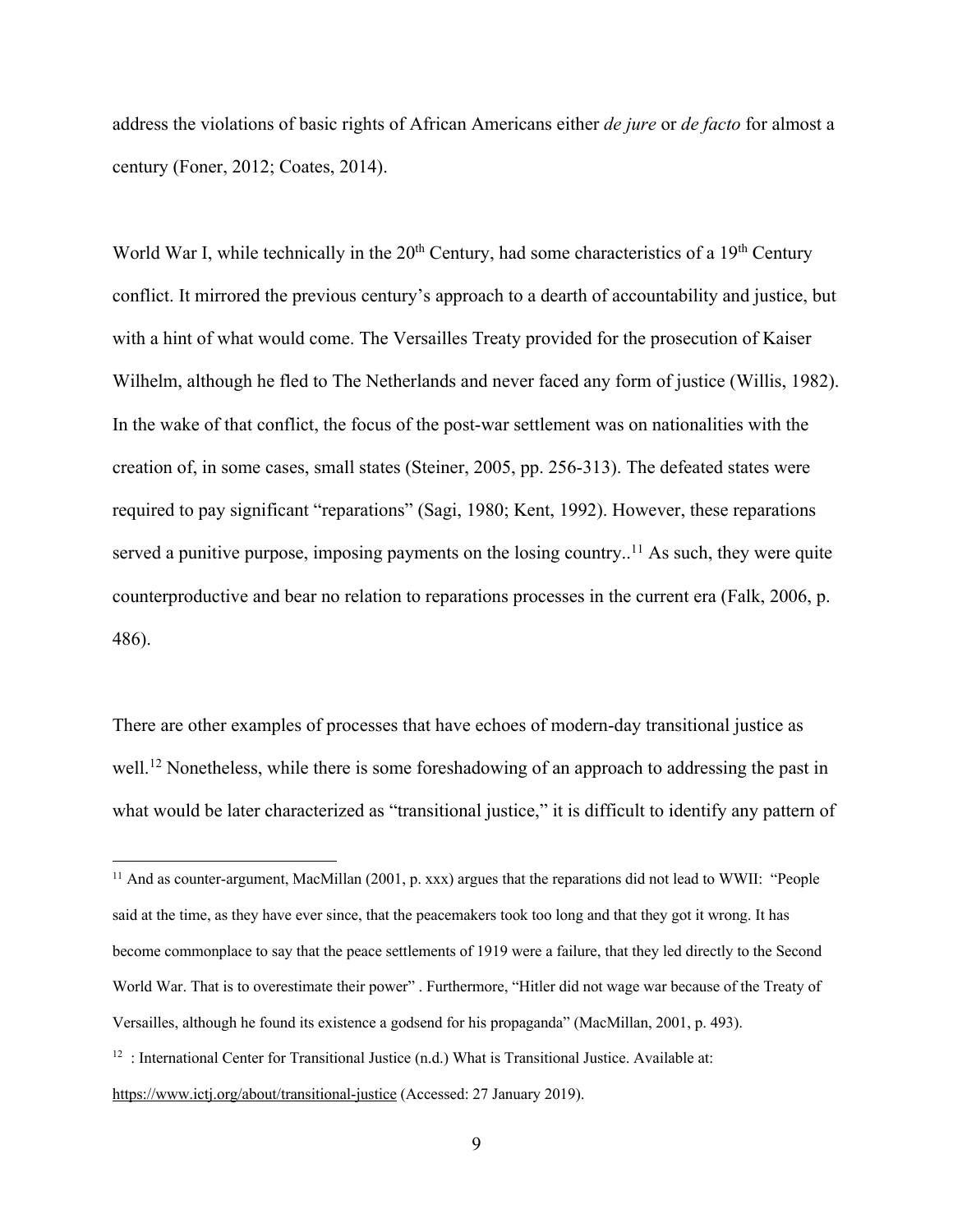addressing violations prior to the middle and latter parts of the 20<sup>th</sup> Century. Clearly "transitional justice" as a field only began to develop in the latter part of the  $20<sup>th</sup>$  Century (Teitel, 2003; Arthur, 2009). Thus, turning to the question of what transitional justice in the  $21<sup>st</sup>$  Century may look like, it is the bloody  $20<sup>th</sup>$  Century that is the point of departure.

## **2.3. The 20th century: Overview of developments**

Transitional justice developed as a response to the many atrocity crimes committed in the 20th Century rather than to human rights violations *per se*. These crimes are clearly defined by international law and include war crimes, crimes against humanity, genocide, and arguably, aggression. 13

There are several factors that are worthy of note. One element was the technological advances in weapons that dramatically increased the number of victims. Moreover, the advance of communications increased attention and publicity of atrocity crimes within the international community. This trend has already increased exponentially in the 21<sup>st</sup> Century with the development of social media and other media platforms, which have also become a key tool in documenting atrocities (Rajagopalan, 2018). 14

<sup>&</sup>lt;sup>13</sup> Rome Statute of the International Criminal Court (adopted 17 July 1998, entered into force 1 July 2002) 2187 UNTS 90 (Rome Statute). In particular, see Part II, Articles 6-8.

<sup>&</sup>lt;sup>14</sup> However, social media and other communication tools have also been used to foment atrocity crimes and stir up hate, as has been the case in Rwanda and a number of other countries. (Singer and Brooking, 2016; Zeitzoff, 2017).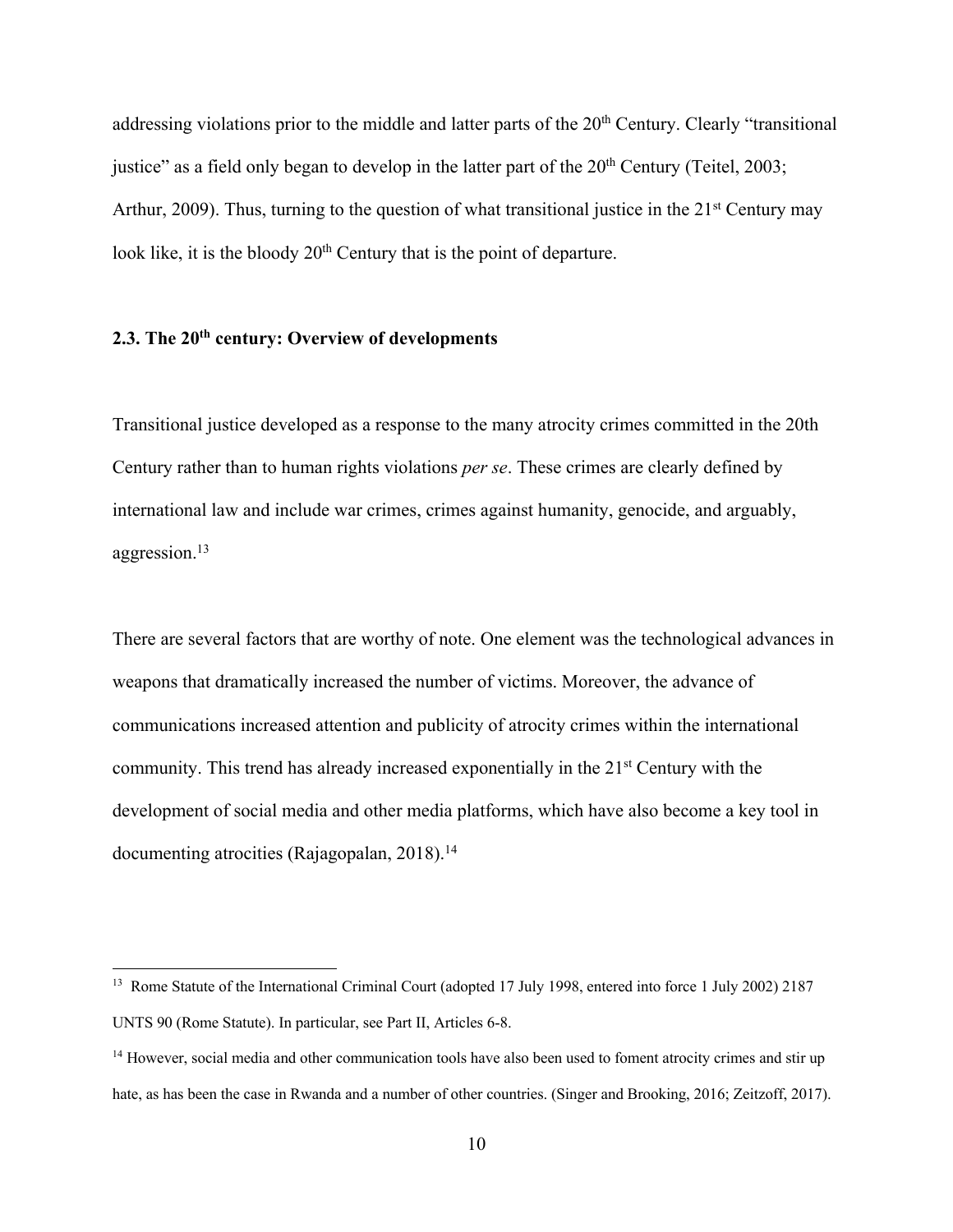A litany of atrocities occurred during the  $20<sup>th</sup>$  century. Due to the wide-reaching nature of World War I and II, as well as the subsequent proxy wars orchestrated by the great powers, combined with the development of weaponry, the number of atrocity crimes was staggering (Leitenberg, 2006; Nagdy and Roser, 2018; Roser, 2019). These include e.g., the Holocaust; the genocide of the Armenians; massive repression in Latin America; colonial abuses by the European powers, particularly during the systematic repression of the civilian population in Madagascar, Kenya, Indochina, and Algeria during the 1940s and 1950s (Arthur, 2009, p. 342); segregation and racism in the United States; the slaughter of two world wars, including wide scale violations of even the rudimentary laws of war at the time (Roberts, 1995). These were followed by systematic repression and mass murder in the then Soviet Union (Medvedev, 1989), widespread killings and state inducted starvation in China (Ashton et al., 1984, p. 624 et seq.; Yang, 1996), and the Khmer Rouge's brutal tactics in the "killing fields" of Cambodia, where in the range of 25–40% of the population perished (Roberts, 1995). Other atrocity crimes occurred in Viet Nam with the American use of napalm and indiscriminate killing by all sides (Falk, 1972; Greiner, 2010), among many others.

In the face of these abuses, some states took steps to address them (Kiernan, 2003, pp. 586-590). In reckoning with wide-scale atrocities, it is simply impossible to bring all the perpetrators into a criminal justice process, and other mechanisms or approaches began to emerge. Arguably, these approaches developed organically, in some cases relying on national experiences other than criminal justice (Roberts, 1995). The Nuremberg Trials as well as other trials conducted by the Allies were a seismic event for accountability and were later accompanied by other non-punitive measures that developed in the post-World War II period, as attitudes and the political context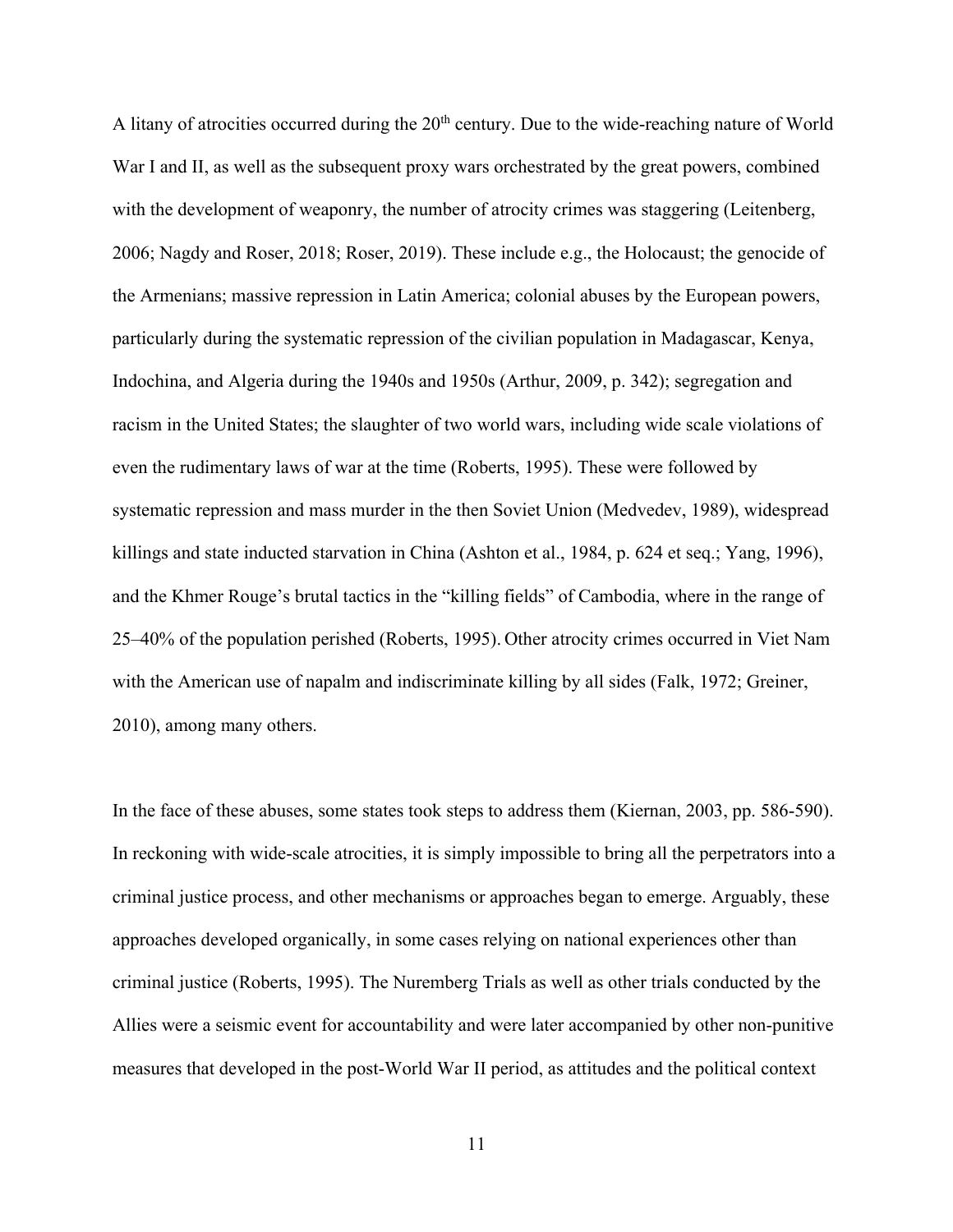changed substantially (Frei, 2002; Niven and Paver, 2010). Although the term "transitional justice" had yet to appear in academic parlance, transitional justice as a set of formalized processes began to emerge, particularly in Germany in the post-war period (Elster, 2004), and again after the fall of the Berlin Wall. These processes included important domestic trials, e.g., Frankfurt (Auschwitz) (Pendas, 2013),<sup>15</sup> extensive memorialization, opening of archives, revision of the curriculum, awarding of reparations, and Willy Brandt's "Kniefall," the latter being an important form of apology and acknowledgment (Rauer, 2006).

In the 1980s, further developments emerged, notably in Latin America. Of particular importance was Argentina's Truth Commission's report, *Nunca Más* (Sikkink and Booth Walling, 2006), which by "naming names" of perpetrators, including former high-level officials and politicians, had a seismic effect on the country and became a nationwide best-seller (Hayner, 1994, pp. 614- 616). Later, Chile and Uruguay also established truth commissions and implemented other transitional justice mechanisms (Lessa, 2013, pp. 131-161).

<sup>&</sup>lt;sup>15</sup> Although the trial is considered controversial, its "significance came from the vast public attention it captured" (Pendas, 2006, p. 288-306). Further, "the Auschwitz Trial had a paradoxical result. On the one hand, it illuminated the crimes of Auschwitz for a public that was almost completely—and often deliberately—ignorant of them. The extensive press coverage forced Germans to confront Auschwitz…. On the other hand, the public also gained a skewed understanding of Auschwitz…. The limitations of the law obscured more than they revealed, by making the prosecution dependent on the same standards of illegality the Nazis themselves had used to investigate criminal activity in the camps. The reliance on the letter of the law legitimated the criminal Nazi state and set a standard for illegal behaviour in the 1960s Frankfurt courtroom that eerily echoed the laws of the Third Reich" (Wittman, 2012, pp. 271-272).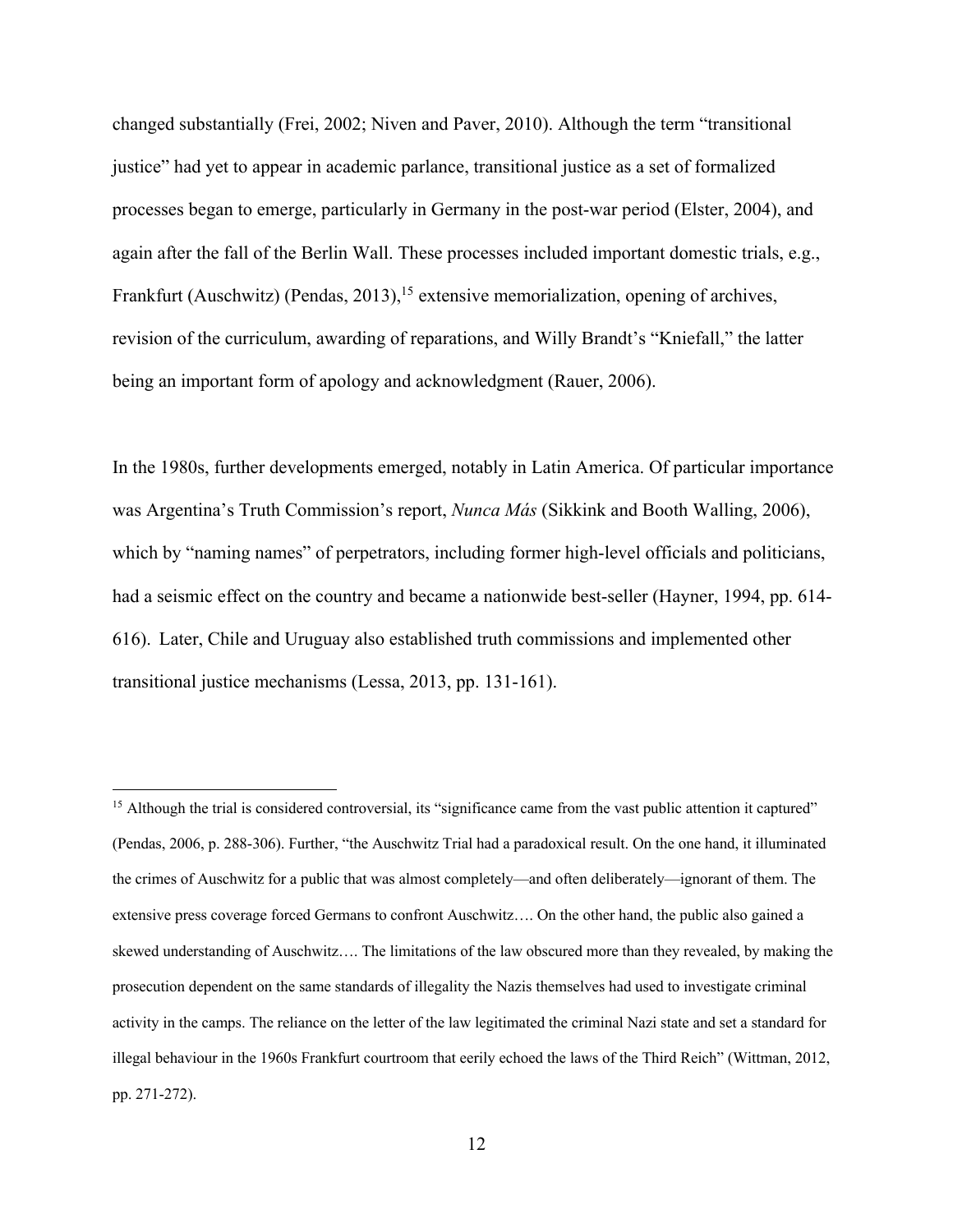The much heralded South Africa TRC (Davis, 2016) was an important milestone as well, shining a light on the many violations of the state authorities, as well as providing other measures to address the legacy of *Apartheid*, some implemented and some not (Chapman and van der Merwe, 2008). The proceedings were telecast to the nation at large and exposed the long and bloody reign of the *Apartheid* regime, which was thoroughly discredited (Mamdani, 2002, p. 33-34; Chapman and van der Merwe, 2008). While from a scholarly point of view, the South African experience is an important if somewhat flawed process, "in the popular mind" it is a paradigmatic example of transitional justice (Daly and Sarkin, 2010, p. 8).

In the latter part of the  $20<sup>th</sup>$  Century, a much stronger understanding developed regarding certain vulnerable groups and the abuses that they suffer related to their gender and/or age (Machel, 1996; Rehn and Johnson Sirleaf, 2002). There has been growing recognition that these vulnerable groups seek their demands for justice addressed on their own terms (Sullivan, 1994; Rubio-Marín and De Greiff, 2007). Thus, for example, the UN recognized the widespread sexual violence in conflict as deserving particular focus, leading to a number of protocols and the creation of both a high-level representative on sexual violence and another on children and armed conflict (Sullivan, 1994).<sup>16</sup> In this regard, countries such as Tunisia took steps to ensure the participation of women in both consultations on the direction of the process and as principals

<sup>16</sup> UNSC Res 1888 (30 September 2009) UN Doc/RES/1888; UNGA Res 51/77 (20 February 1997) UN Doc/ A/RES/51/77: The Rights of the Child." Available at: http://www.un.org/documents/ga/res/51/ares51-77.htm (Accessed: 30 January 2019).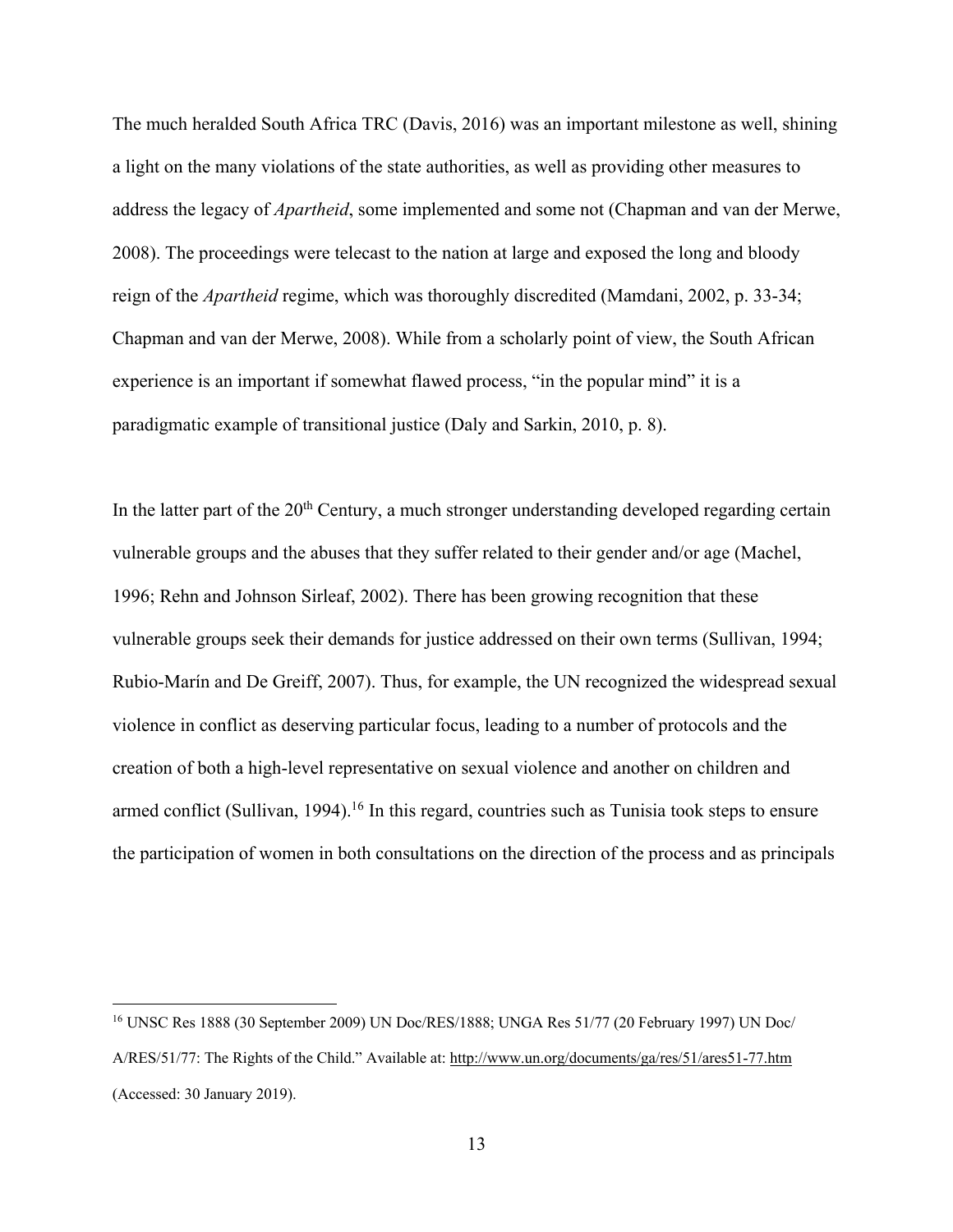in the measures themselves (e.g., the Chair of the Tunisian Truth and Dignity Commission (TDC) is a woman as well as a number of the commissioners) (Warren et al., 2017).<sup>17</sup>

Considerable attention has also focused on the child soldier phenomena, which raises questions on how to address children and young people who are both victims and perpetrators of atrocity crimes, as there have been in many countries, e.g., Sierra Leone. There is a difficult question of agency, as young persons will be of varying degrees of maturity and subject to influence (Aptel and Ladisch, 2011). While some bright line or definitive tests have been developed around the age of child soldiers and their accountability—for example, the ICC lacks jurisdiction over individuals under the age of 18—18many other issues are being wrestled with in terms of addressing their trauma and integrating them into their communities (Aptel and Ladisch, 2011).<sup>19</sup> Given the on-going spread of the child soldier phenomena, this will be a continuing issue in the 21st Century.

## **3. Where do we stand: Challenges for transitional justice in the 21st century**

<sup>&</sup>lt;sup>17</sup> International Center for Transitional Justice (n.d.) Tunisia Available at: https://www.ictj.org/our-work/regionsand-countries/tunisia (Accessed: Jan. 27, 2019).

<sup>&</sup>lt;sup>18</sup> Article 26 of the Rome Statute provides that the "Court shall not have jurisdiction over any person under the age of 18 at the time of the alleged commission of the crime.".

<sup>&</sup>lt;sup>19</sup> The New Humanitarian (IRIN News) (2011) Should Child Soldiers be Prosecuted for their Crimes? Available at: http://www.irinnews.org/analysis/2011/10/06/should-child-soldiers-be-prosecuted-their-crimes (Accessed: 30 January 2019).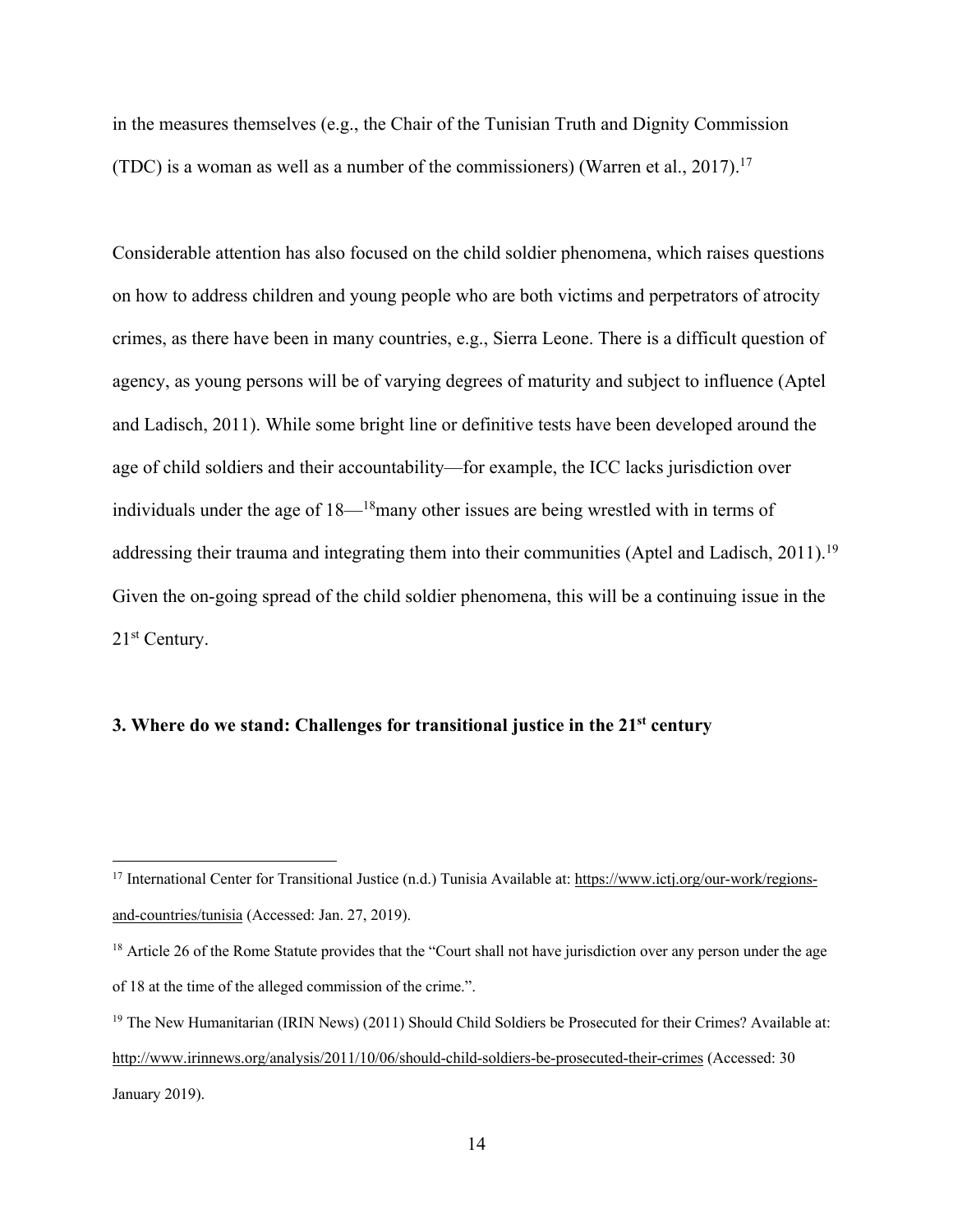In turning to the 21st century, the context has changed drastically. Much has been written about the seemingly constant rise of populism, with the advent of e.g., Trump, Bolsonaro, Orban, Duterte, Erdoğan, and a range of "strongmen," highlighting the related fragility of international law, international criminal law (Reydams, 2010), and human rights law (Alston, 2017). The current context is undoubtedly one of the challenges that advocates of human rights and transitional justice—which in many ways has become a global project<sup>20</sup> (Teitel, 2005; Nagy,  $2008$ )— must contend with in the  $21<sup>st</sup>$  century.

However, the developments in the last decades of the 20<sup>th</sup> Century continue to be debated today and inevitably inform the discussion below, where we address the principal issues facing transitional justice. While there are many challenges, we focus on those that, in our view, are the most pressing for the field, some of which have been foreshadowed above. We begin with the question of transitional justice's definition, goals, and effects (section 3.1.), the relationship between transitional justice and criminal justice (section 3.2.), and the place of victims within transitional justice (section 3.3). We then discuss some challenges relating to the "check the box

 $^{20}$  By "global project," Nagy refers to "the fact that transitional justice has emerged as a body of customary international law and normative standards. I call it a 'global' project rather than an 'international' one in order to capture the three-dimensional landscape of transitional justice (local, national, global) and its location within broader processes of globalization. It is a 'project' by virtue of the fairly settled consensus—a consensus that has largely moved past the initial debates of 'peace versus justice' and 'truth versus justice'—that there can be no lasting peace without some kind of accounting and that truth and justice are complementary approaches to dealing with the past. The question today is not *whether* something should be done after atrocity but *how* it should be done. And a professional body of international donors, practitioners and researchers assists or directs in figuring this out and implementing it." (Nagy, 2008, p. 276).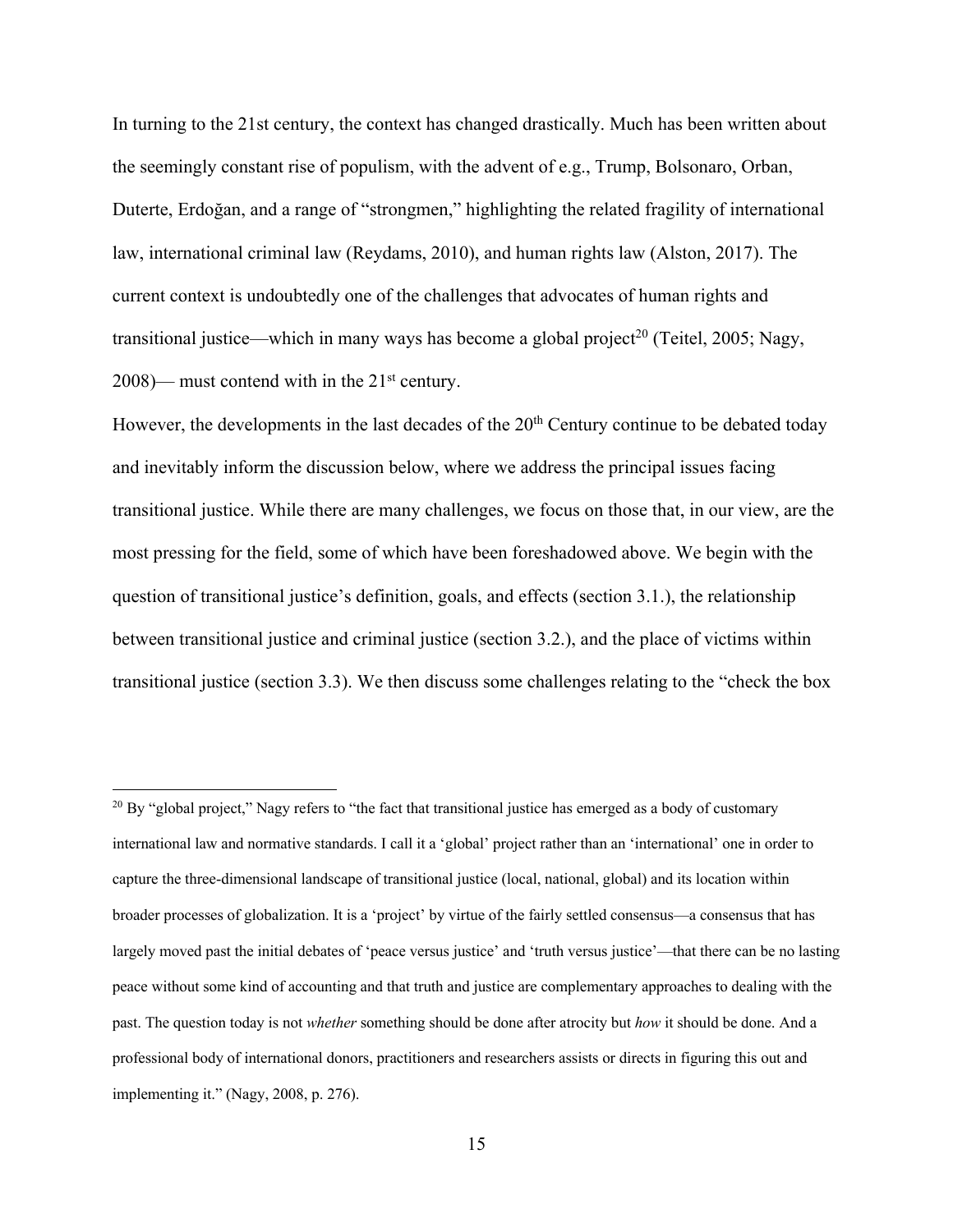approach" (section 3.4.), gender (section 3.5.), socioeconomic rights and equality (section 3.6.), and donors' justice (section 3.7.).

These challenges come from what earlier approaches to transitional justice left unaddressed. As discussed above, the context in which the language of transitional justice arose—the early 1990s—played an important role in shaping transitional justice claims: it initially determined what was included in transitional justice, by defining its boundaries in relation to the practical dilemmas post-authoritarian societies were facing (Leebaw, 2008, pp. 101-102; Arthur, 2009, p. 343, 347). Thus, some of the challenges in the current century continue to test the limits of the field.

## *3.1. Transitional justice: What is it "for" and does it work?*

What is transitional justice for? This is a hotly debated question, not because of disagreement about what the goals are but due to disagreement about the relationships between them and about what transitional justice is, its impact, and success.

Widely shared transitional justice goals by scholars include preventing future atrocity crimes, achieving reconciliation, contributing to a successful transition, and rule of law, state, and peacebuilding. Less far-reaching goals—though ambitious nonetheless—are providing victims with some form of redress, acknowledging the crimes, seeking truth, and achieving some form of accountability.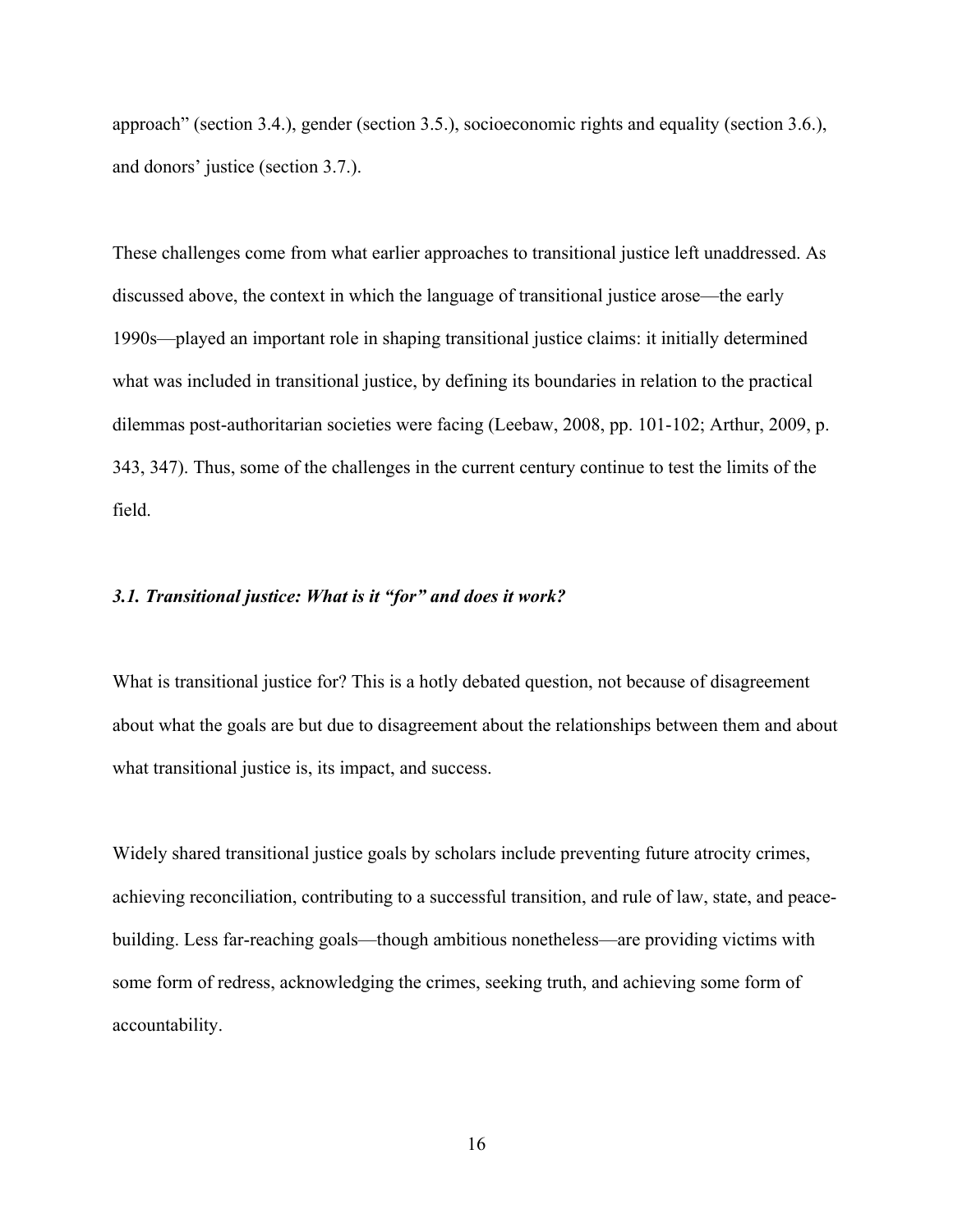The debate lies principally on the relationship between these goals. The first question is whether transitional justice goals are complementary or whether they stand in tension to each other, as most transitional justice advocates seem to have thought at the beginning of the 1990s (Zalaquett, 1992; Van Zyl, 1999; Leebaw, 2008, pp. 97-98). While some argue that the dilemmas have been overcome, Leebaw (2008, pp. 97-98) has suggested that they may have become harder to evaluate to the extent that the goals have been reconceptualized in apolitical terms (Daly and Sarkin, 2010).

There is an air of paradox in the goals associated with transitional justice. There are conflicts between substantive and procedural justice and between reconciliation and nation-building; there is the challenge of achieving criminal accountability when violations have been committed by thousands of perpetrators; achieving reconciliation while "opening up old wounds"; and promoting a transformative agenda that at the same time is meant not to imperil the transition (Leebaw, 2008; Buckley-Zistel, 2015, p. 155). Nonetheless tensions may arise in practice, there is nothing in the goals that makes them incompatible: a complementary approach is sustainable (Roht-Arriaza, 2006) and desirable when weaving different transitional justice mechanisms into a coherent web (De Greiff, 2012). Moreover, the evidence seems to support complementary approaches: as Olsen, Payne, and Reiter (2010) have shown, specific combinations of mechanisms, rather than individual mechanisms alone, impact positively on human rights and democracy.

These varying goals have led scholars to view the field through different prisms. Even though some think that there are few theoretical attempts at conceptualizing transitional justice (De

17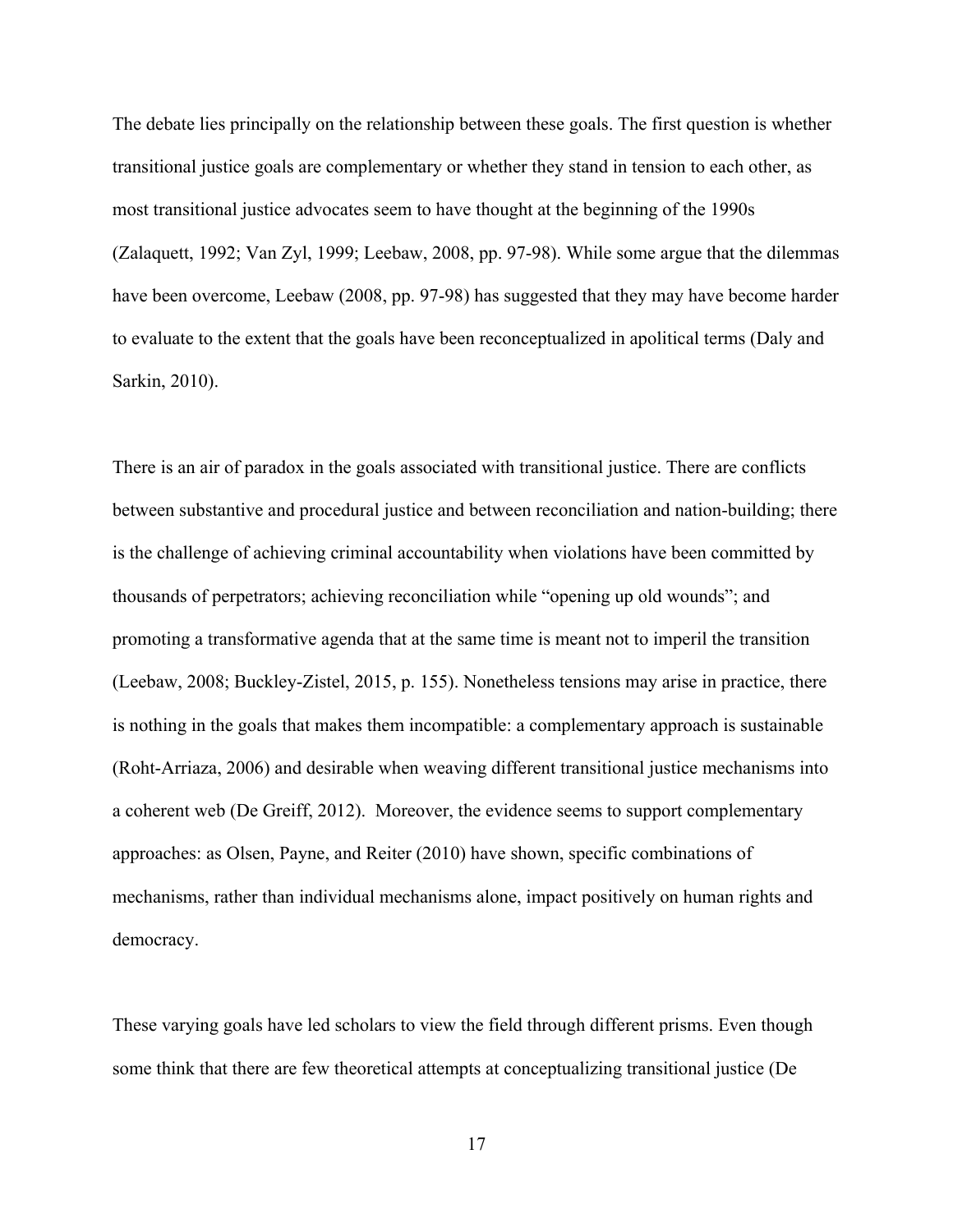Greiff, 2012, p. 32; Buckley-Zistel, 2015, pp. 1-2), a more accurate statement would be to say that there is no consensus on any conception of transitional justice. Some think transitional justice is just a form of ordinary justice (Posner and Vermeule, 2003), while others emphasize the particularities of pre-transitional states (Gray, 2006). Teitel (1997; 2003) has focused on the particularities of transitional justice and its relation between law and political transformation, while De Greiff (2012, p.59) has argued that transitional justice is a "principled *application* of justice in distinct circumstances." More recently, Colleen Murphy (2017) has provided a theoretical account of transitional justice and its demands, which contests the idea of transitional justice as a mere compromise between different familiar kinds of justice and underlines transitional justice's special nature. Others emphasize restorative justice, which aims for reconciliation by seeking to re-establish the relationships between victims and perpetrators and involving the wider community (Buckley-Zistel, 2015, p. 158; Fourlas, 2015). Initially thought of as only applicable to lesser violations, some now argue it should extend to the most serious crimes (Braithwaite, 2002; McEvoy and Mallinder, 2012). Finally, there is the most recent transitional justice canon, which has been called the "fourth generation of transitional justice scholarship" (Balasco, 2018, p. 368): transitional justice as transformative justice.<sup>21</sup> This idea is driven in large measure by Rama Mani's work on reparative justice (Mani, 2002; Balasco, 2018, p. 369), as further discussed in section 3.5.

Thus, there is no consensus on any conception of transitional justice nor on the relationships between transitional justice's goals. This makes the second question—on which there is not much consensus either — even more challenging: does transitional justice deliver on what its

<sup>&</sup>lt;sup>21</sup> The "fourth generation of transitional justice" has also been employed to refer to the turn towards local or grassroots justice (Sharp, 2013).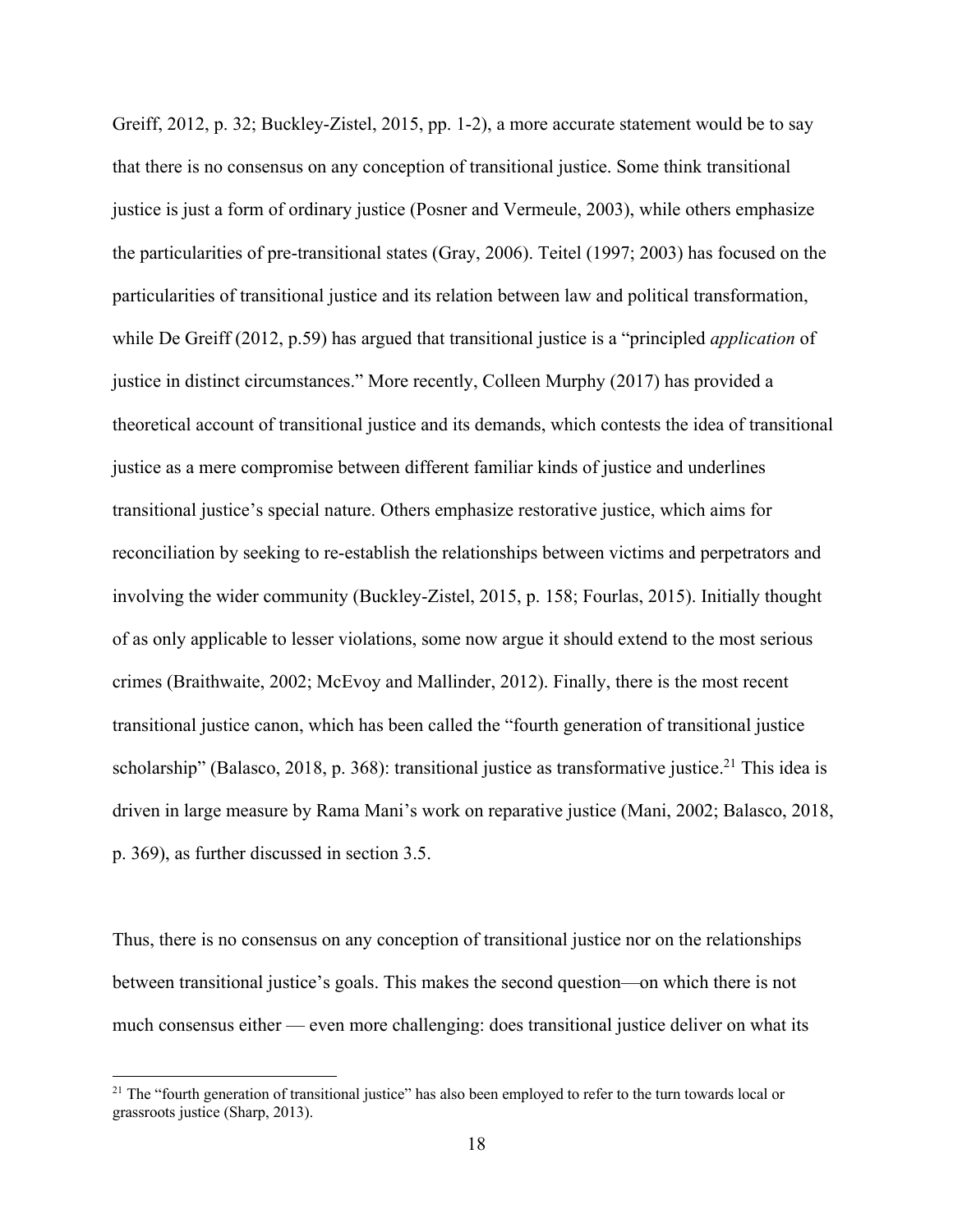advocates promise? Empirical research exists, both on the impact of transitional justice (Pham and Vinck, 2007; Thomas et al., 2008; van der Merwe et al., 2009; Thomas, et al., 2010; Pham et al., 2016) and of international criminal law (Bass, 2008, pp. 240-241; Orentlicher, 2018).

Nevertheless, various theoretical issues need to be grappled with so that transitional justice's impact can be measured accurately. If we do not know what transitional justice is, and what it is for, it is difficult to determine whether it works and what these processes can accomplish (Bell, 2009). Indeed, some of the difficulties in assessing the impact of transitional justice are due to the elusiveness of defining success and over which period of time transitional justice's impact should be measured. Is the rule of law and democratic backsliding in Poland a failure of transitional justice or something else? There are additional methodological difficulties as well, such as the interactions among different transitional justice mechanisms operating simultaneously and their impact on the overall success of the process (Sikkink and Booth Walling, 2007, p. 435), and the significant variation of the same mechanisms across different societies (Kritz, 2009, p. 15).

Other issues, besides the difficult question "does transitional justice work," also require empirical assessment. These include whether the threat of prosecution hinders or helps peace processes (Ginsburg and Shaffer, 2010, p. 224); the impacts of testifying and of reparations on victims' well-being; which mechanisms are better suited to make international and domestic crimes known to victims; which participation mechanisms work better for victims; what the "downstream consequences" of peace agreements are (Aoláin and Brown, 2014, p. 130); which mechanisms make reconciliation between perpetrators and victims more likely; and the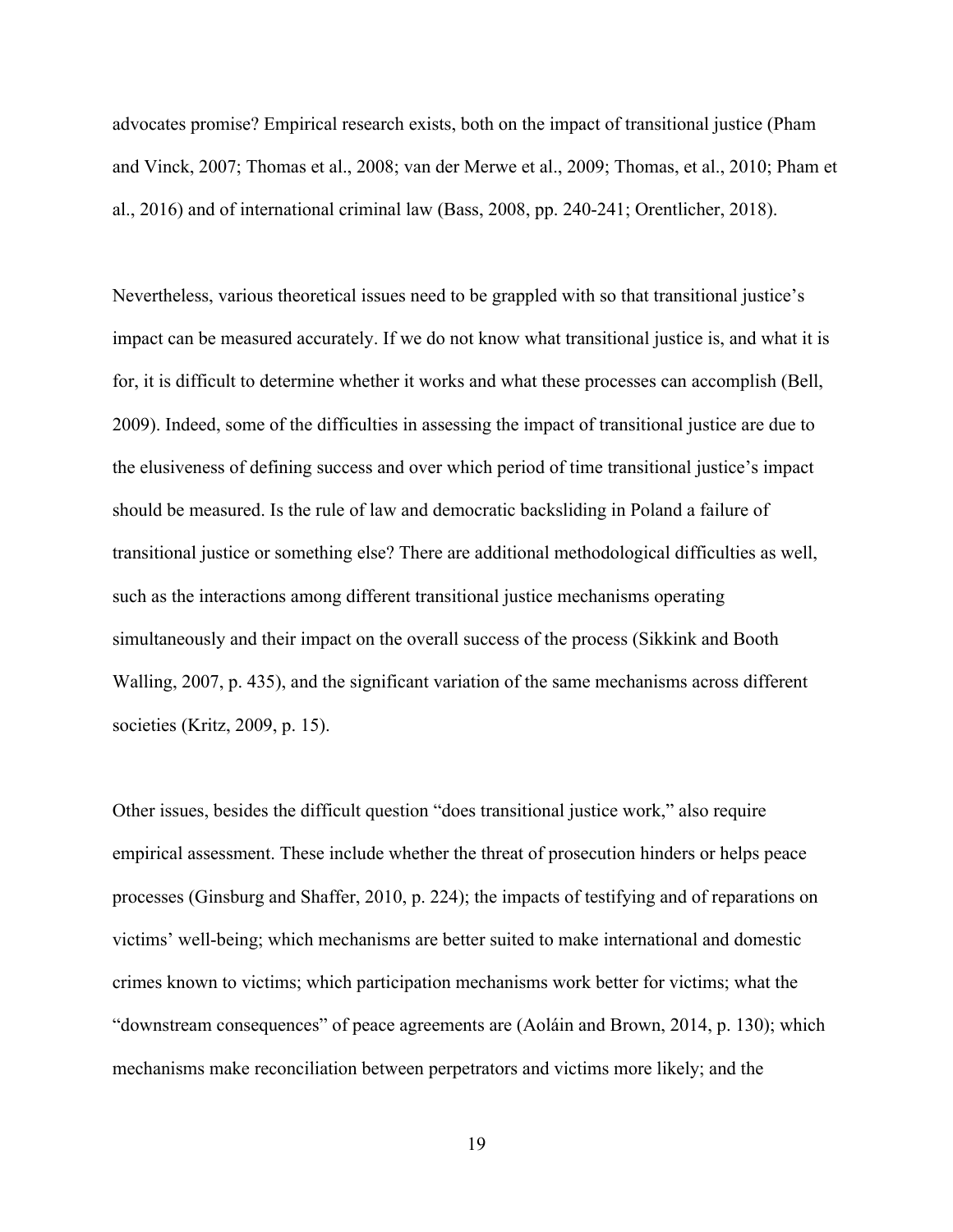effectiveness of guarantees of non-recurrence on victims but also on society generally (Mayer-Rieckh, 2017), among many others.

Ultimately, it is unclear to what extent the value of the transitional justice project depends on its results (and on which ones). If it were proven that transitional justice does not prevent atrocity crimes, would we be less committed to the project? It is an open question, though perhaps reflecting along these lines may help distil what is essential to transitional justice, what are the outcomes that matter most, and which mechanisms we value for their own sake even when/if they don't have any impact.

## *3.2. Transitional justice and criminal justice*

A fundamental challenge for transitional justice results from the uneasy relationship between transitional justice and criminal justice. If we consider the Nuremberg trials as the birth of transitional justice (Teitel, 2003),<sup>22</sup> we could say that, since its origins, transitional justice has been deeply intertwined with criminal justice. However, as discussed above, the term "transitional justice" was coined in the mid-1990s (Arthur, 2009, pp. 327-329; Bell, 2009, p. 6). At the time, the relationship between transitional justice and criminal justice was principally a dilemmatic one, for in some cases offenders remained as active political or military actors, and criminal trials threatened the consolidation of the transition itself (Zalaquett, 1992; Arthur, 2009, pp. 322-323).

<sup>&</sup>lt;sup>22</sup> However, as noted above, Jon Elster traces it back to Athens, in 411 B.C. and again in 404-404 B.C. (Elster, 2004).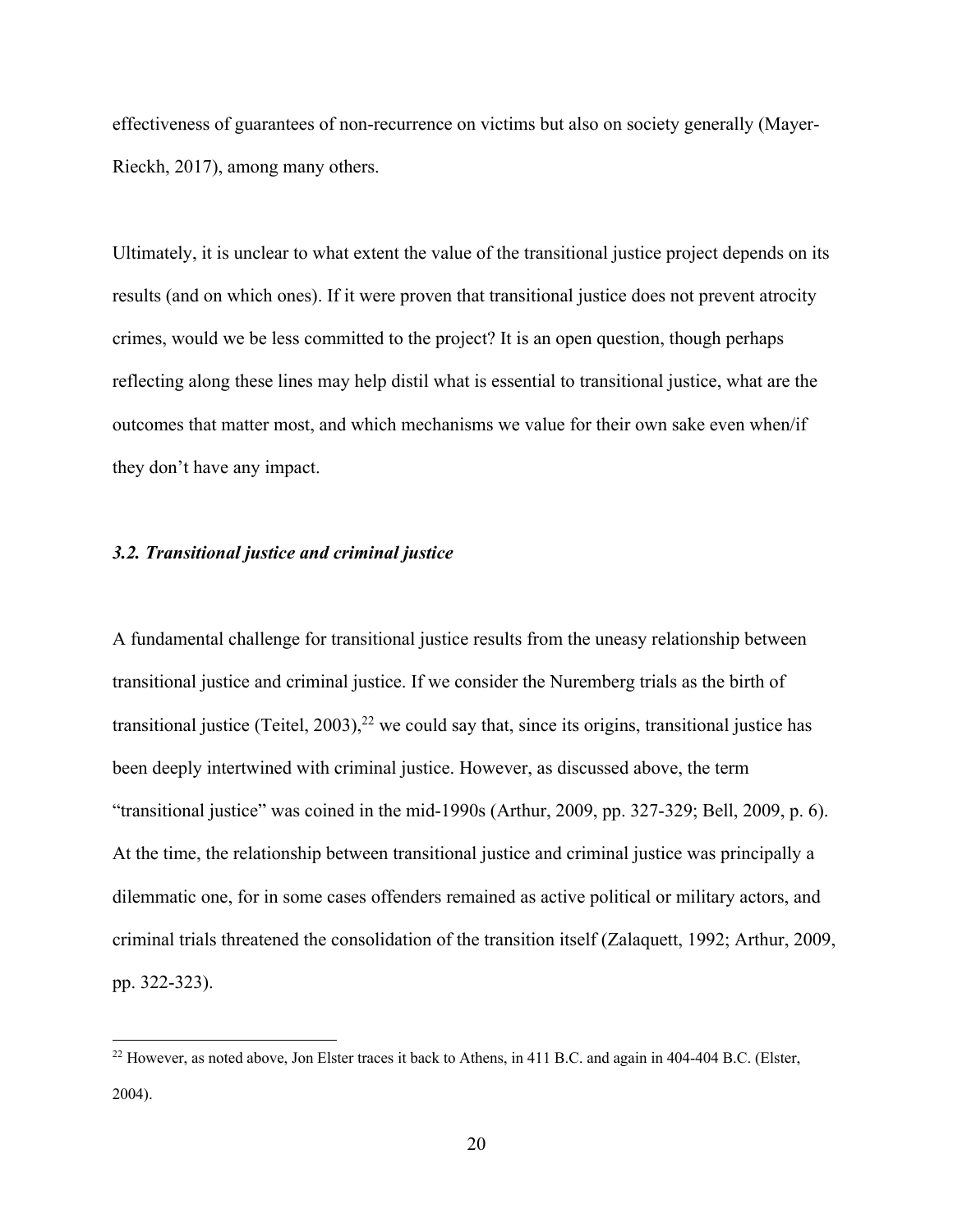Hence, the first tension between criminal and transitional justice relates to the goals of the transitional justice project—such as consolidating democracy or peace— and criminal justice. This is the well-worn "peace vs. justice" debate (or democracy vs. justice) (Sriram, 2004), which also dovetails with the discussion on whether there is a duty to prosecute offenders (McEvoy and Mallinder, 2012) even when prosecution can jeopardize the transition (Hayner, 2018). Though some think that this debate is over and that the consensus is that peace and justice are complementary (Michel and Del Mark, 2014), it seems that with the ICC as a permanent institution, the debate is only beginning. There is now no escape from the practical dilemma of whether the threat of prosecutions will hinder an ongoing peace process, as can be seen in the Northern Uganda and Darfur cases (Rodman, 2009, p. 111-120; Oette, 2010; Freeman, 2011), and thus, scholars and practitioners must take on this challenge. Rodman (2009, 2014), for example, has suggested that the prosecutor of the ICC should consider both the political context and the impact of her actions on peace-making when exercising her discretion, especially when insistence on prosecution may deter important actors from cooperating with peace negotiations. In this regard, the ICC Statute does contain a provision that provides the Prosecutor discretion to forgo an investigation not "in the interests of justice." While some thought that the Prosecutor might consider foregoing a prosecution due to ongoing negotiations, this provision has been interpreted narrowly, to wit:

there is a difference between the concepts of the interests of justice and the interests of peace and that the latter falls within the mandate of institutions other than the Office of the Prosecutor (ICC, 2007).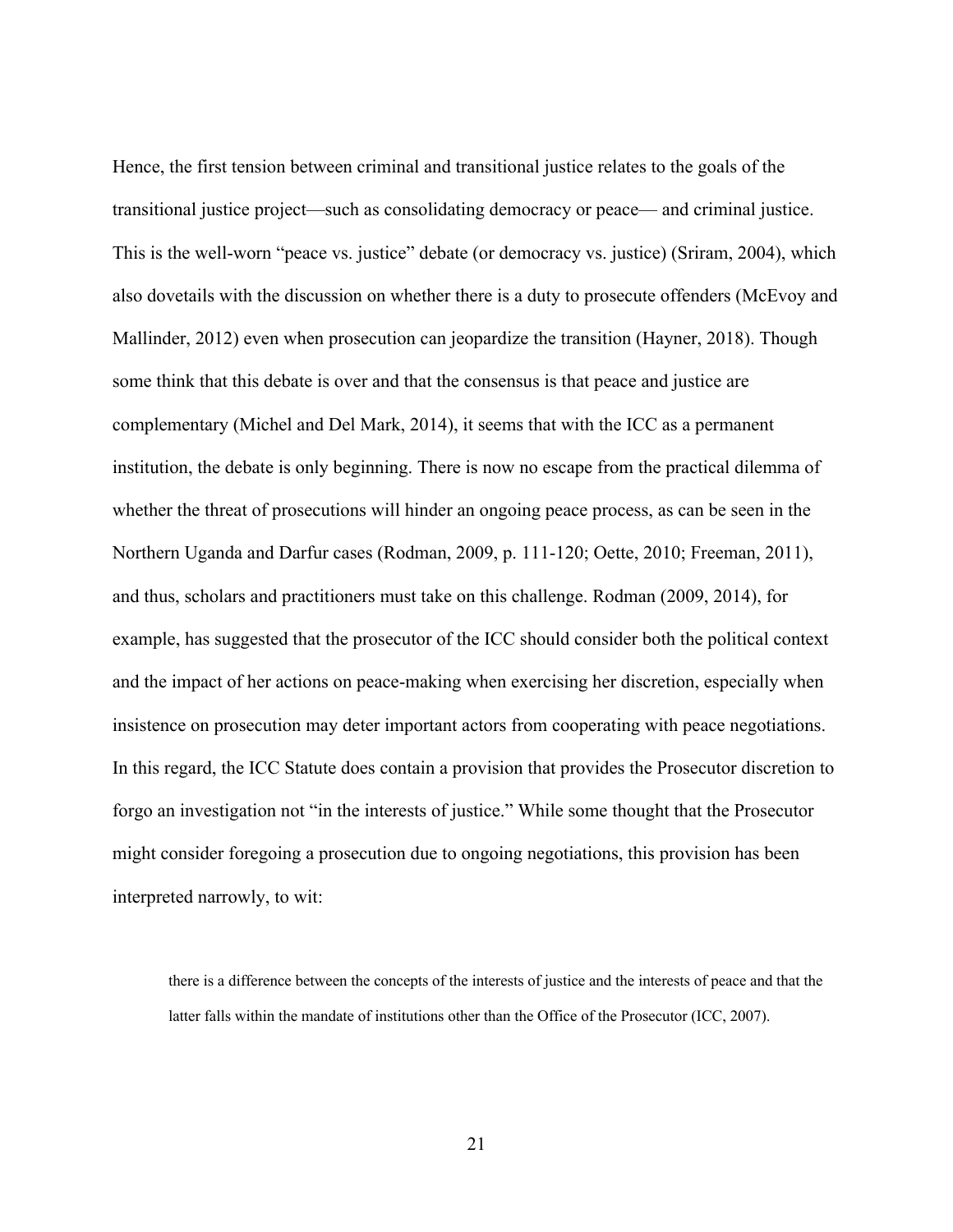Thus, it is unlikely that the Prosecutor will utilize the "interests of justice provision" with respect to peace agreements. On the other hand, under the Rome Statute, the UN Security Council can defer a prosecution for up to one year renewable in accordance with Article 16. While there have been proposals to utilize Article 16, this step has not been activated thus far.<sup>23</sup> Finally, as this article was going to press, in a controversial decision, a Pre-Trial Chamber of the ICC applied a new standard in interpreting the "interests of justice."24 It gave weight to factors such as the unlikelihood of cooperation by the relevant parties, changes in the "political landscape both in Afghanistan and in key states," and the "complexity and volatility of the political climate still surrounding the Afghan scenario."<sup>25</sup> Thus, in this controversial decision to reject the Prosecutor's request to open an investigation of crimes committed in Afghanistan, the Pre-Trial Chamber essentially recast the "interests of justice" (Whiting, 2019).

Related to the peace and justice debate is the question of amnesties, granted extensively in, e.g., Northern Ireland, South Africa (McEvoy et al, 2015). However, with the establishment of the ICC, there is a strong legal argument that amnesties are "off the table" for atrocity crimes (Freeman, 2011, pp. 50-54; Michel and Del Mar, 2014, pp. 866-872). Nonetheless, amnesties for other crimes are not prohibited by international law, and in some cases, such as under Protocol II of the Geneva Conventions, which covers non-international armed conflicts, authorities are encouraged to grant amnesties to certain actors. This provision was utilized for some members of

 $^{23}$  However, Article 16 was raised in the context of the Darfur debates (Oette, 2010, p. 346).

<sup>24</sup> *Situation in the Islamic Republic of Afghanistan* , (Decision, Pre-Trial Chamber II), ICC-02/17 12 April 2019, para. 33-35; 87-96.

<sup>25</sup> *Id.* para. 94.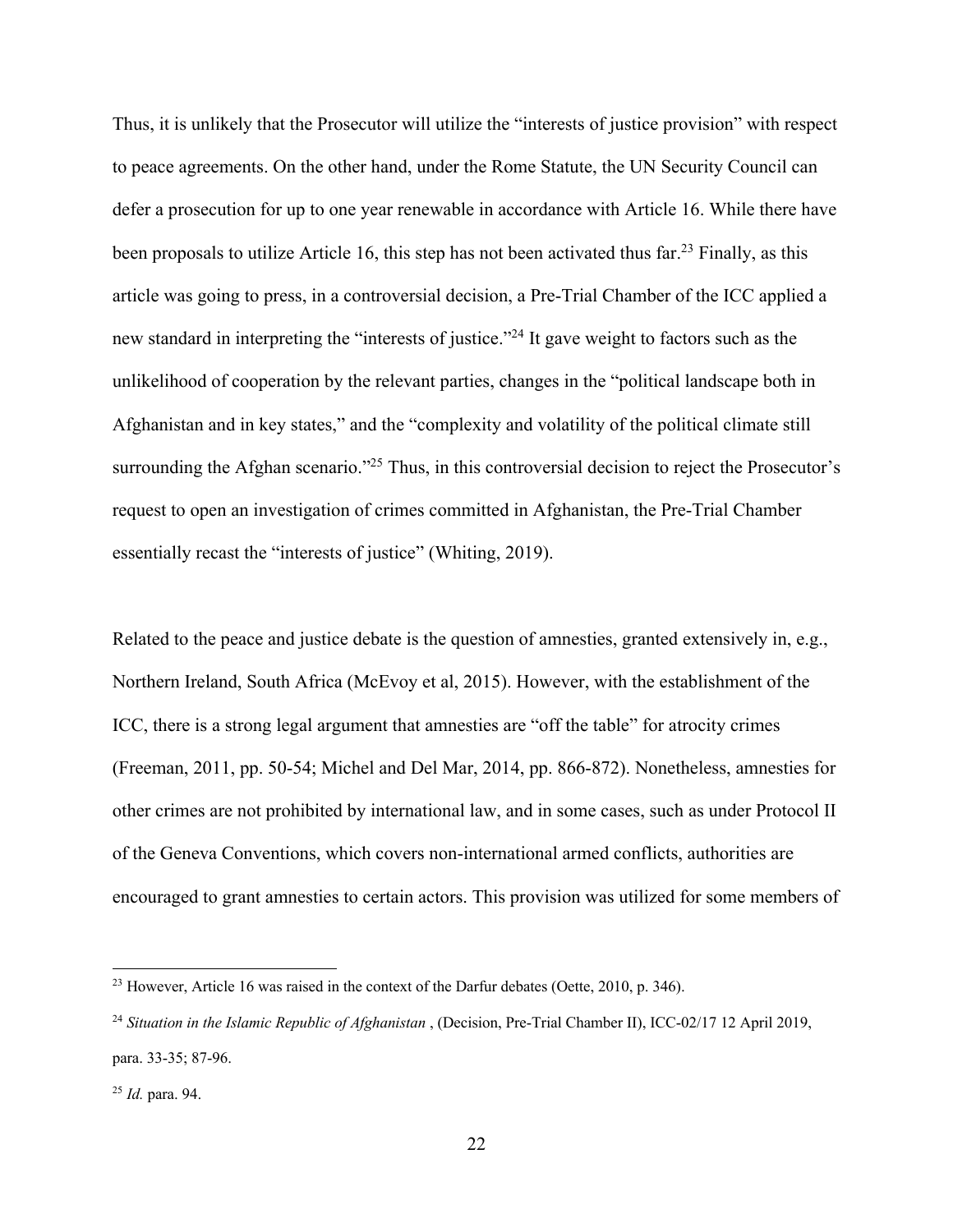guerrilla groups in resolving the conflict in Colombia (Alto Comisionado Para al Paz, 2016). Broader amnesties have also been granted in other countries, including, e.g., Uganda (Uganda Legal Information Institute, 2000).

Indeed, if we look at the numbers, they tell an interesting story: since WWII, there have been some 420 amnesty processes in different countries. Sixty-six of those occurred between 2001 and 2005 (Hamber, 2012, pp. 333-334). Although the more accepted view of amnesties is that they are a form of impunity and likely to lead to more abuses (Pensky, 2008), a controversial proposition emerges from these numbers: amnesties themselves can be a transitional justice mechanism (Freeman, 2011, p. 19; Hamber, 2012, pp. 333-334).

Mark Freeman (2011), for example, argues for a broader use of amnesties, positing that, properly deployed, they are a key element in peace processes and in combatting violent extremism (Slye and Freeman, 2018). Some have also suggested that amnesties might be effective in curbing abuses when implemented in a credible way (Snyder and Vinjamuri, 2003/2004, p. 6). Additionally, amnesties may be employed either as part of a restorative justice framework, i.e., as part of a process aimed at encouraging previous offenders to offer truth in return for nonprosecution or as part of a process of reconciliation between previous combatants and their community (McEvoy and Mallinder, 2012). This was the case in South Africa, where the TRC utilized amnesties in a number of cases "in exchange for" truthful testimony about crimes and abuses committed.26 Ultimately, this process proved controversial, as noted above (Stanley, 2001).

<sup>&</sup>lt;sup>26</sup> Nevertheless, the TRC failed in a number of important respects (Stanley, 2001).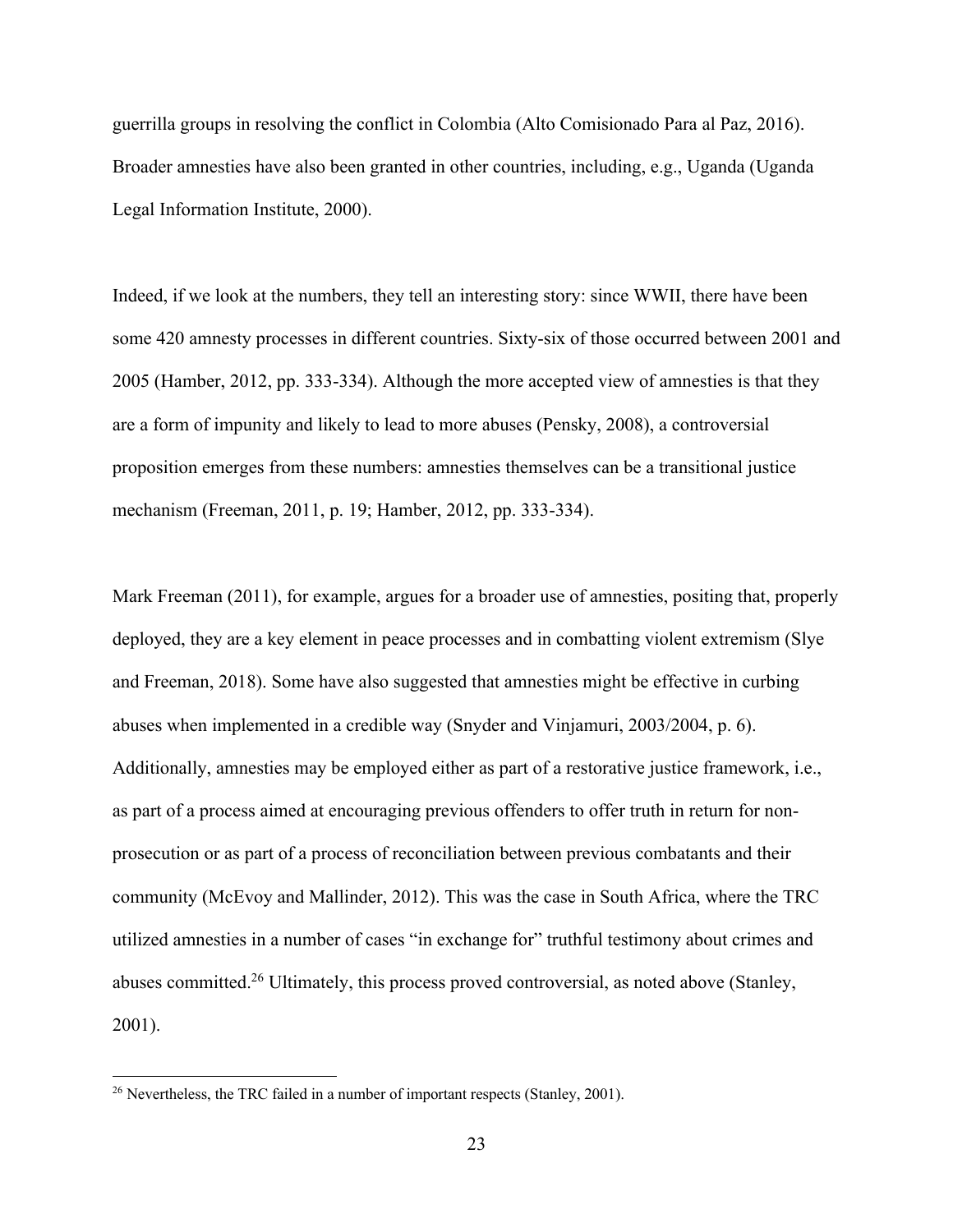Nonetheless, the question of amnesties is one that no doubt will continue well into the 21<sup>st</sup> century, and one that is worth exploring empirically and theoretically. In this century, amnesties face a very important challenge: they are no longer within any individual state's control. With the rise of international criminal law and the principle of universal jurisdiction and the increasingly important role of regional courts, it is uncertain whether amnesties adopted at the domestic level will be upheld by other actors in the global arena (Freeman, 2011, pp. 3, 28-29).<sup>27</sup> At least in the American continent, the answer seems to be negative (Binder, 2012).<sup>28</sup> Additionally, except where an amnesty falls within the confines of international law, as in Colombia, it is unlikely that the ICC Prosecutor or the Court will defer to national reconciliation programs that involve amnesties (Robinson, 2003, pp. 482-483).

Another aspect in which the relationship between transitional and criminal justice is troubled is in the emphasis on criminal justice. Scholars and practitioners alike have rightly complained about the disproportionate attention that criminal justice, and in particular, international criminal law, have received over other transitional justice mechanisms (Megret, 2014, p. 43). This focus is troubling: while many practitioners and advocates for transitional justice believe it is important

 $27$  Freeman (2011) refers to this challenge as the potential "undoing of amnesties."

<sup>&</sup>lt;sup>28</sup> The Inter-American Court of Human Rights for example has been consistently opposed to amnesties. See *Almonacid-Arellano et al. v. Chile* (Judgment) (26-09-2006) and *Gelman v. Uruguay* (Judgment) (24-02-2011), *Barrios Alto v. Peru* (Judgment) (14-03-2001). In *Gelman v. Uruguay*, the Court declared that Uruguay's amnesty law, which had been passed democratically and later reaffirmed two times by popular referendum, ought to be annulled. On this, see Gargarella (2015).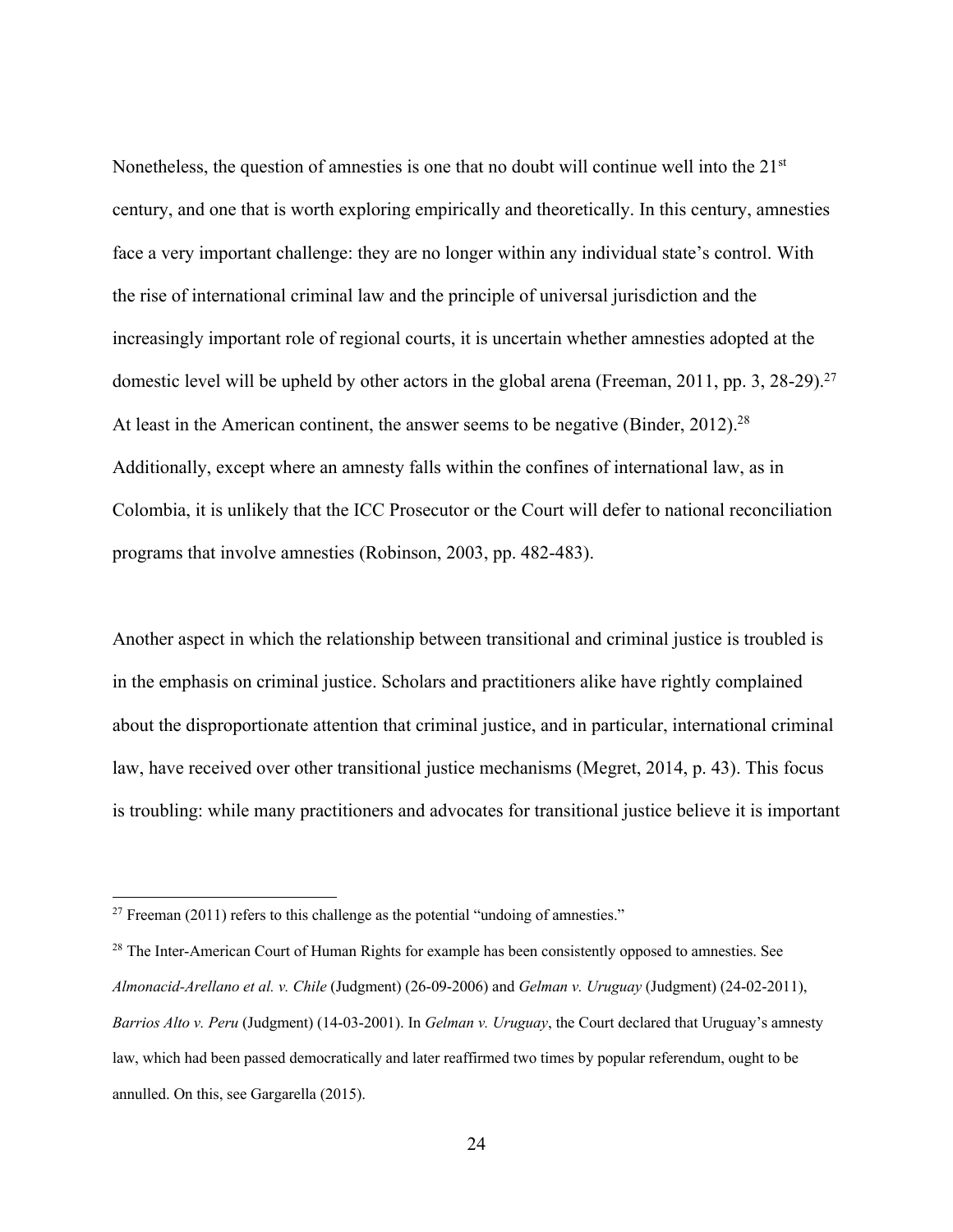to bring those most responsible for atrocity crimes to justice, the limitations of criminal justice are clear. These tensions come into even sharper focus with the establishment of the ICC, which has largely developed in the 21<sup>st</sup> Century.

The first obvious difficulty is that the sheer number of crimes and perpetrators is beyond the capacity of any judicial system. For example, in Rwanda, as of 2005 it was estimated that bringing all the remaining accused—10,000 already had been through some type of criminal justice process—to justice would take 80 years (Schabas, 2005).<sup>29</sup> In the former Yugoslavia, the ICTY tried 121 alleged perpetrators out of a pool of at least 10,000 persons who committed atrocity crimes in Bosnia-Herzegovina alone.<sup>30</sup> One practice that developed to address this issue was limiting prosecutions to the perpetrators who committed the most serious crimes, which has various formulations but relies on the level of the perpetrator in the political or military structure who committed the crimes as well as the number of victims (and in some instances, the heinousness of the crimes) (Nizich, 2001). This was certainly the case of the ICTY and the ICTR and was followed by the ICC as well as domestic justice efforts, e.g., Colombia (Tolbert, 2014).

 $29$  Straus (2006) estimates that around 200,000 individuals were perpetrators in the Rwandan genocide.

<sup>&</sup>lt;sup>30</sup> 161 individuals were indicted, but only 121 were tried (the remainder were transferred to other courts, died during the proceedings, etc). ICTY (n.d.) Key Figures of the Cases. Available at: http://www.icty.org/en/cases/key-figurescases (Accessed: 30 January 2019). Many more were tried in national courts but still fell far short of the estimated perpetrators.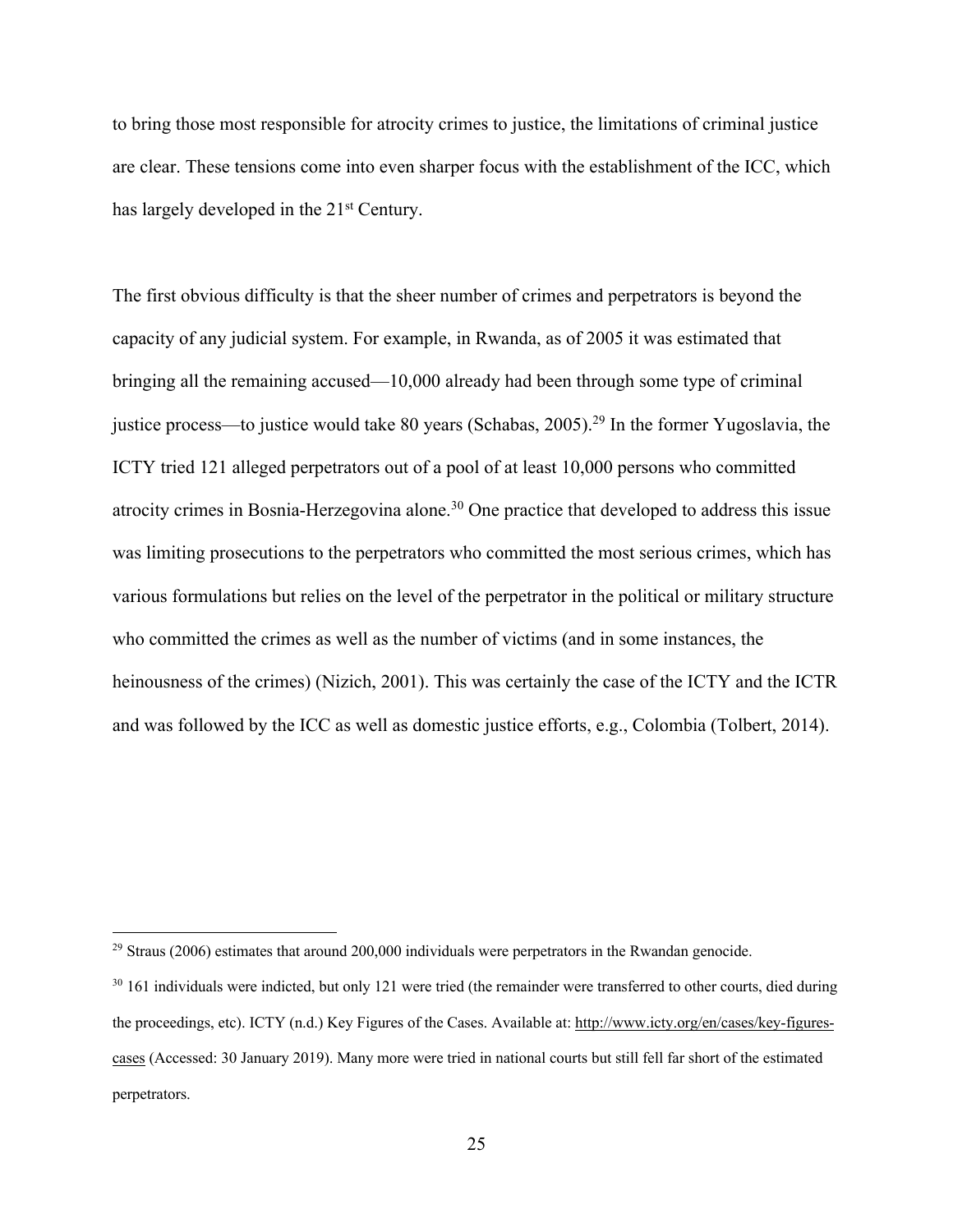As a result, criminal prosecutions—domestic or international—are generally limited to some senior figures.<sup>31</sup>

Another limitation of criminal justice comes from the nature of the trial itself. With its many formalities and unclimactic dynamics, as well as its focus on the individual, it has been criticized by many for being reductive (Anderson, 2009, pp. 336-337) and unable to capture in any meaningful way the context of mass atrocity—or "criminal normality"—in which atrocity crimes are usually committed (Koskenniemi, 2002, pp. 12-14; Drumbl, 2007). A second kind of "reductivist" charge goes further: it is not just that the crimes are judged individually and in abstraction from the context of mass atrocity, but also that the material circumstances in which these crimes are rooted, the systemic violence of the contemporary social order (Krever, 2014, pp. 130-131), and "forms of structural or slow violence" as well as gender hierarchies (Nesiah, 2006a, pp. 21-22) and the context of colonialism (Gevers, 2014), that may have contributed to the commission of the offenses, are left unaccounted for (Burgis-Kasthala, 2016, p. 936; Nesiah, 2017, p. 98).

These "reductivist" charges are compounded by the selectivity of the criminal process (Gevers, 2014, p. 235). The problem is not only that the vast amount of crimes that are left unpunished, but also the types of violence excluded from transitional justice. In this regard, the failure to

<sup>&</sup>lt;sup>31</sup> There are exceptions, however, for instance the prosecution of "rape camps" in Bosnia Herzegovina. See, ICTY (n.d.) Landmark Cases. Available at: http://www.icty.org/en/features/crimes-sexual-violence/landmark-cases (Accessed: 30 January 2019).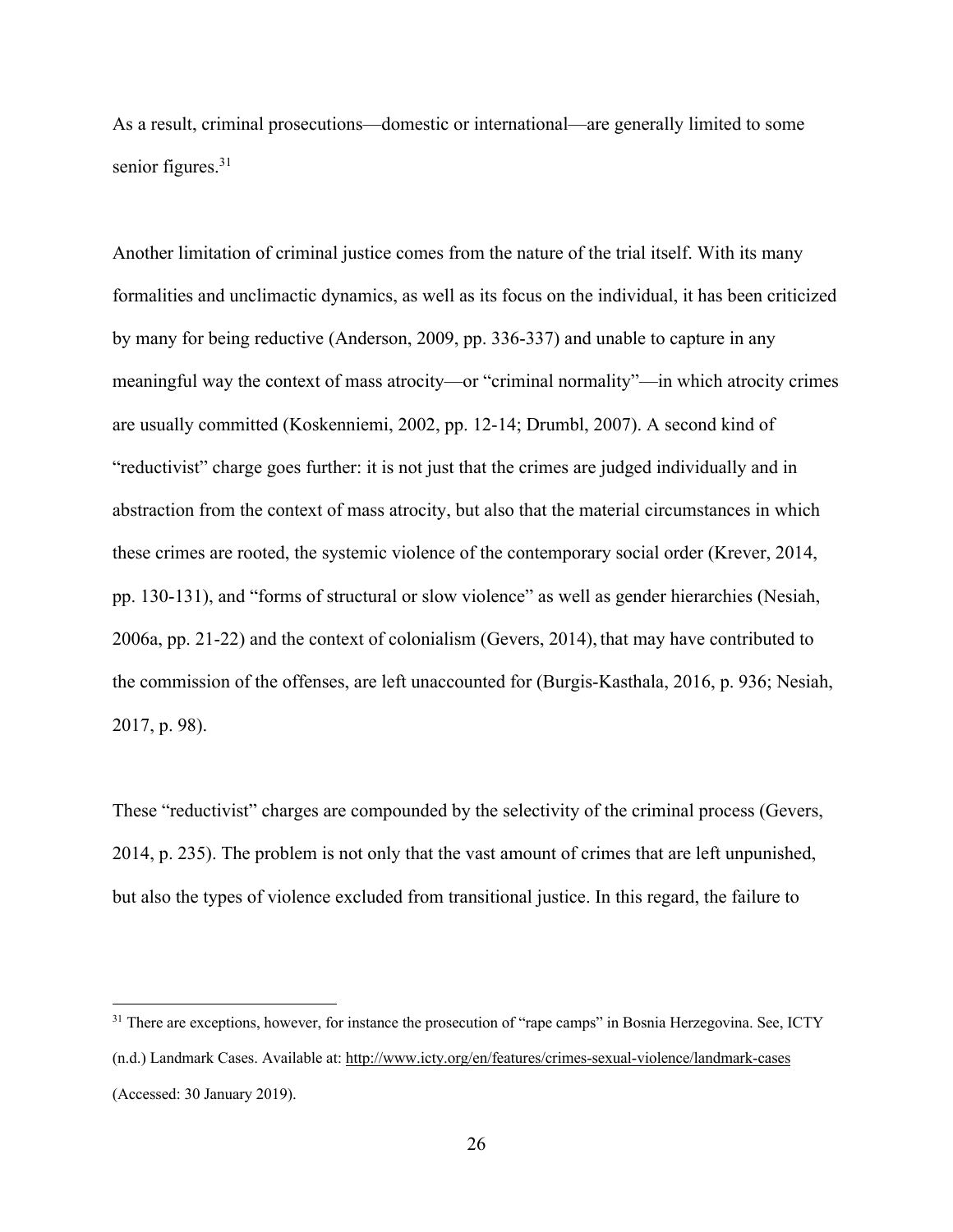address colonial crimes (Arthur, 2009, p. 342; Balint et al., 2014, p. 196), <sup>32</sup> and colonialism's legacies and neo-colonial forms of governance in the Global South (Burgis-Kasthala, 2016, p. 935), which are related not just to criminality but also to grave material inequality, are particularly salient.

Third, some worry about the trial becoming a "show trial" (Koskenniemi, 2002, p. 1) or being perceived as "victor's justice," being unable to escape politics, or serving as an instrument to mask power and politics (Simpson, 2007; Bass, 2008; Krever, 2014). Nevertheless, the issue of "victor's justice," which raised serious questions in Nuremberg and Tokyo, has been largely addressed by the establishment of a permanent international criminal court. Yet, the failure of the United States, China, and Russia to join the ICC and the fact that as UN Security Council members they can vote to refer other states to the court, has led to criticism for lack of universalism. The ICC has been called "an African court" (Bass, 2008, p. 233), meting out punishment against less powerful states. So even if not victor's justice, as traditionally understood, some see it as justice of the Great Powers against the powerless (Bloxham, 2010, p. 630) and as instrumental in perpetuating the image of Africa as a "site of political savagery" (Megret, 2014, p. 35-36). The recent prosecutions at the ICC do little to address these worries (Schwöbel-Patel, 2016), though some of the criticisms are overblown and politicized themselves: the countries that have complained the loudest are states that have ratified the Rome Statute, and the first three cases were referred by the affected states themselves (Bloxham and Pendas, 2010,

 $32$  Balint et al. (2014, p. 196) note that "the extensive and enduring harms caused by settler colonial practices and policies in countries such as Australia, New Zealand, Canada and the US have not constituted the traditional focus of transitional justice discourse and practice."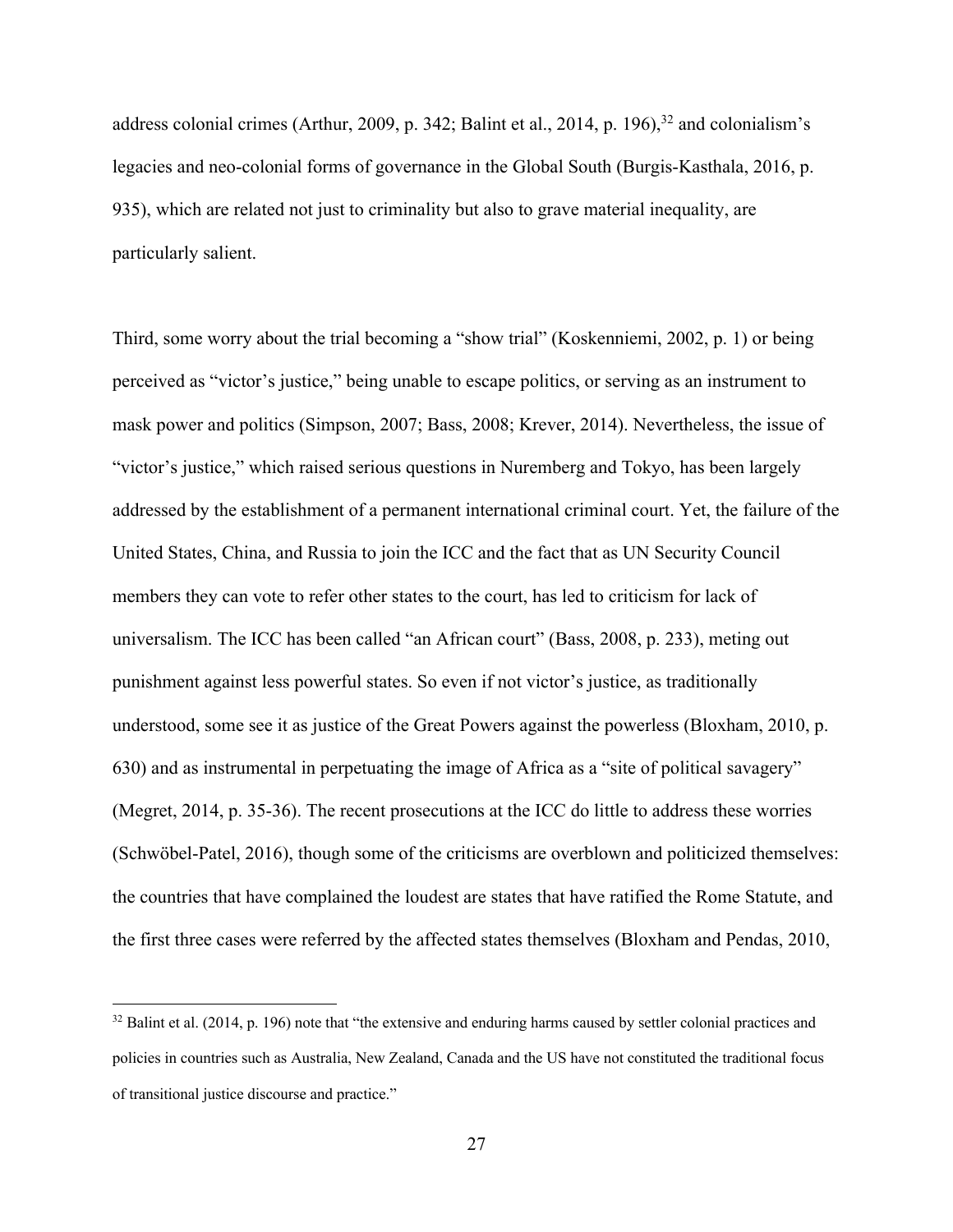pp. 630-631; Lugano, 2017, pp. 10-11, 26). Nevertheless, the backlash in Africa has made the Court appear ineffective and politically weak.

Turning to the question of "show trials," Lawrence Douglas (2005) posits that the term "show trial" masks an important educative purpose of trials. He examined the Eichmann trial, arguing that this, and other trials of Nazi leaders, were "show trials" in the broadest sense: they aimed to do justice both to the defendants and to the history and memory of the Holocaust (Douglas, 2005, pp. 97-182). While he admits flaws in these trials, he sees them as an attempt to "reconcile the interests of justice and pedagogy," defending them as imaginative responses to extreme crimes. In line with Douglas's view, we should not exaggerate the weight of the "show trial" objection. Although atrocity crimes test "the plasticity of the trial form," it is worth remembering that there are "good" and "bad" show trials (Douglas, 2005, p. 3). There is a significant difference between a trial that aims to preserve the integrity of the justice system and is committed to due process (even if the nature of the crimes puts pressure on the trial form) and a true "show trial," reminiscent of Stalinist fraud and miscarriage of justice (Shklar, 1986, pp 144-145; Douglas, 2005, p. 3). And, certainly, a trial constitutes moral progress to simply summarily executing those deemed responsible, as was entertained by the British after WWII (Douglas, 2005, p. 111).

Finally, as a tool of transitional justice, there are doubts about the goals and effectiveness of criminal punishment. Some have noted that no punishment could ever be proportionate to the nature of the crimes (Gevers, 2014, p. 235). And there is no consensus on the justification and goals of punishment, which vary among deterrence, retribution, rehabilitation and incapacitation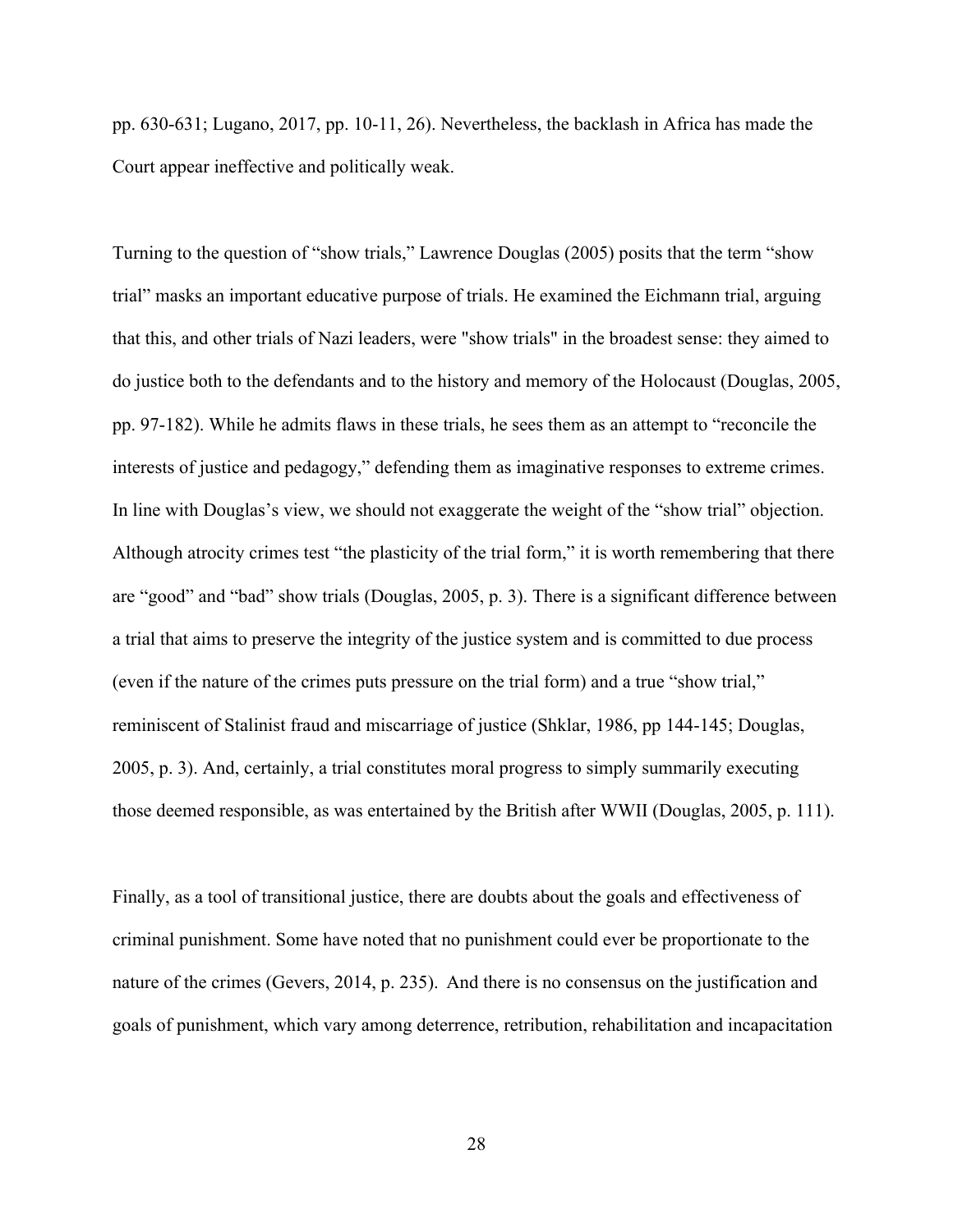(Gevers, 2014, p. 234), moral pedagogy (Bloxham et al., 2010, p.618), didactic legality (Douglas, 2005), and an expressive account (Sloane, 2007).

Ultimately, underlying all these critiques, there is the tension between the "ordinary" criminal approach and the extraordinary nature of the crimes themselves, as emphasized by Arendt (1973). Moreover, criminal trials by themselves are inadequate to fully address the injuries of the victims. In light of this, we would argue that although criminal justice has an important role to play and is a key element of transitional justice,<sup>33</sup> the limitations of criminal justice are clear, and the importance of other mechanisms essential.

## *3.3. Transitional justice and victims*

That victims should be at the heart of the process is a generally accepted tenet of transitional justice. Ideally, the process should consider victims' interests and give them a voice in the design of transitional justice mechanisms. Yet, it must be acknowledged that social movements and victims' groups too often remain on the margins of transitional justice scholarship, discourse, and practice (Gready and Robins, 2017, p. 958).

Within the international criminal process, the place of victims has only recently been emphasized. Previously, the Nuremberg and Tokyo tribunals, as well as the tribunals for Former Yugoslavia, Rwanda, and Special Court for Sierra Leone, adopted more common law-oriented

<sup>33</sup> International Center for Transitional Justice (n.d.) Criminal Justice. Available at: https://www.ictj.org/ourwork/transitional-justice-issues/criminal-justice (Accessed: 30 January 2019).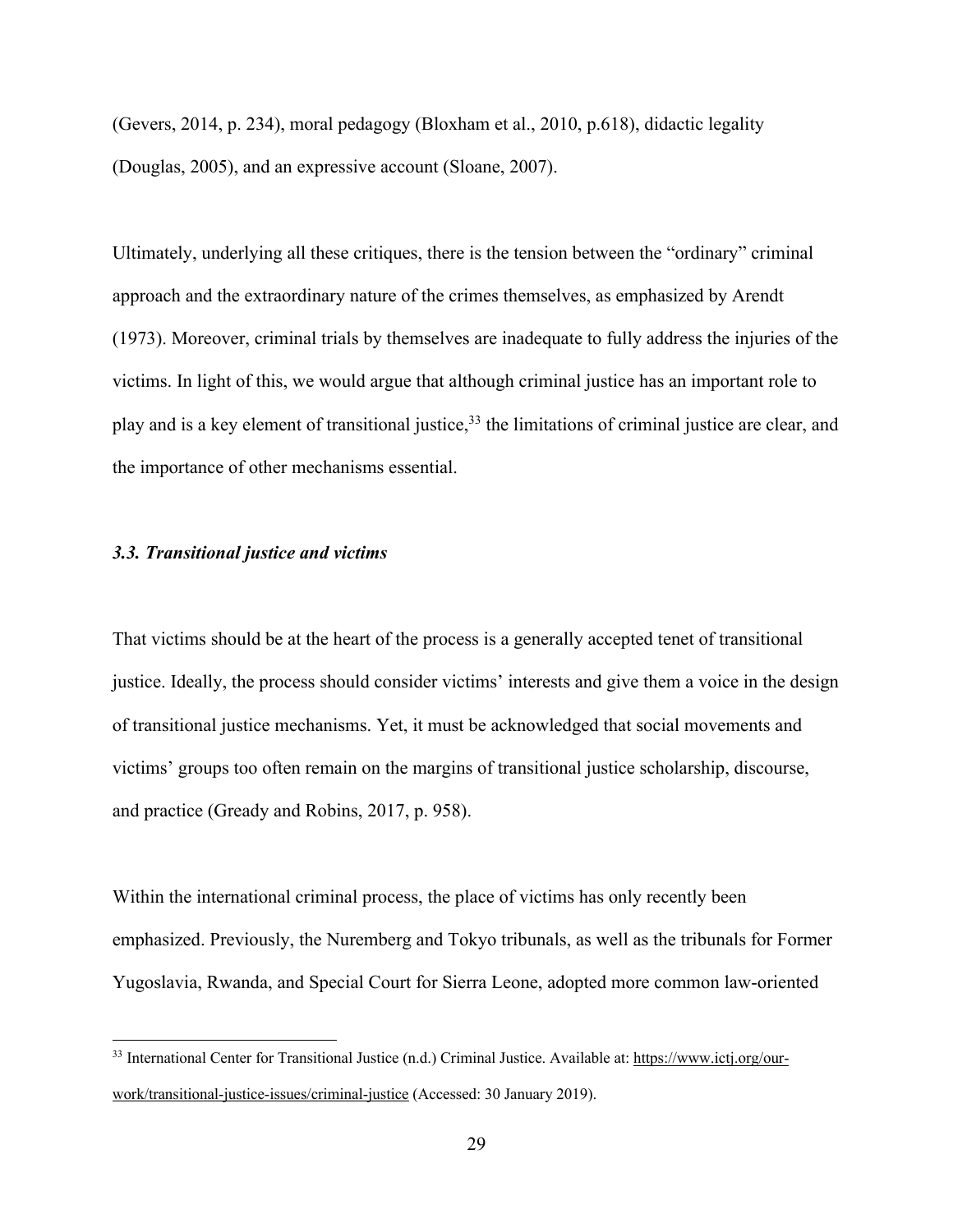approaches, which limited victims' participation to appear primarily as witnesses (Ferstman, 2010, p. 407). This has changed, with the ICC's statute providing for a more victim-centered procedure and for the possibility of reparations and the establishment of a Victims Trust Fund (Ferstman, 2010, p. 407). Yet, these advances cause some to worry that strengthening victims' role in criminal proceedings may harm the rights of the defense, while others are troubled by the practical difficulties posed by their involvement (Ferstman, 2010, p. 407).

However, the role victims should play in transitional justice processes goes beyond the confines of the criminal trial. The underlying idea is that we should be wary of transitional justice *for* the victims when it is transitional justice *without* the victims: the latter brings continuity to their previous marginalization. As discussed below, we think that one of the main challenges of transitional justice in the  $21<sup>st</sup>$  century is moving away from the "check the box" approach. Transitional justice mechanisms should be designed and implemented with the contribution and input of victims and those affected: what is called a "grassroots approach" to transitional justice (Lundy, 2008). The shift to restorative justice is one way in which this can be done, particularly in promoting local mechanisms, which have found expression in the Gacaca tribunals in Rwanda, Mato Oput in the Acholi region of Northern Uganda, and similar approaches in Timor-Leste, Sierra Leone, and Guatemala (Nouwen and Werner, 2014; Buckley-Zistel, 2015, p. 155).

Even if widely shared among scholars and practitioners, there is a danger of the idea of a victimcentered approach to transitional justice becoming a mere platitude (McAuliffe, 2017, pp. 231- 232). A major challenge is to come up not with a theoretical argument in defense of victim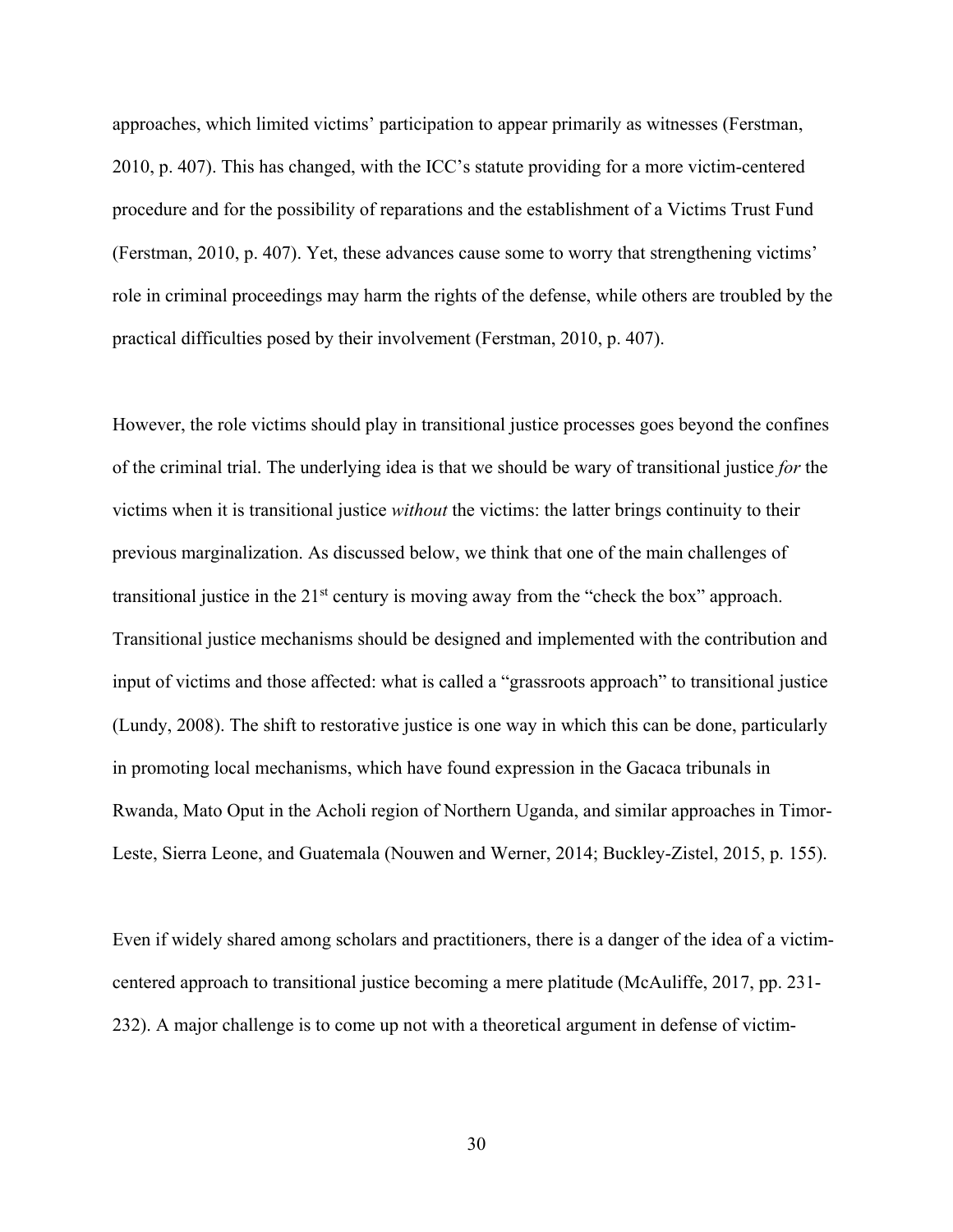centered approaches, but with ways of putting the theory into practice while being responsive to different social circumstances.

The initial challenge is determining what victims want. Victims' wishes and goals vary significantly across different countries,<sup>34</sup> according to cultural differences, age, gender, over time, and among victims themselves (McKay, 2013, p. 924). Additionally, different contexts pose different challenges: sometimes there will be an enormous number of perpetrators, e.g. Rwanda, and some individuals will be both victims and perpetrators (e.g., child soldiers).

A second challenge is to develop a rigorous conceptualization of civil society and of the local (Nyseth-Brehm and Golden, 2017; Gready and Robins, 2017) that does not equate civil society with non-governmental organizations and does not exclude nor marginalizes victims' groups and non-governmental institutions. 35

Finally, the tension that some think is rising between the preferences of the international community and the preferences of victims, who may favor mechanisms that have little to do with the liberal international ones (Goldstone et al., 2007; Moyn, 2016, p. 87) is also worth exploring.

<sup>&</sup>lt;sup>34</sup> In post-authoritarian regimes, like Chile and Argentina, accountability seemed key to the victims. Yet, some think that this doesn't hold in post-conflict situations: here, it has been suggested that the key concern of people on the ground is access to material goods. See: Vinjamuri's remarks in Goldstone et al., (2007). Other studies suggest otherwise (Bass, 2008, p. 239).

<sup>&</sup>lt;sup>35</sup> The Catholic Church, for example, played an important role in Latin America and Eastern Europe in transitional justice processes. On the role of religion and religious organizations in transitional justice (Philpott, 2007).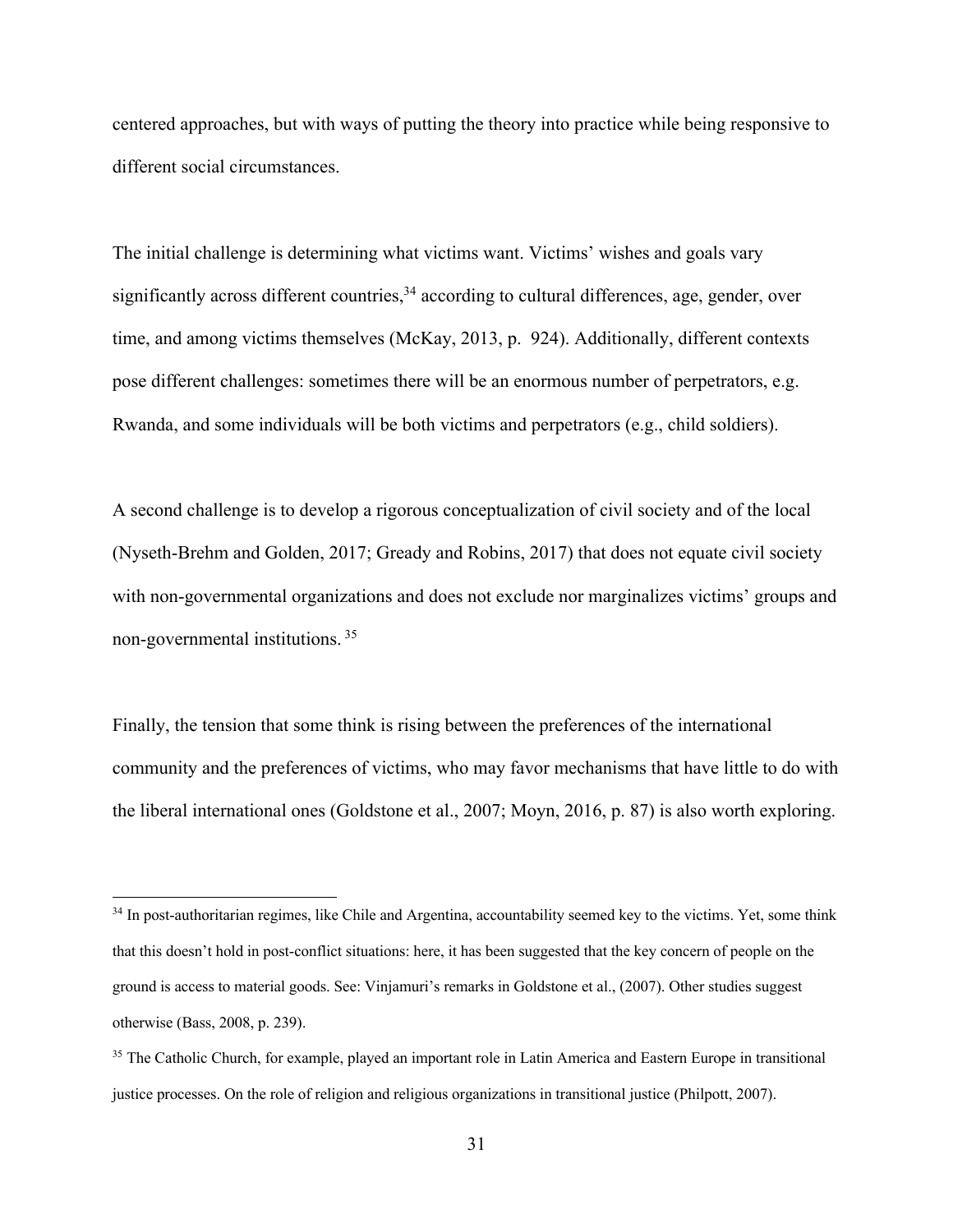For example, transitional justice initiatives that fail to prosecute those culpable due to a conscious choice of the domestic society would be in tension with states' duty to prosecute, and it is unlikely that forms of accountability different from the criminal trial would be enough (McAuliffe, 2017, p. 231-232), unless they worked within the framework of international law (e.g., Colombia).

These concerns acquire renewed urgency when we consider societies where the transitional processes have been administered and sometimes also triggered by outside actors—e.g. UN peacekeeping troops, international NGOs, the EU, US troops—as has happened in East Timor, Sierra Leone, Afghanistan, and Iraq (Brooks, 2003). These situations will present new challenges for transitional justice, especially concerning the place of victims in the transition.

#### *3.4. Transitional justice and the "check the box" approach*

As transitional justice has evolved into a field, there have been normative developments that have both defined the term and its deployment. Perhaps the most significant development in this regard was the UN Secretary-General's Report on the Rule of Law and Transitional Justice (the "Report"), $36$  which defined transitional justice primarily around certain mechanisms:

<sup>36</sup> UNSC 'The Rule of Law and Transitional Justice in Conflict and post-conflict Societies: Report of the Secretary-General:' (23 August 2004) UN Doc S/2004/616. Available at

https://www.un.org/ruleoflaw/files/2004%20report.pdf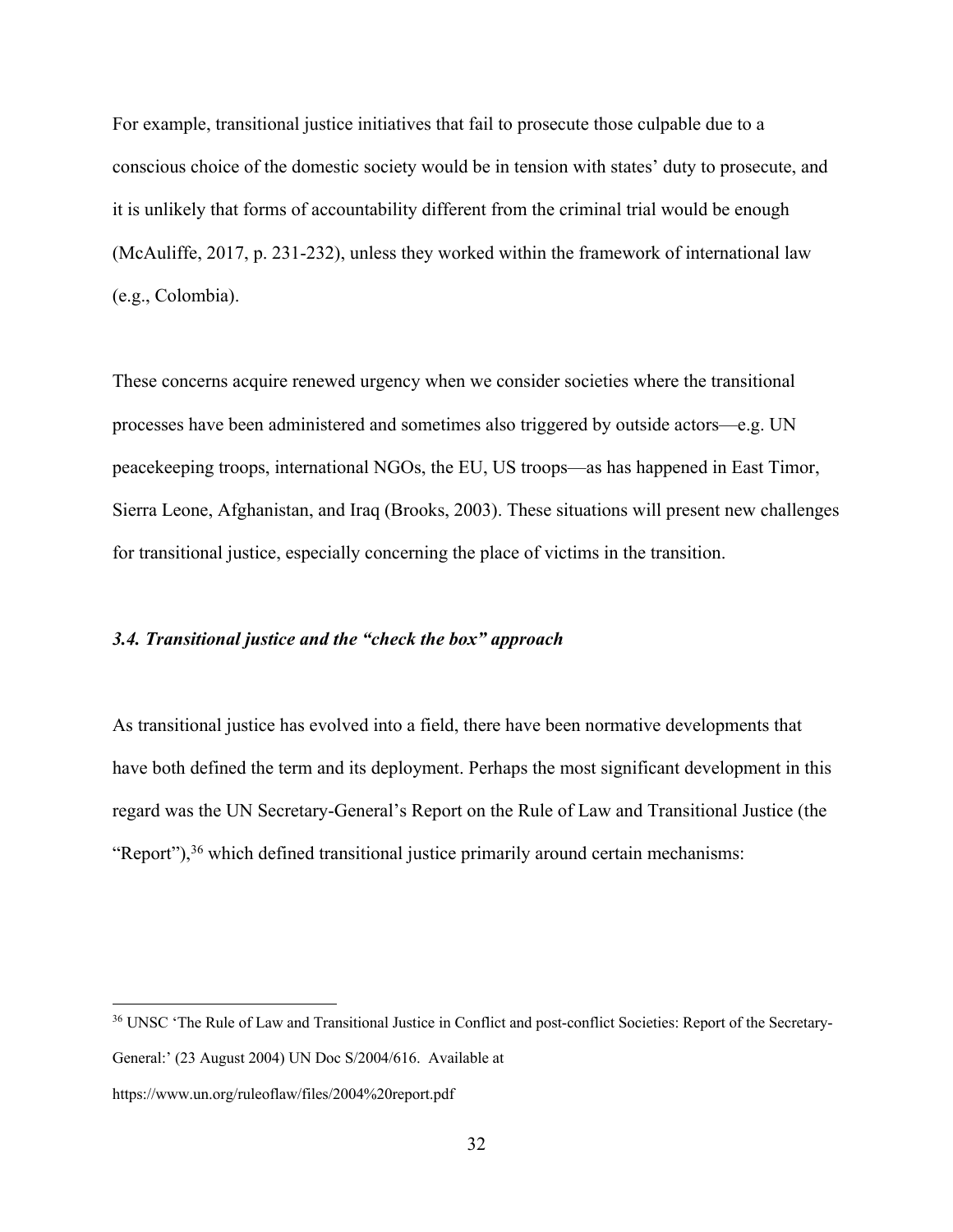The notion of 'transitional justice' discussed in the present report comprises the full range of processes and mechanisms associated with a society's attempts to come to terms with a legacy of large-scale past abuses, in order to ensure accountability, serve justice and achieve reconciliation. These may include both judicial and non-judicial mechanisms, with differing levels of international involvement (or none at all) *and individual prosecutions, reparations, truth-seeking, institutional reform, vetting and dismissals, or a combination thereof*. (ibid, emphasis added).

The Report, issued in 2004, reflected the prominent developments of the time, e.g., the South African Truth and Reconciliation Commission, the *ad hoc* Tribunals. It is noteworthy that the Report focused on the "rule of law," rather than other issues, e.g., reckoning with the past, reconciliation, and that it failed to emphasize sufficiently the role of affected communities in these processes.

Despite these shortcomings, the Report helped solidify and define transitional justice as a field. In some ways, it set its parameters in what the Report itself refers to as the "four pillars" of transitional justice: truth commissions and memorialization, criminal prosecutions, reparations, and guarantees of non-recurrence.<sup>37</sup> At the same time, there is a tendency for this approach to contribute to transitional justice becoming a kind of template, particularly utilized in the aftermath of violent conflicts:

 $37$  Pablo de Greiff (2012 p. 31) writes that the Report reflects a "growing common sense about [the notion's] general character". On reparations (de Greiff, 2006); on truth commissions (Hayner, 2010).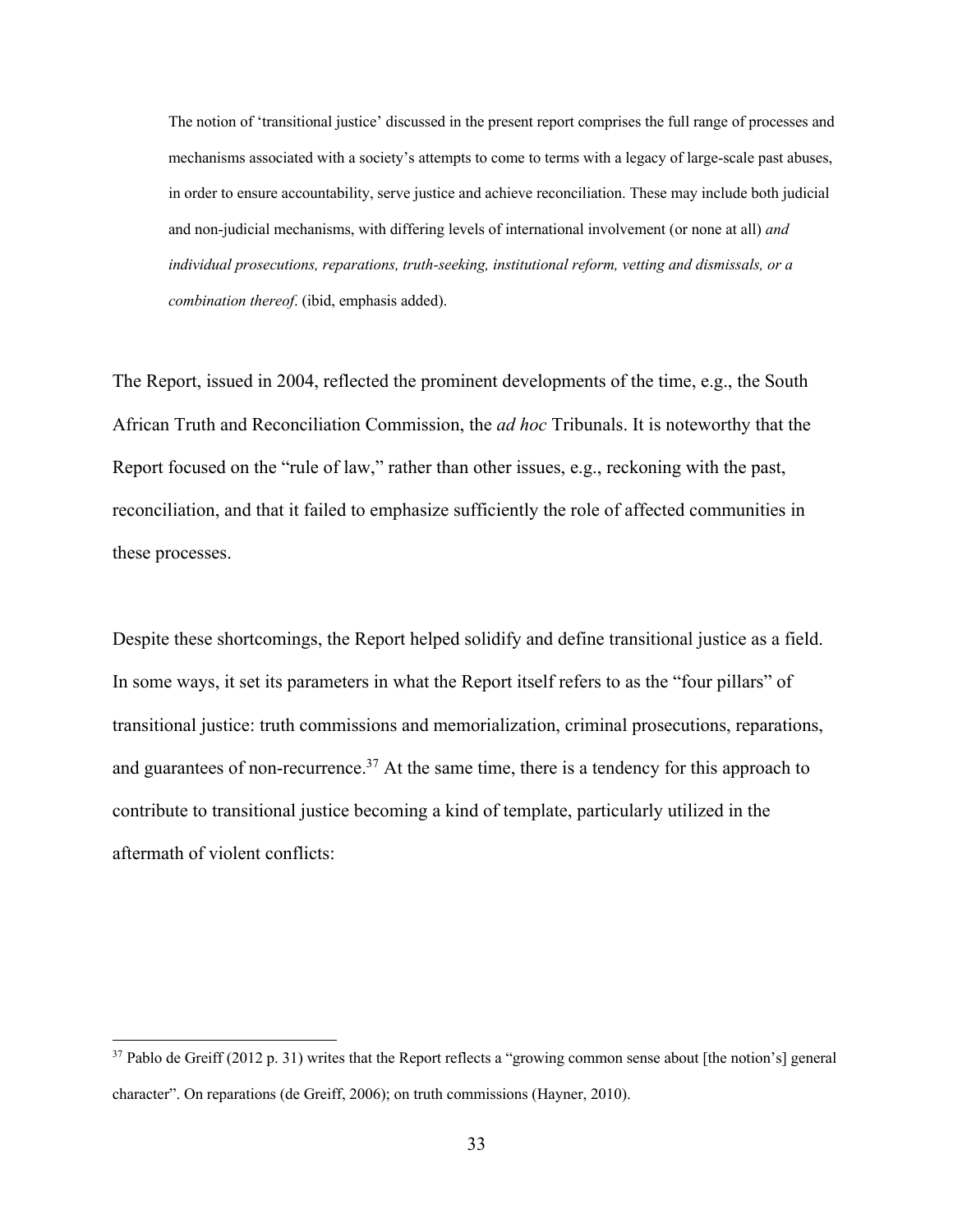Transitional justice efforts are often criticized as being understood and implemented as a template or a toolkit—that is, a narrow set of measures to be applied uniformly wherever widespread human rights violations have occurred (Duthie and Seils, 2017, p. 9).<sup>38</sup>

Thus, an implicit hypothesis has emerged in some quarters that if these measures are implemented and sequenced properly, progress is likely if not inevitable, and it appears that some processes have applied the "four pillars" in a mechanistic manner. South Sudan is perhaps the more recent example, as an internationally facilitated peace agreement provided for a hybrid court when there was, e.g., no capacity to create or staff such a court in the country (Rule of Law Initiative, 2014).<sup>39</sup> Considerable time was spent on establishing a court that is unlikely to "get off the ground," much less have any impact (Kumalo and Lucey, 2017; Babiker, 2018).<sup>40</sup> Other processes have failed to fully understand or consider the political context. For example, following the post-election violence in Kenya, a peace agreement was agreed upon, providing a range of transitional justice measures, including, e.g., a specialized court, reforms, a truth

<sup>38</sup> Expressing the same concern (Herman et al., 2013)

<sup>&</sup>lt;sup>39</sup> "Unanimous interviews indicate that there is no current or near-term capacity in the [South Sudan] national justice system for accountability proceedings concerning atrocity crimes involving relatively major political or military figures. Multiple interlocutors identified the same three basic factors: (1) lack of competence to carry out such trials; (2) lack of the necessary independence from the Government; and (3) lack of public trust. South Sudan's justice system, which has long been underdeveloped, has ground to a halt in the wake of the current conflict." (Rule of Law Initiative, 2014, pp. 6 - 9. (footnotes omitted).

<sup>40</sup> Human Rights Watch (2017) South Sudan: Stop Delays on Hybrid Court: Four Years Into Conflict, Rampant Abuse. Available at: https://www.hrw.org/news/2017/12/14/south-sudan-stop-delays-hybrid-court (Accessed: 30 January 2019)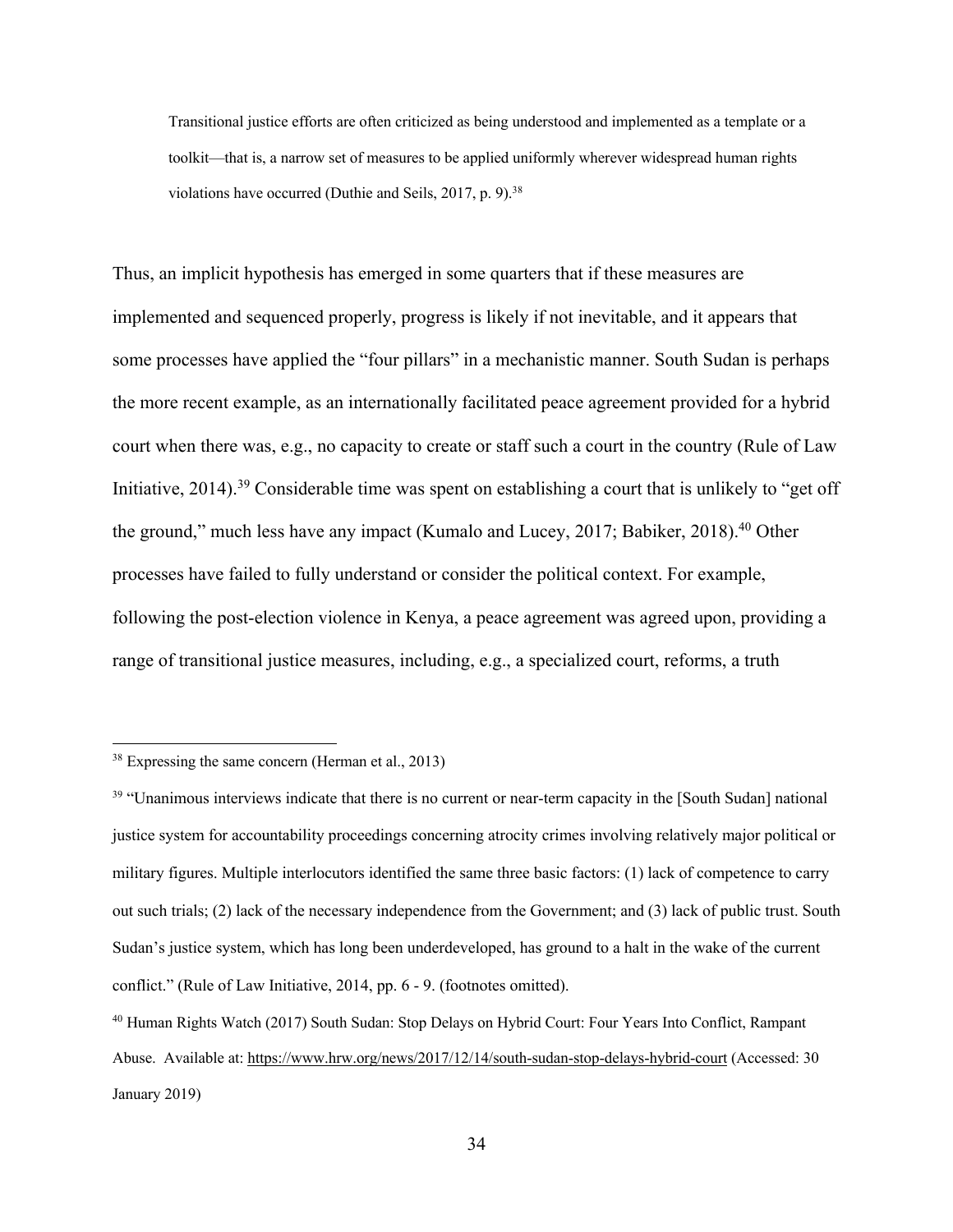commission, and reparations.41 The Kenyan process has had a number of setbacks, including the dropping of ICC cases largely due to witness intimidation,  $42$  and deep issues of political interference with the Truth, Justice and Reconciliation Commission (TJRC), as documented by international TJRC commissioner Ron Syle (2018). While the problems suffered in these cases are attributable to many factors, they represented very ambitious processes arguably linked to the

<sup>&</sup>lt;sup>41</sup> See: "Acting Together for Kenya: Agreement on the Principles of Partnership of the Coalition Government." (2008) Available at:

https://peacemaker.un.org/sites/peacemaker.un.org/files/KE\_080228\_Acting%20Together%20for%20Kenya-Agreement%20on%20the%20Principles%20of%20Partnership%20of%20the%20Coalition%20Government.pdf (Accessed: 30 January 2019); "Kenya National Dialogue and Reconciliation: Statement of Principles on Long-term Issues and Solutions." (2008) Available at: https://peacemaker.un.org/sites/peacemaker.un.org/files/KE\_080523\_Kenya%20National%20Dialogue%20and%20 Reconciliation%2C%20Statement%20of%20Principles%20on%20Long-term%20Issues%20and%20Solutions.pdf (Accessed: 30 January 2019); "Kenyan National Dialogue and Reconciliation: Truth, Justice, and Reconciliation Commission." (2008) Available at:

https://peacemaker.un.org/sites/peacemaker.un.org/files/KE\_080304\_Kenyan%20National%20Dialogue%20and%2 0Reconciliation-Truth%2C%20Justice%20and%20Reconciliation%20Commission.pdf (Accessed: 30 January 2019); "Kenyan National Dialogue and Reconciliation: Commission of Inquiry on Post-Election Violence." (2008) Available at: https://www.hdcentre.org/wp-content/uploads/2016/06/6-Commission-of-Inquiry-of-Post-Election-Violence-Kenya-National-Dialogue-and-Reconciliation-4-March-2008.pdf (Accessed: 30 January 2019).

<sup>42</sup> Open Society Initiative. (2016) Witness Interference in Cases Before the International Criminal Court*.* Available at: https://www.opensocietyfoundations.org/sites/default/files/factsheet-icc-witness-interference-20161116.pdf

<sup>(</sup>Accessed: 2 February 2019)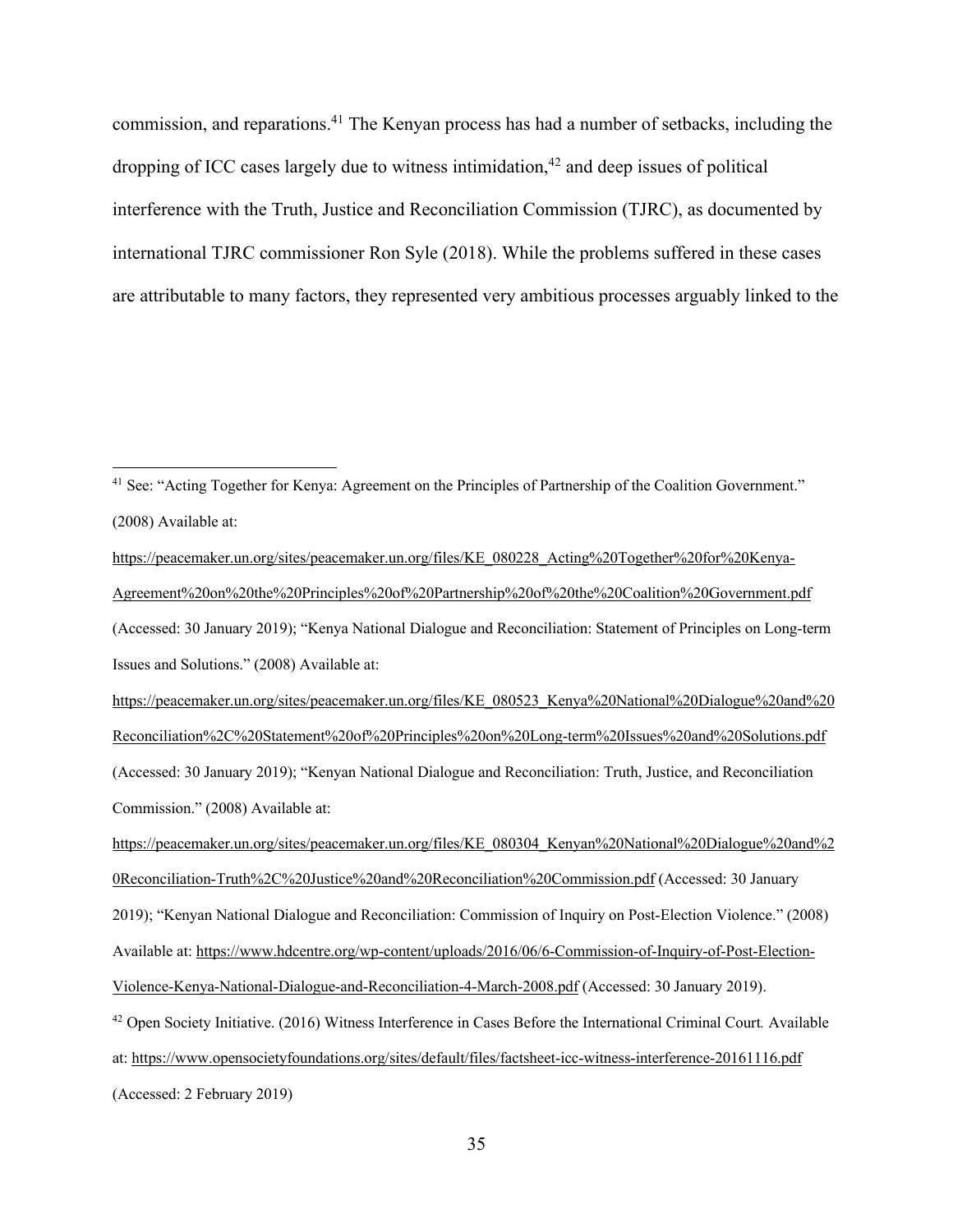kind of "standard menu" or "check the box" approach employed in creating the measures in the first place.<sup>43</sup>

This "check the box" approach appears to arise particularly when the international community takes the lead and defines the processes in peace agreements, when the voice of the victims may be less likely to be heard and/or drowned out by international experts. Interestingly, this tendency towards a formulaic approach is hardly limited to the transitional justice field, and Thomas Carothers (1999) makes a similar observation regarding rule of law assistance.

Yet, such an approach loses sight of the fundamental importance of the national context. As noted by Mutua (2015, p.5):

Dogmatic universality is a drawback to an imaginative understanding of transitional justice. In matters of social transformation, close attention must be paid to context and location. That is why it is intellectually indefensible to create a transitional justice blueprint ready for export.

Moreover, there is evidence that transitional justice processes are more effective for affected communities and long-term stability when context is taken into account when designing them (Douglas, 2005; Duthie and Seils, 2017). The inclusion of victims and affected communities in consultations appears to improve the understanding of the national context by all concerned (Duthie and Seils, 2017). The Kofi Annan Foundation and ICTJ have made an important contribution in this regard, by pointing out the importance of assessing certain factors when

<sup>43</sup> International Center for Transitional Justice (2014). Can Truth Commissions Strengthen Peace Processes?. Available at: https://www.ictj.org/our-work/transitional-justice-issues/criminal-justice (Accessed: 30 January 2019).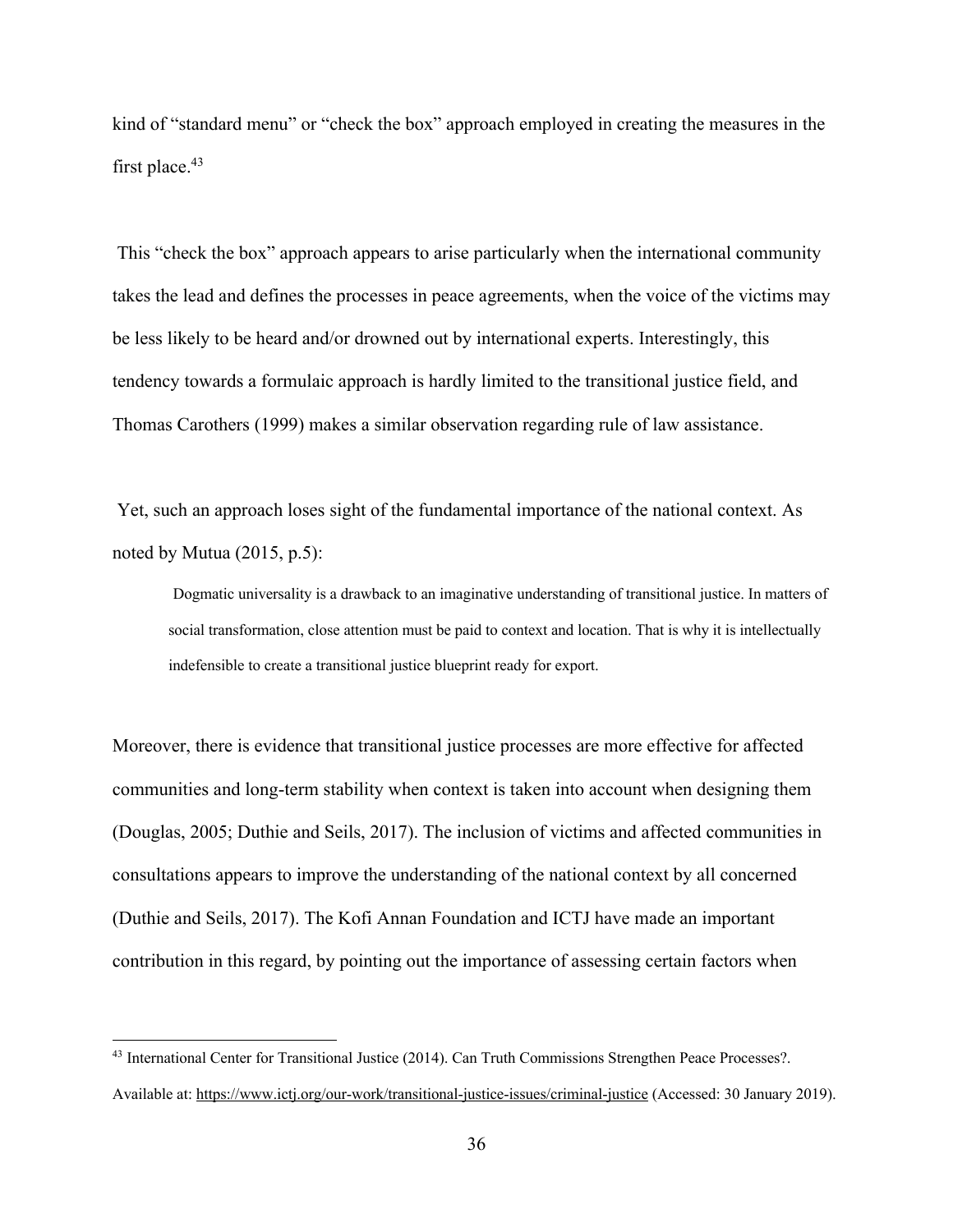thinking about the establishment of a truth commission within a particular peace agreement.<sup>44</sup> The challenge in this century is to break away from the confines of the Report—and orthodoxy generally—and pay closer attention to national context and victims.

## *3.5. Transitional justice and gender*

Absent from early conversations on transitional justice was a gender perspective (MacKinnon, 2013, p. 117; Megret, 2014, p. 36). This is particularly troubling given that, in many places, women have been the driving force of transitional justice initiatives from civil society. These include the Grandmothers of the Plaza de Mayo in Argentina, the Mothers of Srebrenica, and victims' groups in Chile, El Salvador, and Guatemala, to name a few.

Women's presence in transitional justice has been traditionally reduced to their participation as witnesses to their own victimization or to the victimization of their loved ones (Nesiah, 2006a, p. 804). Otherwise, their experiences of conflict and their demands have been largely excluded from transitional justice projects (Bell and O'Rourke, 2007, p. 23). Moreover, the process by which transitional justice mechanisms have been negotiated and produced have been almost entirely elite and male-dominated (Bell and O'Rourke, 2007, p. 25; Arthur, 2009, p. 347). It is unsurprising that as a result, transitional justice mechanisms themselves did not include women's concerns for far too long.

<sup>44</sup> International Center for Transitional Justice (2014) Can Truth Commissions Strengthen Peace Processes? Available at: https://www.ictj.org/our-work/transitional-justice-issues/criminal-justice (Accessed: 30 January 2019).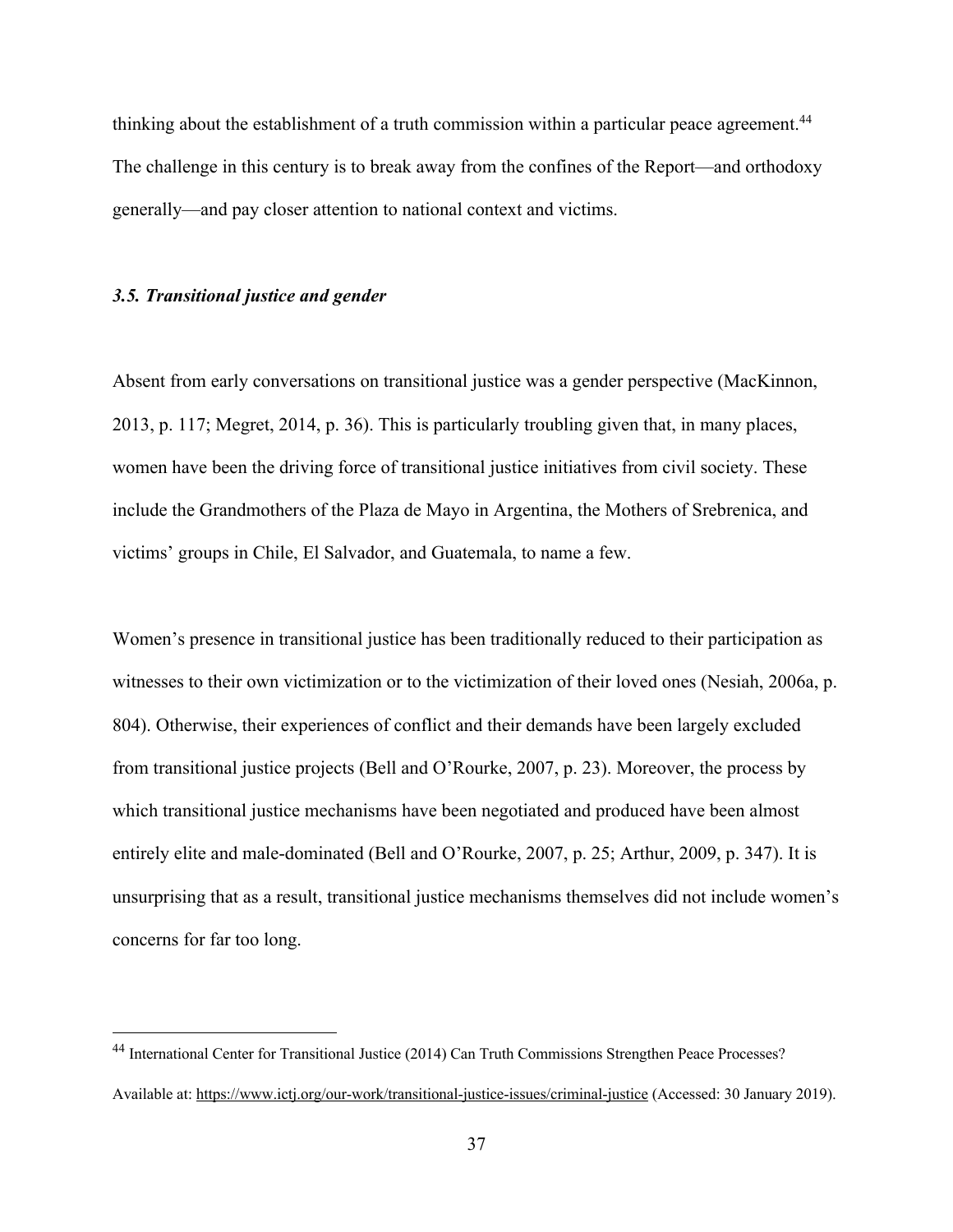Nevertheless, already in the 1990s the major focus of feminist demands on transitional justice was on the need to end impunity for violence against women (Bell and O'Rourke, 2007, p. 26). Among the advancements of this time was the inclusion of rape as both a war crime, a crime against humanity, and a form of genocide in the jurisprudence of the ICTY and ICTR (Bell and O'Rourke, 2007, p. 27).<sup>45</sup> Similar gains have been made more recently in other areas: truth commissions have acknowledged gender or sexual violence as part of their mandates (Bell and O'Rourke, 2007, p. 28; Fischer, 2011, p. 412). In particular, the Colombian peace process included a sub-commission on gender that integrated both women and LGBTI organizations (Céspedes-Báez, 2017; Langlois, 2017, pp. 165-166). In Tunisia, a similar approach was adopted with a Gender Sub-commission as part of the TDC. Moreover, the UNSC has issued several resolutions on gender and the aftermath of violent conflict;<sup>46</sup> and the Office of the Prosecutor of

<sup>45</sup> Also see the landmark decisions of the ICTY in *Mucic* et al., in which it considered rape to be a form of torture, and *Furundzija*, where the Trial Chamber stated that rape can be prosecuted as a grave breach of the Geneva Conventions and that it may be used as a tool of genocide; and *Kunarac* et al., where the court dealt with sexual enslavement (International Criminal Tribunal for the former Yugoslavia. Available at http://www.icty.org/en/features/crimes-sexual-violence/landmark-cases Accessed: 1 April 2019).; as well as the

ICTR *Akayesu* case (*Prosecutor v. Akayesu*, (Judgment) No. ICTR-96-4-T (September 2, 1998)), where it concluded that rape constitutes genocide.

<sup>46</sup> The principal one is UNSC Res 1325 (31 October 2000), UN Doc S/RES/1325. Although it has been criticized for conflating gender with women (Langlois, 2017, p. 155-160).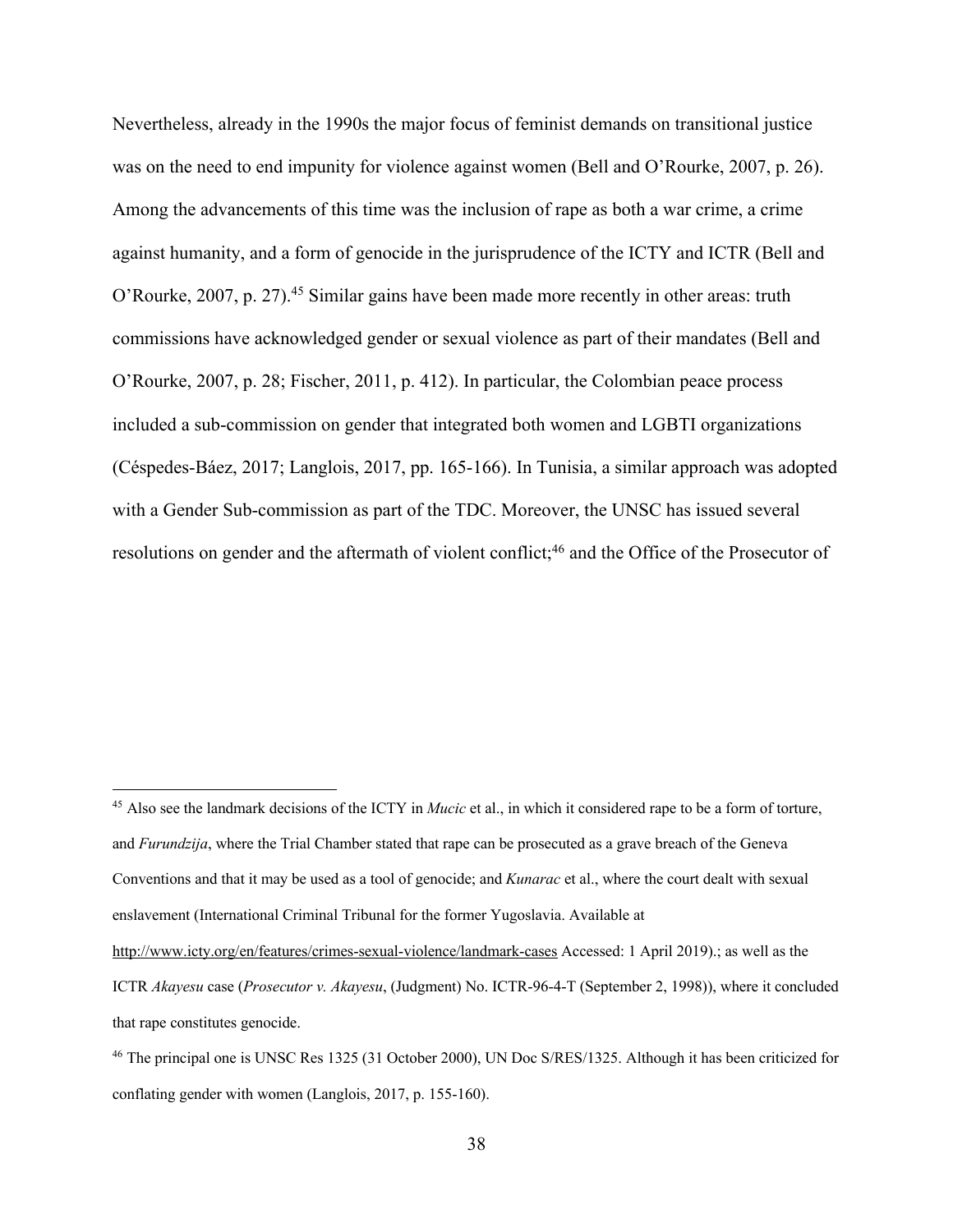the ICC as well as the UN High Commissioner for Human Rights have embraced expansive notions of gender-based violence and crimes (Office of the Prosecutor, ICC, 2014).<sup>47</sup>

However, some of these advances have been criticized from a feminist and gender perspective (Bell and O'Rourke, 2007, p. 33; Megret, 2014, p. 37).<sup>48</sup> Importantly, most of the work on sexual violence within transitional justice has focused on women, and as a result, violence against gender and sexual minorities remains largely unexamined both in practice and in scholarship (Bueno-Hansen, 2017, p. 127). A more expansive conception of gender-based violence is needed, which includes violence against women but also some forms of violence against males (Kapur and Muddell, 2016) and persons perceived as not conforming to gender stereotypes such as homophobic and transphobic violence—without at the same time obscuring the violence committed against women (Langlois, 2017, p. 150).

Despite these important critiques, the establishment of sexual violence as an international crime and its prosecution in international courts are significant breakthroughs, particularly in a world

<sup>47</sup> UNGA 'Analytical Study Focusing on Gender-Based and Sexual Violence in Relation to Transitional Justice: Report of the Office of the United Nations High Commissioner for Human Rights' (30 June 2014) UN Doc A/HRC/27/21.

<sup>48</sup> Campbell (2007), for instance, has analysed how international legal rules and practices on the prosecution of sexual violence that took place during armed conflict can instantiate and reiterate, rather than transform, existing hierarchical norms of gender. See also, Bueno-Hansen, 2018. And Kapur (2002) has examined how the international women's rights movement has reinforced the image of the woman as a victim, thereby reinforcing gender and cultural essentialism.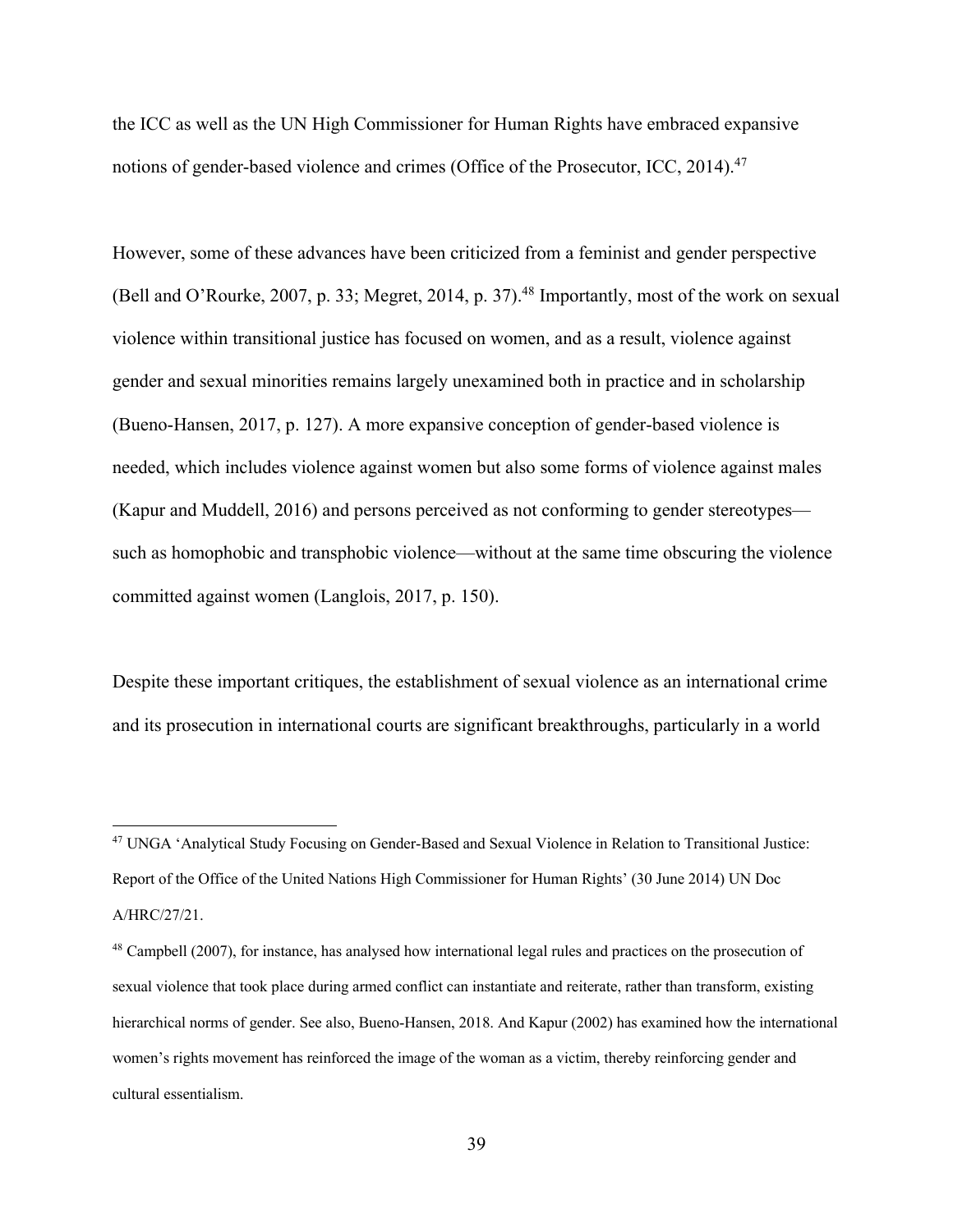where sexual violence is pervasive in the everyday lives of women and rules on sexual violence are often not enforced (MacKinnon, 2013).

Nonetheless, perhaps the most important challenge lies in incorporating women in the decisionmaking process. Some advances have been made in this regard, as can be seen in recent peace agreements (Bell and O'Rourke, 2007, p. 32). However, it is important to emphasize that gender balance alone is an insufficient indicator of whether transitional justice mechanisms will properly address gender-related violence (Nesiah, 2006b, p. 10), and of whether it will translate into effective participation and influence over the process. Women may encounter resistance, marginalization, or exclusion in these very same mechanisms (Aoláin and Brown, 2014, p. 134). Although training on gender sensitivity may be a partial solution to some of these issues (Nesiah, 2006b, p. 12), the dynamics inside transitional justice mechanisms might be influenced by the pre-transition power and gender structures (Aoláin and Brown, 2014, p. 135; McAuliffe, 2017, p. 262). There are ways to ameliorate their replication (Aoláin and Brown, 2014, p. 135), but this is related to transitional justice's limited ability to deal with some background societal conditions, such as gender discrimination, that sometimes might shape the transition itself.

## *3.6. Transitional justice as transformative justice: Socioeconomic rights and equality (ESC)*

The fissure between civil and political rights ("CPR") and ESC has a long history, perhaps best illustrated by the decision to divide the key normative document(s) on human rights into two separate Covenants—one devoted to ESC rights and the other to CPR (ICESCR; ICCPR).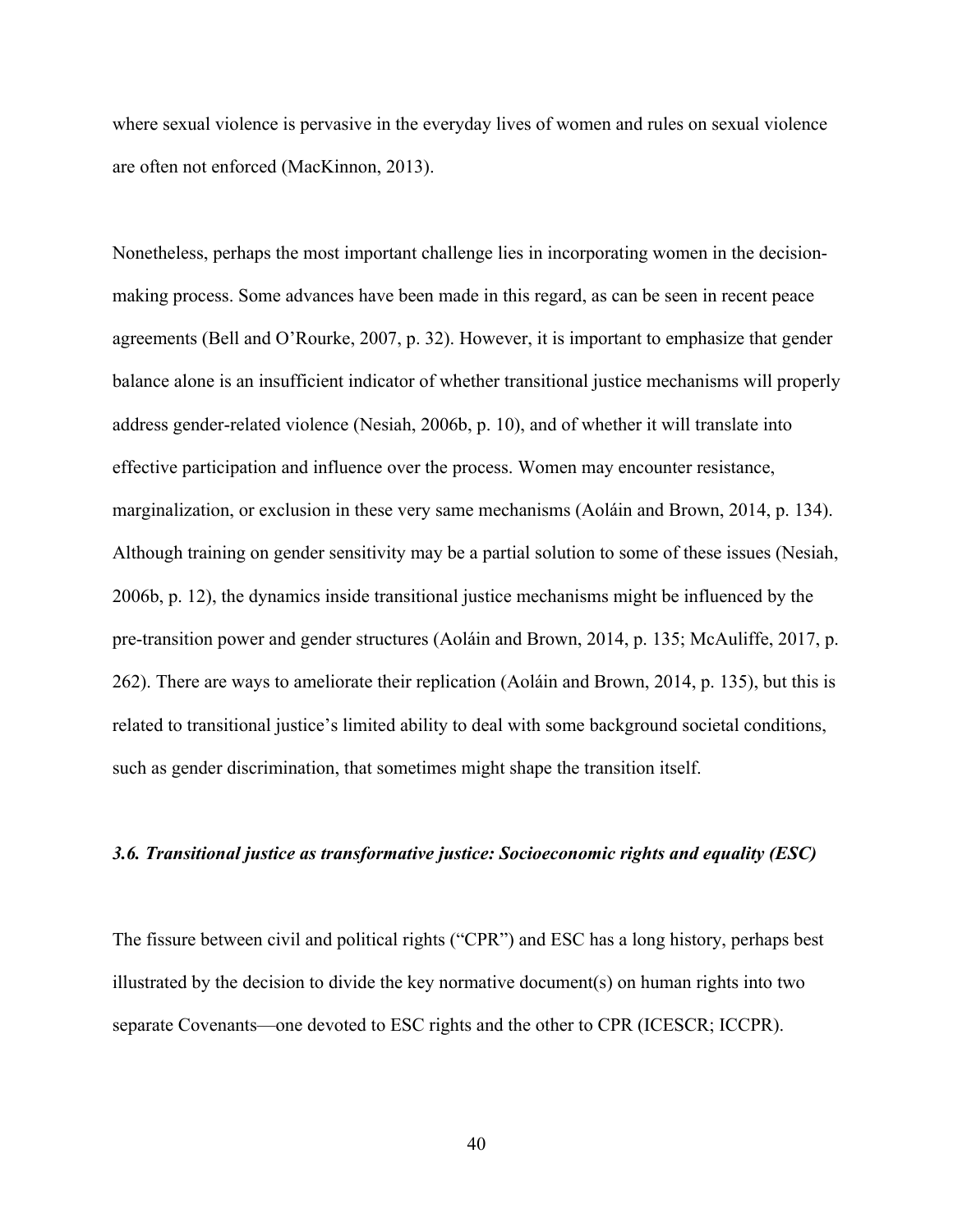Indeed, the United States and some of its allies have not ratified the ESC Covenant,<sup>49</sup> which relates to these countries' adoption of neo-liberal economic agendas during the post-war period. However, in other countries, both in Latin America and in Europe, ESC rights not only became law, but have also been enforced in courts (Rodriguez-Garavito, 2011).<sup>50</sup>

In the  $21<sup>st</sup>$  century, criticisms have been made against the "human rights movement" for failing to take ESC rights seriously, most prominently, by Samuel Moyn. He argues that the human rights movement has failed to address issues of economic inequality, only giving haphazardly rhetorical support to economic subsistence efforts. In some of his writings, Moyn (2016) goes further, implying that the human rights movement is linked to the rise of what he calls the "neoliberal maelstrom."

While Moyn's claims of a link between neo-liberalism economics and the human rights movement is off the mark (De Búrca, 2018), we agree there has been a failure to address

<sup>49</sup> While Jimmy Carter signed the ICESCR in 1977, the United States has yet to ratify the Covenant. For more in depth understanding of the United States' position on economic, social and cultural rights, *see generally* William Mozdzierz, Head of the U.S. Delegation to Geneva: US Mission to International Organizations in Geneva (2017) U.S. Explanation of Position on the Realization of Economic, Social and Cultural Rights. . Available at: https://geneva.usmission.gov/2017/03/23/u-s-explanation-of-position-on-the-realization-of-economic-social-andcultural-rights/ (Accessed: 28 January 2019).

<sup>50</sup> *But cf.* ECSR-Net (2013) How do we make economic, social and cultural rights a reality in Latin America? Available at https://www.escr-net.org/news/2013/how-do-we-make-economic-social-and-cultural-rights-realitylatin-america (stating that "the judicial enforcement of [economic, social and cultural] rights has advanced considerably in Latin America …") (Accessed:9 October 2019).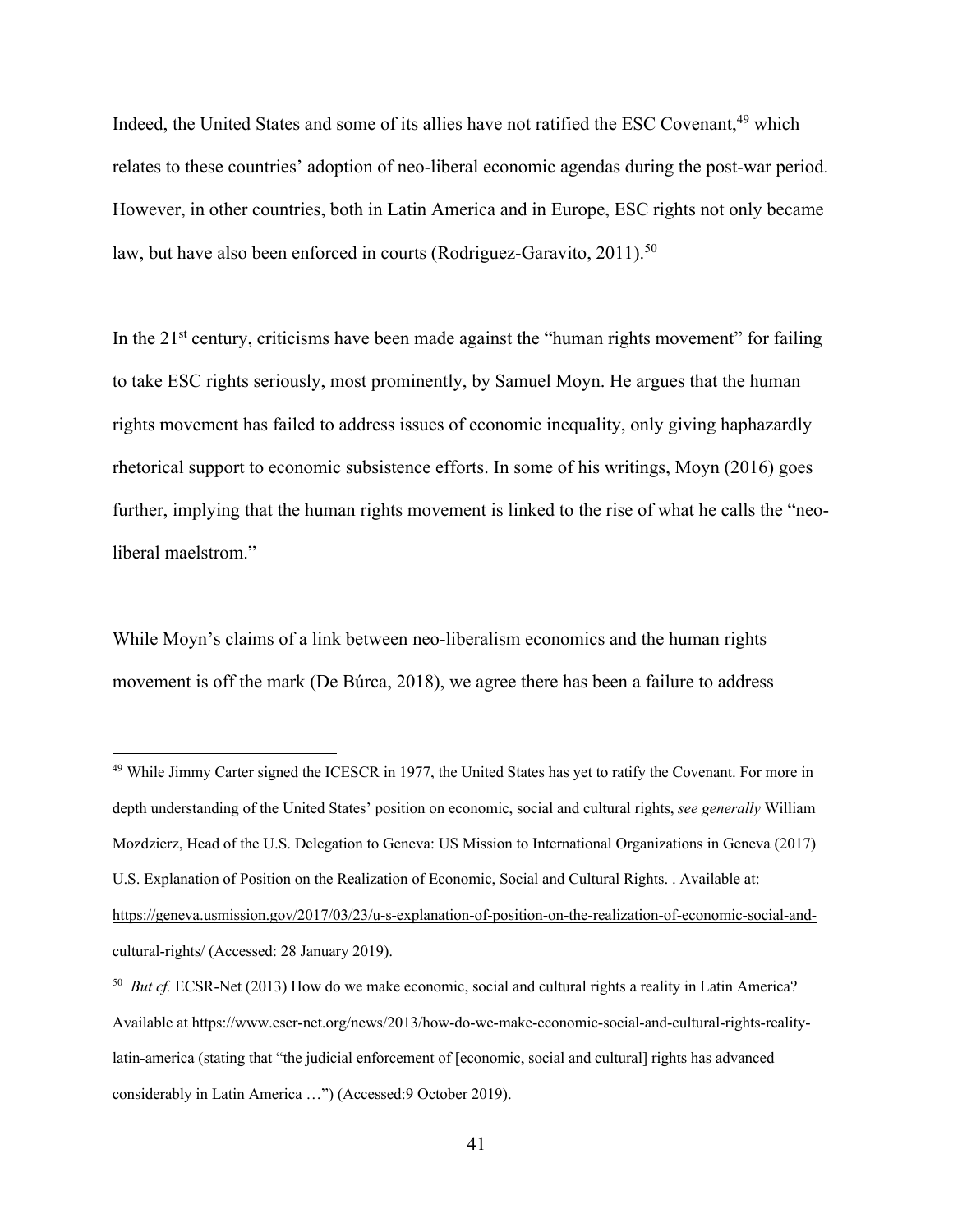economic rights. This is glaringly obvious in the context of the United States, particularly compared to, e.g., some countries in Latin America and Europe. Philip Alston (2017, p. 269), who has served as the Special Rapporteur on ESC rights, has criticized Moyn on his overall view on the human rights movement, but he agrees that "mainstream human rights advocacy addresses economic rights in a tokenistic manner at best, and the issue of inequality almost not at all" and has called for a renewed focus in the human rights agenda.

Moyn (2016, p. 186) focuses on human rights and gives little attention to transitional justice, except to dismiss it.<sup>51</sup> However, the most recent candidate for the transitional justice canon transitional justice as transformative justice—focuses precisely on how transitional justice has historically excluded issues of economic inequality, structural violence, redistribution, and development (Miller, 2008), and what can be done to change this.

The idea of transformative justice is just developing. A plethora of definitions have been offered, but the common ground seems to be the goal of achieving societal transformation by utilizing transitional justice tools in order to account for long-term structural injustices, and in particular, socio-economic injustices and inequality (Lambourne, 2013, p. 20; Gready and Robins, 2014, p. 340; Moyo, 2014; Evans, 2015, p. 5; Balasco, 2018, p. 368). It is unclear whether transformative justice aims to replace transitional justice by providing a new approach to achieving justice for violations rooted in structural causes (Evans, 2015; Evans, 2018), or whether it aims to work

 $51$  Moyn (2016, p. 186) briefly mentions transitional justice: "An entire field of "transitional justice" theorizing pathways to democracy was founded that, with rare exceptions, disregarded or marginalized distributive questions and paid no mind even as the conditions for inequality were laid."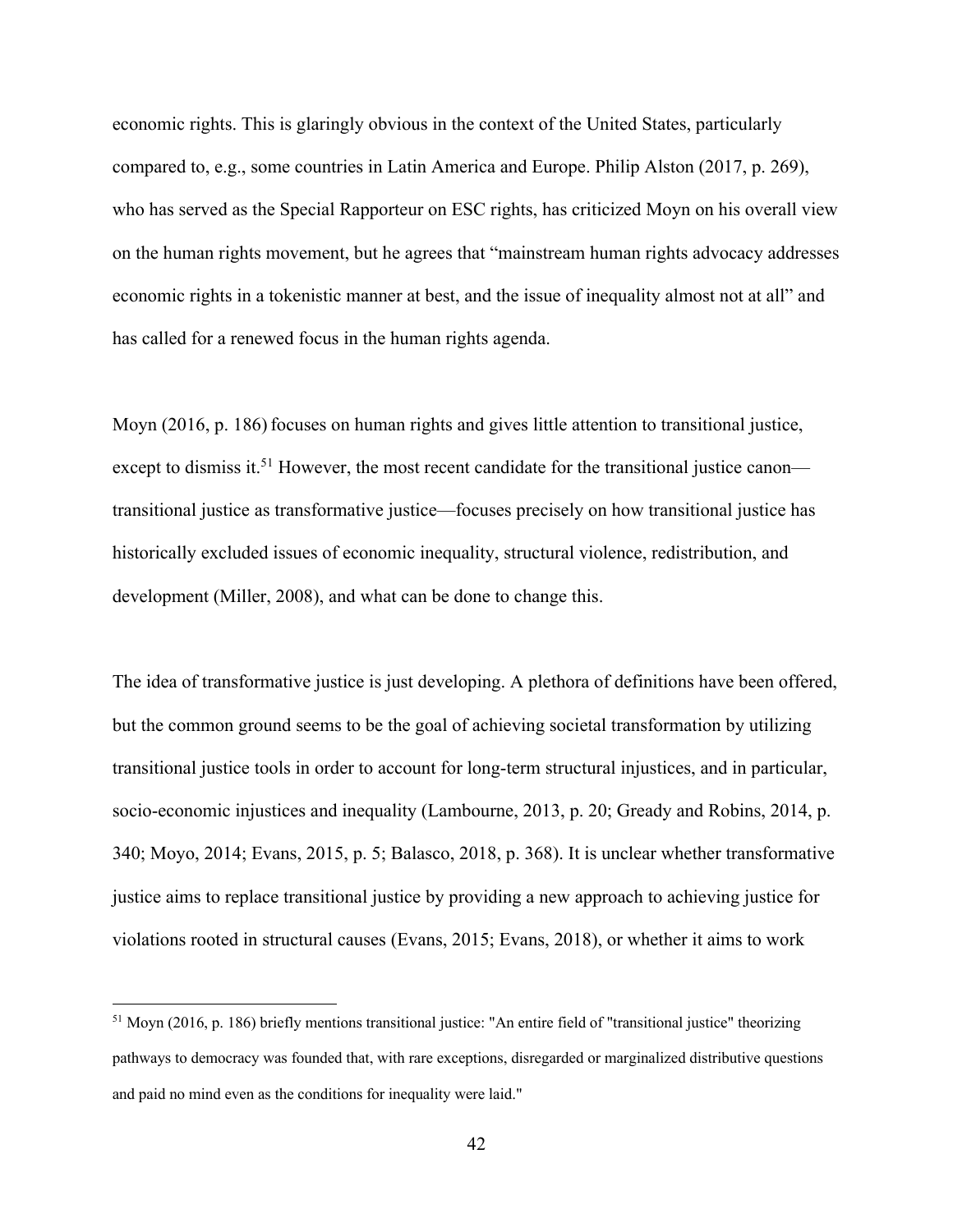within the field of transitional justice (Lambourne, 2013; Gready and Robins, 2014; Balasco, 2018, p. 368). Most of the proponents of transformative justice believe that reparations have the greatest potential to achieve transformation, by expanding transitional justice beyond corrective justice and encompassing distributive justice and thus transform the circumstances of poor victims (Mani, 2008, p. 256; Uprimny Yepes, 2009, p. 637; Lambourne, 2013, p. 29; Gready and Robins, 2014, p. 347). The potential of truth commissions to acknowledge and investigate structural inequalities has also been noted (Mani, 2008, p. 256).

Yet, transformative justice has been criticized for lacking a clear definition and a theory of change and for its uncertain relationship to transitional justice (Balasco, 2018, p. 370), as well as its lack of attention to the different types of post-war states and their circumstances, and the lack of an account of how the theory can be put into practice (McAuliffe, 2017, pp. 21, 34). The idea of transformative justice also brings new tensions to the goals of transitional justice. This issue requires careful exploration: particularly due to the scarcity of resources, achieving the goals of transitional justice will often come at the detriment of the goals of transformative justice and vice versa (Balasco, 2018, p. 371). It is not clear where the priority should be.

We agree that inequality and the structural causes of violence need urgent attention and action, and that little attention has been paid to them by the human rights movement—particularly in neoliberal economies—and in transitional justice processes where the context clearly demanded it. As noted by Miller (2008, pp. 280-281): <sup>52</sup>

<sup>&</sup>lt;sup>52</sup> Miller, however, acknowledges that both South Africa and Rwanda have addressed or engaged with questions of land and resource distribution in realms other than transitional justice mechanisms and institutions. See also, (Buckley-Zistel, 2015).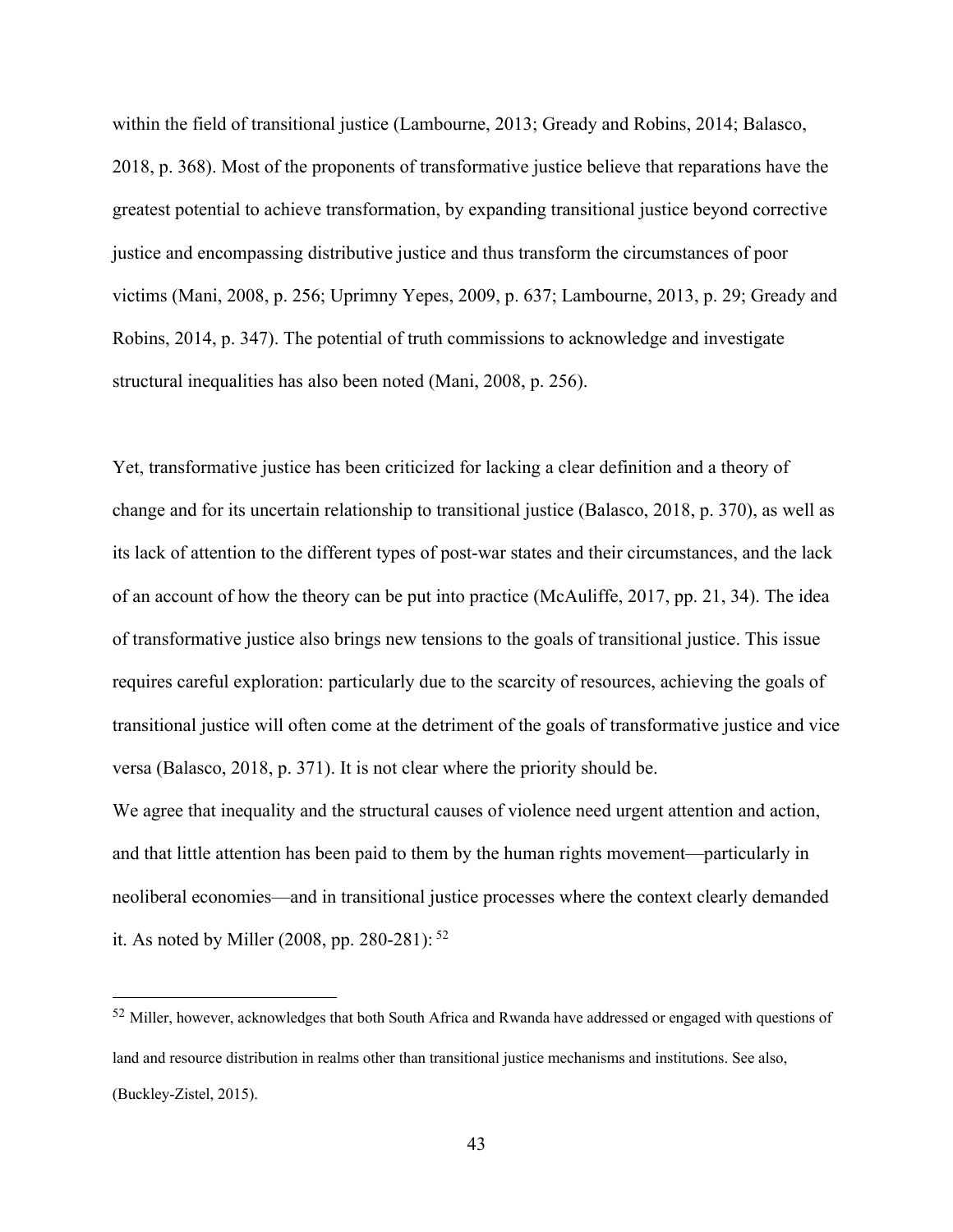[A]partheid in South Africa after the TRC can become a story about racism or about specific, individual rights violations rather than about long-term, systemic abuses born of a colonial project with economic objectives…. The genocide in Rwanda can become a story of historic ethnic hatred between Hutu and Tutsi rather than a narrative of decades-long resource inequity, unequal land distribution and colonial constructions.

However, although inequality and poverty are often linked to victimization, not all atrocity crimes are directly or primarily related to inequality or ESC rights, and thus, these issues will not always fall within the ambit of transitional justice and will have to be addressed on a broader plane. Moreover, poverty and social injustice should be alleviated and hopefully eliminated across society *as a whole*. The transformative approach to transitional justice has the danger of becoming social justice for victims while excluding the rest of society. This is a troublesome implication, though not a necessary consequence of the transformative justice project.<sup>53</sup>

We would also argue that there is an important difference between finding ways to address ESC rights and inequality within transitional justice projects (when pertinent) and trying to achieve societal transformation through them. Although social justice is a worthy goal to pursue, and some transitional justice mechanisms may be useful in advancing it, there is limited empirical evidence to support this proposition. Moreover, not every goal worth pursuing is, or in any case should be, pursued through the transitional justice project. Other institutions/processes, such as taxation, for instance, may be more adept at accomplishing this goal, or different political

<sup>&</sup>lt;sup>53</sup> Uprimny Yepes (2009), for example, has made a significant effort in putting content to the idea of transformative reparations.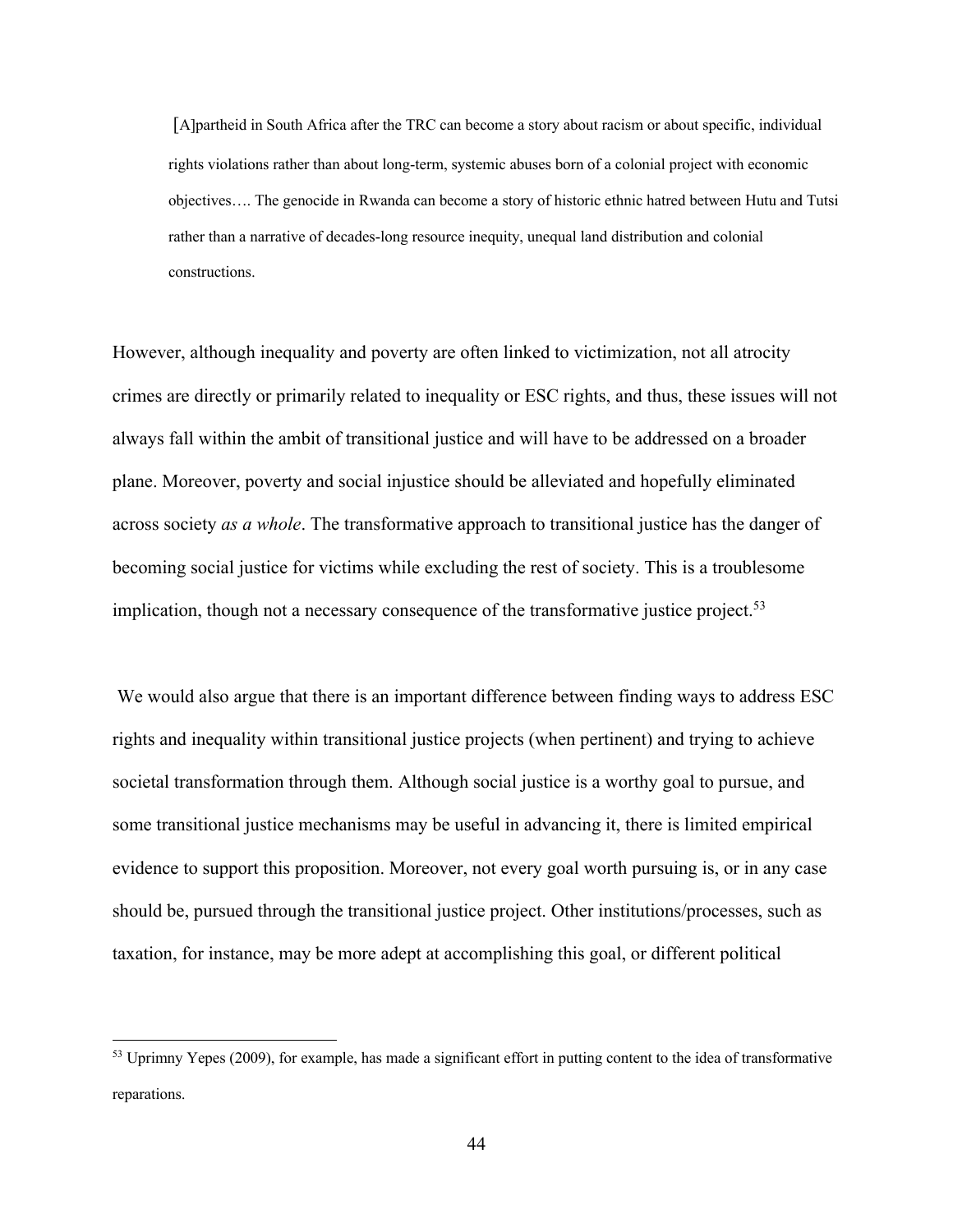systems, e.g., social democracy, may more broadly address these issues. The transformation of society and the achievement of social justice require tremendous institutional efforts: they require a system of taxation, well-functioning judicial systems, a social welfare network, and so on. All of these go well beyond anything a theory of transitional justice may offer.

The reality is that systematic violations of ESC rights and grave material inequality do not constitute atrocity crimes. It remains an unanswered question whether they should, and one worth debating. And whether transitional justice can be expanded coherently to include these issues remains to be seen. Truth commissions and reparations may indeed contribute to fill these gaps, as has been done in some countries (Arthur et al. 2012; Correa, 2015). Moreover, the ICC Victims Trust Fund/reparations program has recently moved towards a more expansive notion of reparations, by including the construction of community centers, providing housing, etc.,<sup>54</sup> which can be seen as a move towards acknowledging, if in a limited way, the importance of ESC rights. In any event, this debate needs to be taken seriously, particularly with rising inequality in many parts of the planet.

# *3.7. Transitional justice and "donors' justice"*

One element that strongly shapes the transitional justice agenda is the role of donors. Transitional justice processes and the national or international groups that support them require funding (Arthur, 2018). Most of that funding comes from Western countries, whether from

<sup>54</sup> ICC (n.d.). The Trust Fund for Victims. Available at https://www.trustfundforvictims.org/en/what-wedo/reparation-orders (Accessed: 30 January 2019).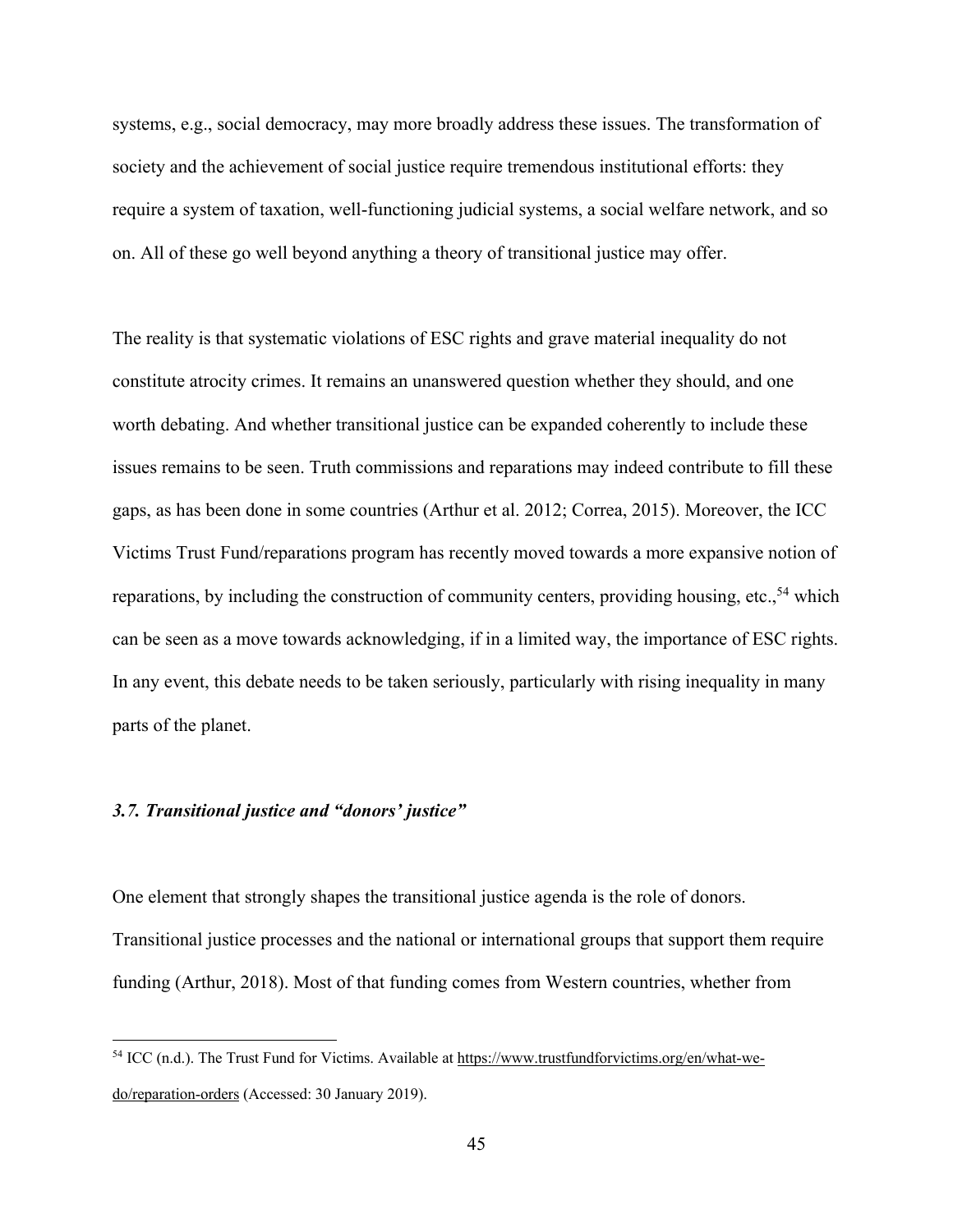governments, foundations, or individuals. This is usually a collaborative relationship, with civil society actors, the UN, and other international organizations seeking support from a variety of funders. Although this relationship is symbiotic in some sense, in the final analysis, funders shape the field in deep and complicated ways, as they hold the "purse strings" and are thus able to shape NGO's agendas. Yet, little attention has been paid to this.

*Ab initio*, most funders are from the global North, as are many practitioners and scholars, while the demand for transitional justice processes comes in large measure from the global South. Transitional justice, both in its practice and in the way the scholarship around it is produced and consumed (Fletcher and Weinstein, 2018), has a general tendency to travel north to south, thereby perpetuating the hegemonic relationship between north and south (Burgis-Kasthala, 2016, p. 932; Balasco, 2018, p. 376). This creates underexplored tensions, although an important dialogue held recently by Berkley Law School has explored them in depth (Fletcher and Weinstein, 2018).

Second, transitional justice processes respond to funders' agendas in important ways. To the extent that NGO's agendas are influenced by funders, transitional justice might become "funders' justice." Related to the discussion in the above section, a question arises as to what impact donors' values have had in transitional justice's (and human rights) neglect of ESC rights. Interestingly, the Ford Foundation, which has strongly supported transitional justice measures for well over a decade, has recently re-focused its strategy on inequality (Walker, 2015). This is a commendable step and it also shows a very different approach than Ford's decision to, in a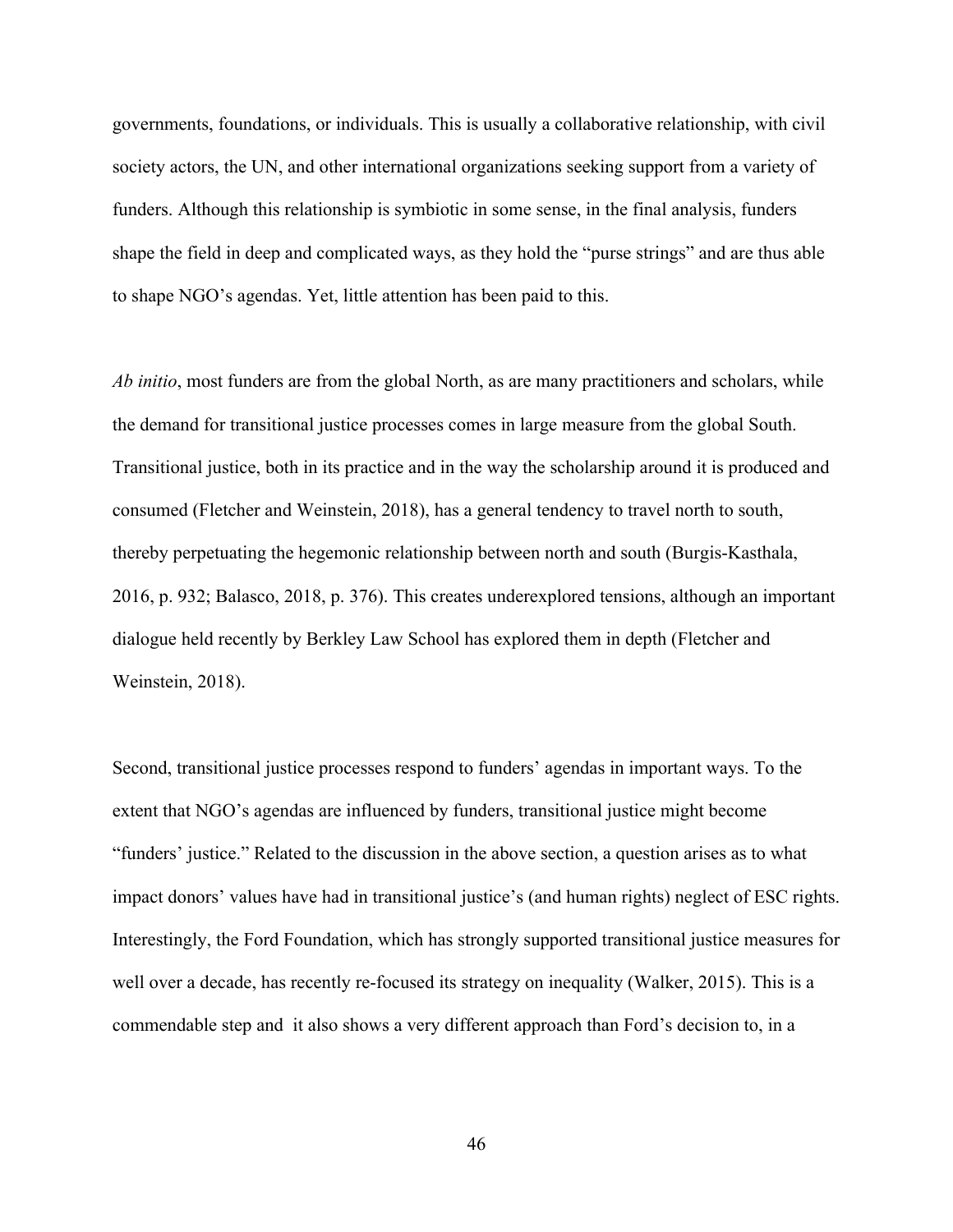sense, create ICTJ in 2001,<sup>55</sup> as Ford's focus is now on a broad systematic issue rather than on a narrower technical approach to addressing human rights abuses.

## **4. Conclusion**

We have explored some key challenges for transitional justice, most of which are an attempt to test and expand the limits of the field. Although we agree that transitional justice must go beyond its 1990's confinement to democratic transitions, there is also the danger—particularly in the reparative and transformative justice movements— of expanding its limits to the point of rendering transitional justice incoherent or useless practically by encompassing too much. Thus, the challenge must be not only in the expansion of the field, but also on a careful exploration of its practical and theoretical limitations.

The current populist momentum—international in scale—poses challenges and risks to the transitional justice project for some time to come. The playing field is quite different from what it was at the beginning of the 1990s, as the winds of politics have turned against transitional justice and human rights more broadly (Luban, 2013, p. 508).

There is reason for concern, particularly because most—if not all—of the atrocities discussed in this chapter were related to the rise of ideologies with nationalist, xenophobic, and nativist features. Has humankind forgotten what happened in the past century? If so, the rise of populism should give us pause on the future of human rights and correspondingly on the effectiveness of

<sup>55</sup> International Center for Transitional Justice (n.d.) About Us. Available at https://www.ictj.org/about (Accessed: 30 January 2019).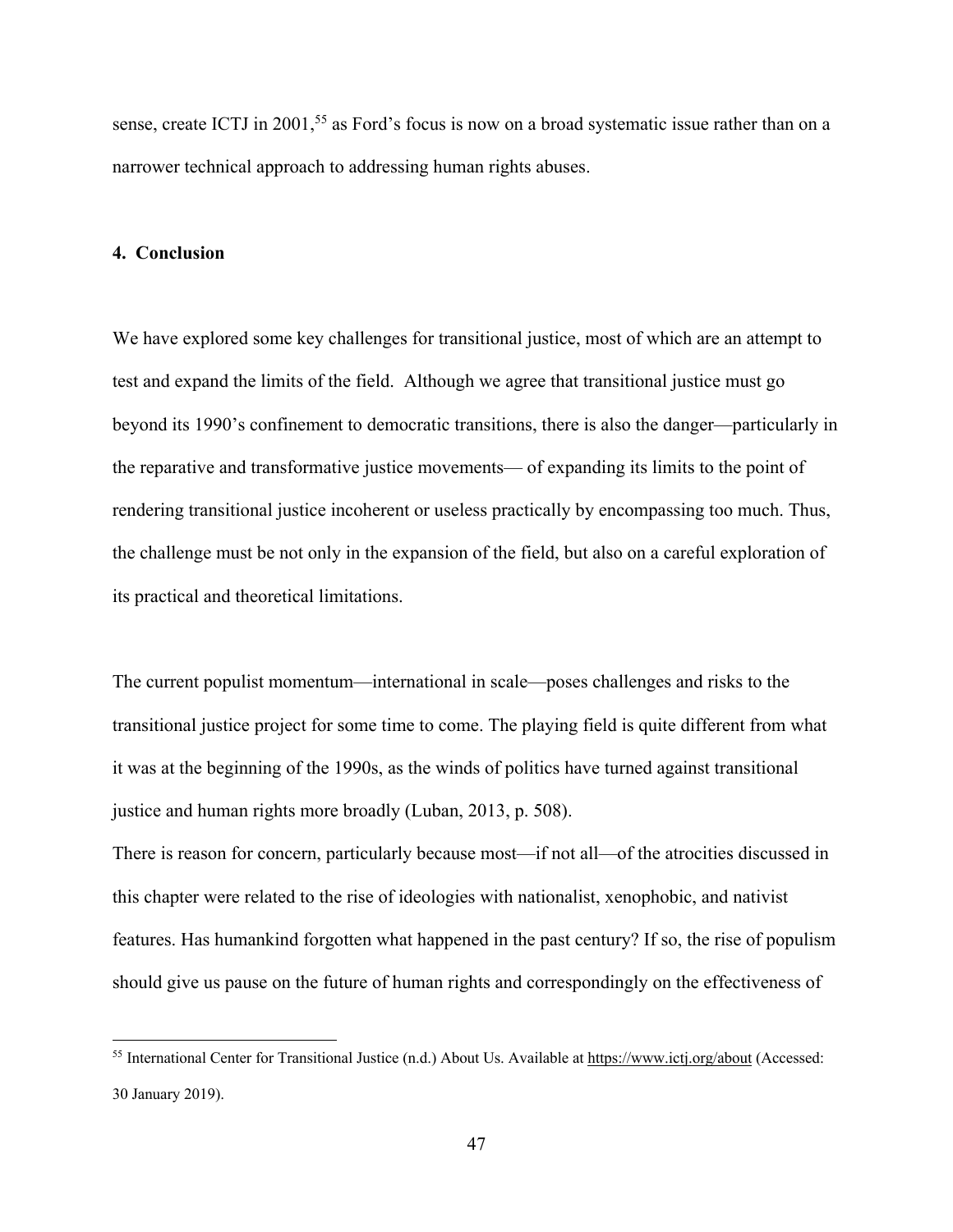transitional justice. The current path appears treacherous and the future uncertain for transitional justice initiatives and for human rights generally.

Nonetheless, it is worth remembering that the transitional justice project has always been a struggle (Al Hussein, 2015; Tolbert, 2015; Alston, 2017, p. 4), and its vision has always been contested. It is not a coincidence that the human rights and transitional justice projects arose "out of the ashes of the deepest authoritarian dysfunction and the greatest conflagration the world has ever seen" (Alston, 2017, p. 3).

Ultimately, the goal of the transitional justice project is moral transformation (Luban, 2013, p. 510). In particular, transitional justice aims for the transformation of society so that atrocities become less common and transitional justice efforts less in demand. This sort of transformation requires time, most likely over generations, with a road that will be paved with obstacles and setbacks. The imperative is, as Zalaquett (1992, p.1438) once said, "to learn how to live with real-life restrictions, but to seek nevertheless to advance one's most cherished values day by day to the extent possible. Relentlessly. Responsibly."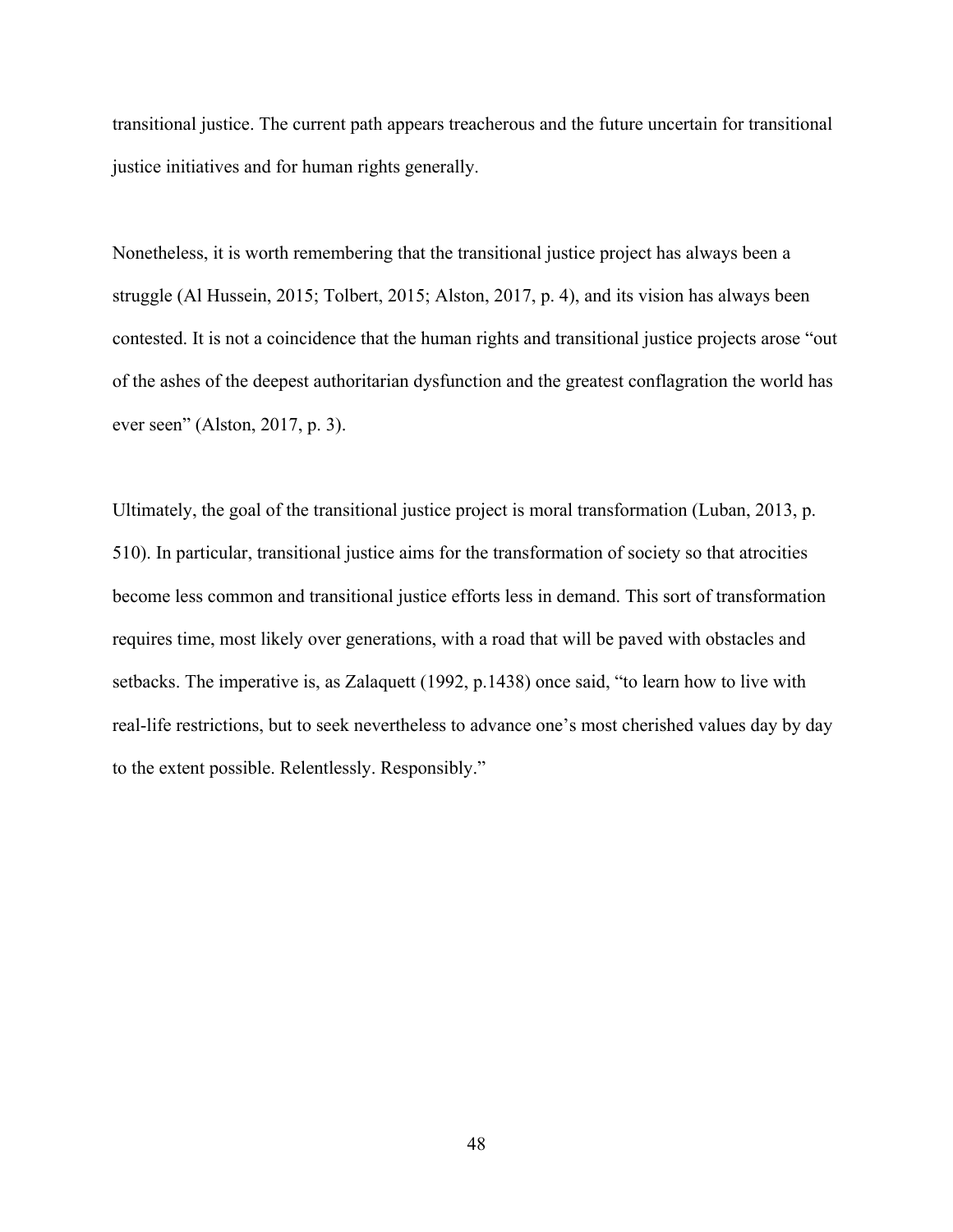## **References**

Aboueldahab, N. (2017). "Transitional Justice Policy in Authoritarian Contexts: The Case of Egypt." *Brookings Doha Center Publications*. Available at:

https://www.brookings.edu/research/transitional-justice-policy-in-authoritarian-contexts-thecase-of-egypt/ (Accessed: 27 January 2019).

Al Hussein, Z., Ignatieff, M., Murungi, B., Neier, A., Tolbert, D. (2015) Is the International Community Abandoning the Fight Against Impunity? A Debate Whose Time Come. Available at: https://www.ictj.org/debate/impunity/opening-remarks (Accessed: 2 February 2019).

Alston, P. (2017) "The Populist Challenge to Human Rights." *Journal of Human Rights Practice* 9(1), pp. 1-15.

Alto Comisionado Para la Paz (2016) Summary of Colombia's Agreement to End Conflict and Build Peace. Available at:

http://www.altocomisionadoparalapaz.gov.co/herramientas/Documents/summary-of-colombiaspeace-agreement.pdf (Accessed: 30 January 2019).

Anderson, K. (2009) "The Rise of International Criminal Law: Intended and Unintended Consequences." *European Journal of International Law* 20(2), pp. 331-358.

Aoláin, F.N. and Brown, K. (2014) "Through the Looking Glass: Transitional Justice Futures Through the Lens of Nationalism, Feminism and Transformative Change." *International Journal of Transitional Justice* 9(1), pp.127-149.

Aptel, C. and Ladisch, V. (2011) Through A New Lens: A Child-Sensitive Approach to Transitional Justice. Available at: https://www.ictj.org/publication/through-new-lens-childsensitive-approach-transitional-justice (Accessed: 15 January 2019).

Arendt, H. (1973) *The Origins of Totalitarianism*. New York: Houghton Mifflin Harcourt.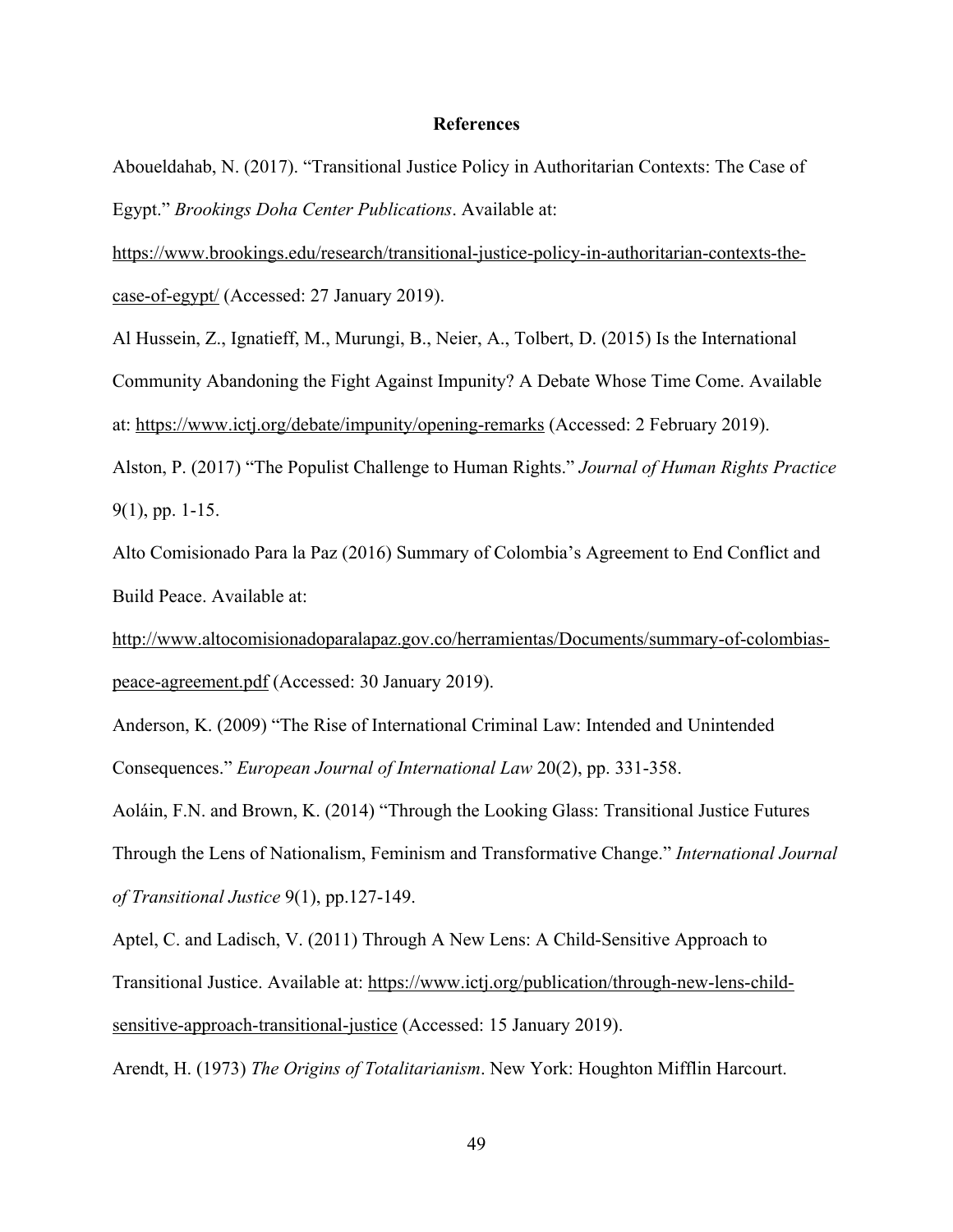Arthur P., Gonzalez, E.,Lam, Y.,Rice, J.,Rodriguez-Garavito, C. and Yashar D. (2012) "Strengthening Indigenous Rights through Truth Commissions: A Practitioner's Resource." *International Center for Transitional* Justice Available at:

https://www.ictj.org/sites/default/files/ICTJ-Truth-Seeking-Indigenous-Rights-2012-English.pdf (Accessed: 30 January 2019).

Arthur, P. (2009) "How 'Transitions' Reshape Human Rights: A Conceptual History of Transitional Justice." *Human Rights Quarterly* 31, pp. 321-367.

Arthur, P. (2018) "Why Do Donors Choose to Fund Transitional Justice?" In: Arthur, P. and

Yakinthou, C. (eds.) *Transitional Justice, International Assistance, and Civil Society: Missed*

*Connections*. New York: Cambridge University Press, pp. 209-241.

Ashton, B., Hill, K., Piazza, A., and Zeitz, R. (1984) "Famine in China, 1958-61." *Population & Development Review* 10(4), pp. 613-645.

Babiker, M. (2018) "South Sudan's Hybrid Court: The Challenge of Redressing Victims of

International Crimes." In: Roach, S.C. and Hudson, D.K. (ed.) *The Challenge of Governance in*

*South Sudan: Corruption, Peacebuilding, and Foreign Intervention*. New York: Routledge.

Balasco, L. (2018) "Locating Transformative Justice: Prism or Schism in Transitional Justice?" *International Journal of Transitional Justice* 12(2), pp. 368-378.

Baldwin, P. (ed.) (1990) *Reworking the Past: Hitler, the Holocaust, and the Historians' Debate*. Boston: Beacon Press.

Balint, J.,Evans, J., and McMillan, N. (2014) "Rethinking Transitional Justice, Redressing Indigenous Harm: A New Conceptual Approach." *International Journal of Transitional Justice* 8(2), pp. 194-216.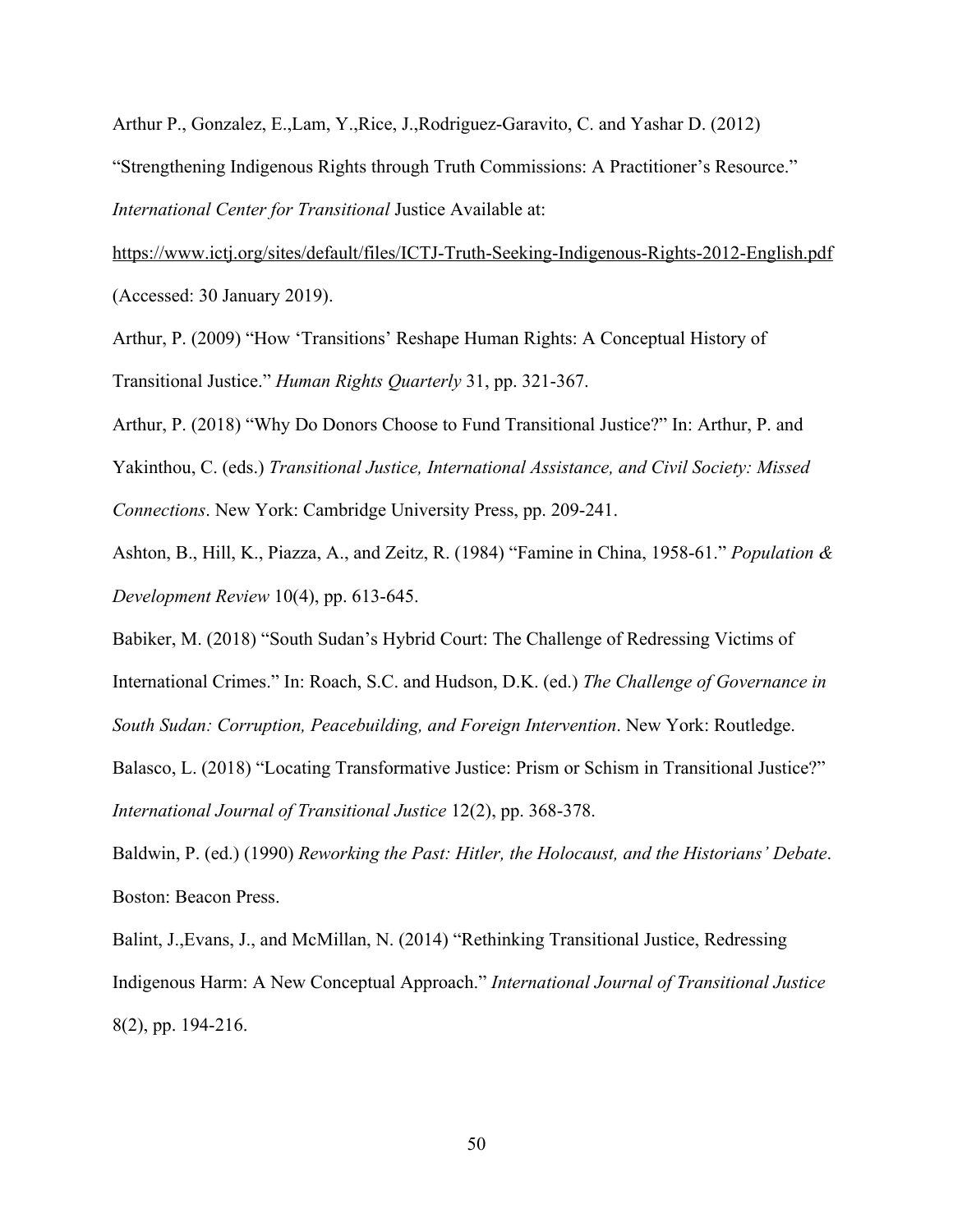Bass, G.J. (2002) *Stay the hand of Vengeance: The Politics of War Crimes Tribunals*. Princeton: Princeton University Press.

Bass, G.J. (2008) "War Crimes Tribunals." In: Whittington, K., Kelemen, R.D., and Caldeira, G.A. (eds.) *The Oxford Handbook of Law and Politics*. Oxford: Oxford University Press, pp. 229-244.

Bathrick, D.,Fehervary, H.,d Hansen, M., Huyssen, A., Rabinbach, A., and Zipes, J. (eds.) (1988) "A Special Issue on the Historikerstreit." *New German Critique*44 (Summer), pp. 1-158.

Bell, C. (2009) "Transitional Justice, Interdisciplinarity and the State of the 'Field' or 'Non-Field.'" *International Journal of Transitional Justice* 3, pp. 5-27.

Bell, C. and O'Rourke, C. (2007) "Does Feminism Need a Theory of Transitional Justice? An Introductory Essay." *International Journal of Transitional Justice* 1(1), pp. 23-44.

Ben Kiernan (2003) "The Demography of Genocide in Southeast Asia. The Death Tolls in

Cambodia, 1975-1979, and East Timor, 1975-1980." 35(4) *Critical Asian Studies* pp. 585-597.

Binder, C. (2012) "The Prohibition of Amnesties by the Inter-American Court of Human

Rights." In: Von Bogdandy, A. and Venzke, I. (eds.) *International Judicial Lawmaking: On*

*Public Authority and Democratic Legitimation in Global Governance*. Berlin: Springer, pp. 295- 328.

Blight, D.W. (2002) *Race and Reunion: The Civil War in American Memory*. Cambridge: Belknap Press.

Bloxham, D. and Pendas, D.O. (2010) "Punishment as Prevention?: The Politics of Punishing *Génocidaires*." In: Bloxham, D. and Moses, A.D. (eds.) *The Oxford Handbook of Genocide Studies*. Oxford: Oxford University Press, pp. 617-637.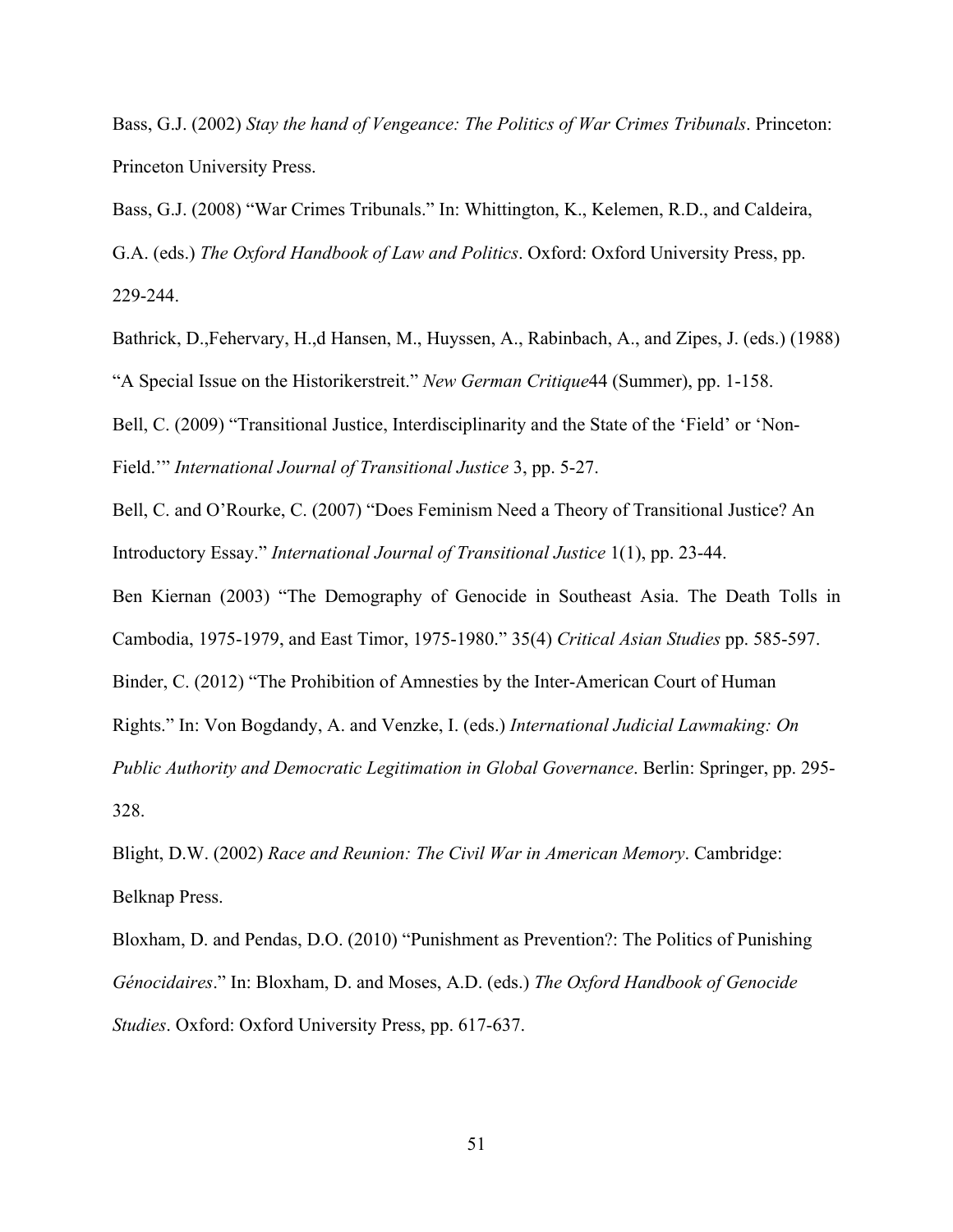Bovard, J. (2014) The Civil War and 150 Years of Forgotten US Military Atrocities.

*Counterpunch*. Available at: https://www.counterpunch.org/2014/10/07/the-civil-war-and-150 years-of-forgotten-us-military-atrocities/ (Accessed: Jan. 27, 2019).

Braithwaite, J. (2002) *Restorative Justice and Responsive Regulation*. New York: Oxford University Press.

Brooks, R.E. (2003) "The New Imperialism: Violence, Norms, and the 'Rule of Law.'" *Michigan Law Review* 101(7), pp. 2275-2340.

Buckley-Zistel, S. (ed.) (2015) *Transitional Justice Theories: An Introduction*. New York: Routledge.

Bueno-Hansen, P. (2017) "The Emerging LGBTI Rights Challenge to Transitional Justice in Latin America." *International Journal of Transitional Justice* 12(1), pp. 126-145.

Bueno-Hansen, P. (2018). "Decolonial Feminism, Gender, and Transitional Justice in Latin

America." In: Aoláin, F.N.,Cahn, N.,Haynes, D.F. and Valji, Nahla (eds.) *The Oxford Handbook*

*of Gender and Conflict*. New York: Oxford University Press, pp. 456-467.

Burgis-Kasthala, M. (2016) "Scholarship as Dialogue? TWAIL and the Politics of

Methodology." *Journal of International Criminal Justice* 14(4), pp. 921-937.

Campbell, K. (2007) "The Gender of Transitional Justice: Law, Sexual Violence and the International Criminal Tribunal for the Former Yugoslavia." *International Journal of*

*Transitional Justice* 1(3), pp. 411-432.

Carothers, T. (1999) *Aiding Democracy Abroad. The Learning Curve.* Washington, D.C.: Carnegie Endowment for International Peace.

Carothers, T. (2018) "Tunisia in Transition: A Comparative View." *Carnegie Endowment for International Peace: Project on Middle Eastern Democracy.* Available at: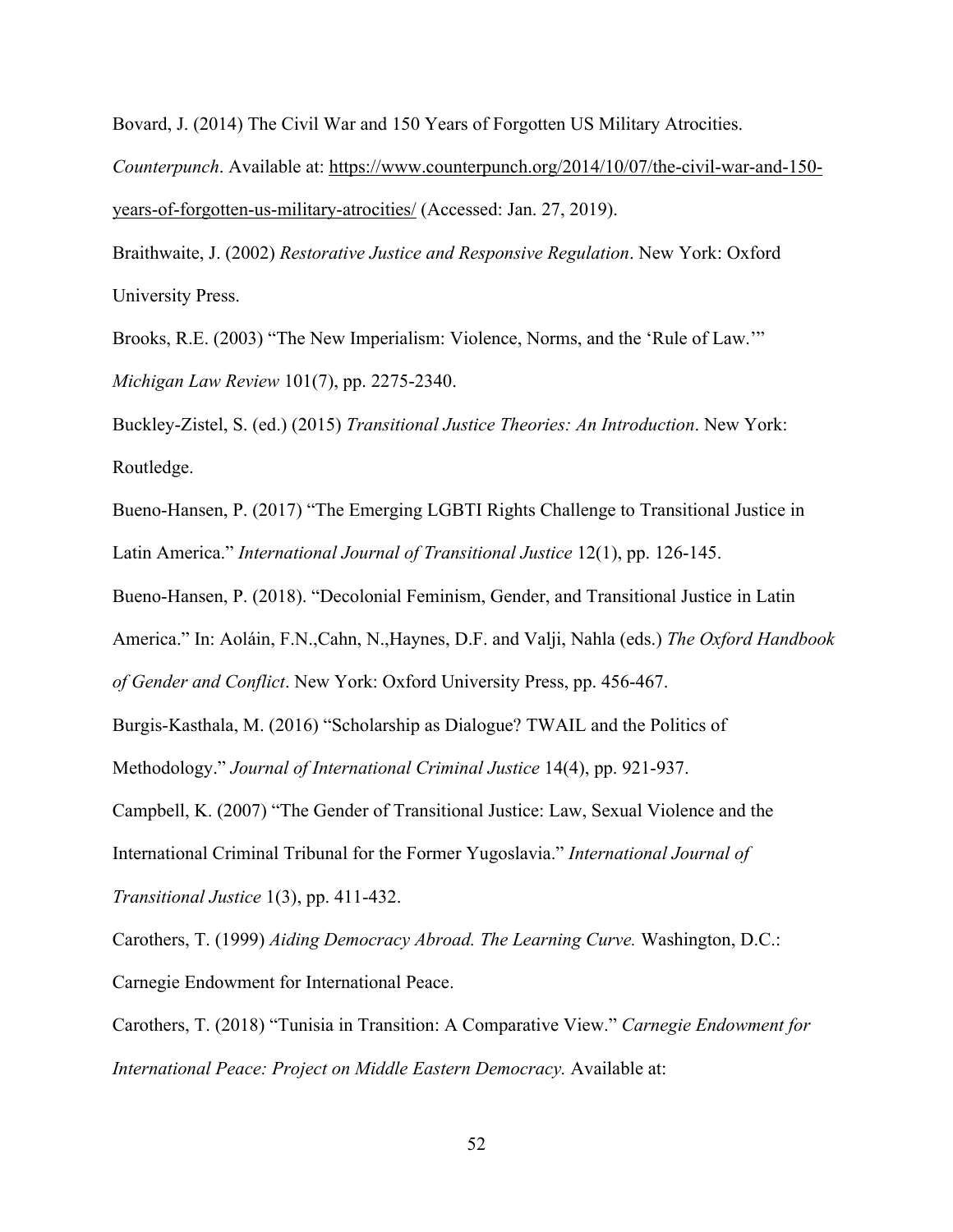https://carnegieendowment.org/2018/05/30/tunisia-in-transition-comparative-view-pub-76501 (Accessed: 27 January 2019).

Céspedes-Báez, L.M. (2017) "Gender Panic and the Failure of a Peace Agreement." *AJIL Unbound* 110, pp. 183-187.

Chapman, A.R. and van der Merwe, H. (eds.) (2008) *Truth and Reconciliation in South Africa: Did the TRC Deliver?* Philadelphia: University of Pennsylvania Press.

Cmiel, K. (2004) "The Recent History of Human Rights." *The American Historical Review* 109(1), pp. 117–135.

Coates, T. (2014) "The Case for Reparations*." The Atlantic.* Available at:

https://www.theatlantic.com/magazine/archive/2014/06/the-case-for-reparations/361631/ (Accessed: 2 February 2019).

Correa, C. (2015) "From Principles to Practice: Challenges of Implementing Reparations for

Massive Violations in Colombia." *International Center for Transitional Justice.* Available at:

https://www.ictj.org/sites/default/files/ICTJ\_Report\_ColombiaReparationsChallenges\_2015.pdf (Accessed: 30 January 2019).

Daly, E. and Sarkin, J. (2010) *Reconciliation in Divided Societies*. Philadelphia: University of Pennsylvania Press.

Damaška, M. (2008) "What is the Point of International Criminal Justice?" *Chicago Kent Law Review* 83(1), pp. 329-365.

Davis, D.M. (2016) "The South African Truth Commission and the AZAPO Case: A Reflection Almost Two Decades Later." In: Engle, K., Miller, Z., and Davis, D.M. (eds.) *Anti-Impunity and the Human Rights Agenda*. Cambridge: Cambridge University Press, pp.125-148.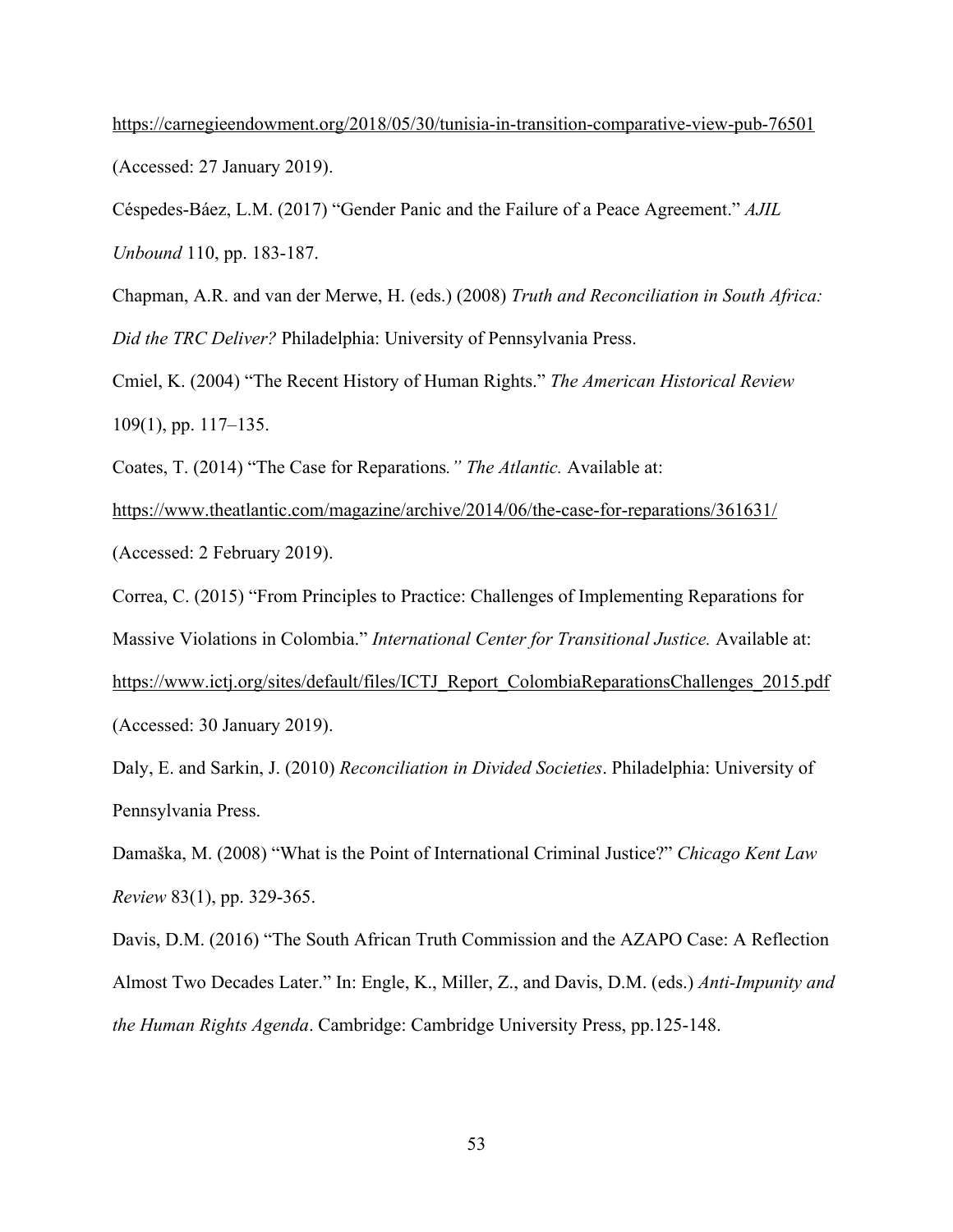De Búrca, G. (2018) Shaming Human Rights: A Review of *Samuel Moyn, Not Enough: Human Rights in an Unequal World*. Available at: https://jeanmonnetprogram.org/wp-

content/uploads/JMWP-02-Grainne-de-Burca.pdf (Accessed: 2 January 2019).

De Greiff, P (ed.) (2006) *The Handbook of Reparations*. Oxford: Oxford University Press.

De Greiff, P. (2012) "Theorizing Transitional Justice." *Transitional Justice* 51, pp. 31-77.

Douglas, L. (2005) *The Memory of Judgment: Making Law and History in the Trials of the*

*Holocaust*. New Haven: Yale University Press.

Drumbl, M.A. (2007) *Atrocity, Punishment, and International Law*. Cambridge: Cambridge University Press.

Duthie, R. and Seils, P. (2017) "Justice Mosaics: How Context Shapes Transitional Justice in Fractured Societies." *International Center for Transitional Justice.* Available at:

https://www.ictj.org/sites/default/files/ICTJ\_Book\_JusticeMosaics\_2017.pdf (Accessed: 15 January 2019).

Elster, J. (2004) *Closing the Books: Transitional Justice in Historical Perspective*. Cambridge: Cambridge University Press.

Evans, M. (2015) "Structural Violence, Socioeconomic Rights, and Transformative Justice." *Journal of Human Rights* 16(1), pp. 1-20.

Evans, M. (2018) *Transformative Justice: Remedying Human Rights Violations Beyond Transition*. New York: Routledge.

Falk, R. (2006) "Reparations, International Law and Global Justice: A New Frontier." In: De Greiff, P. (ed.) *The Handbook of Reparations*. New York: Oxford University Press, pp. 478-503. Falk, R.A. (1972) *The Vietnam War and International Law, Volume 3: The Widening Context*. Princeton: Princeton University Press.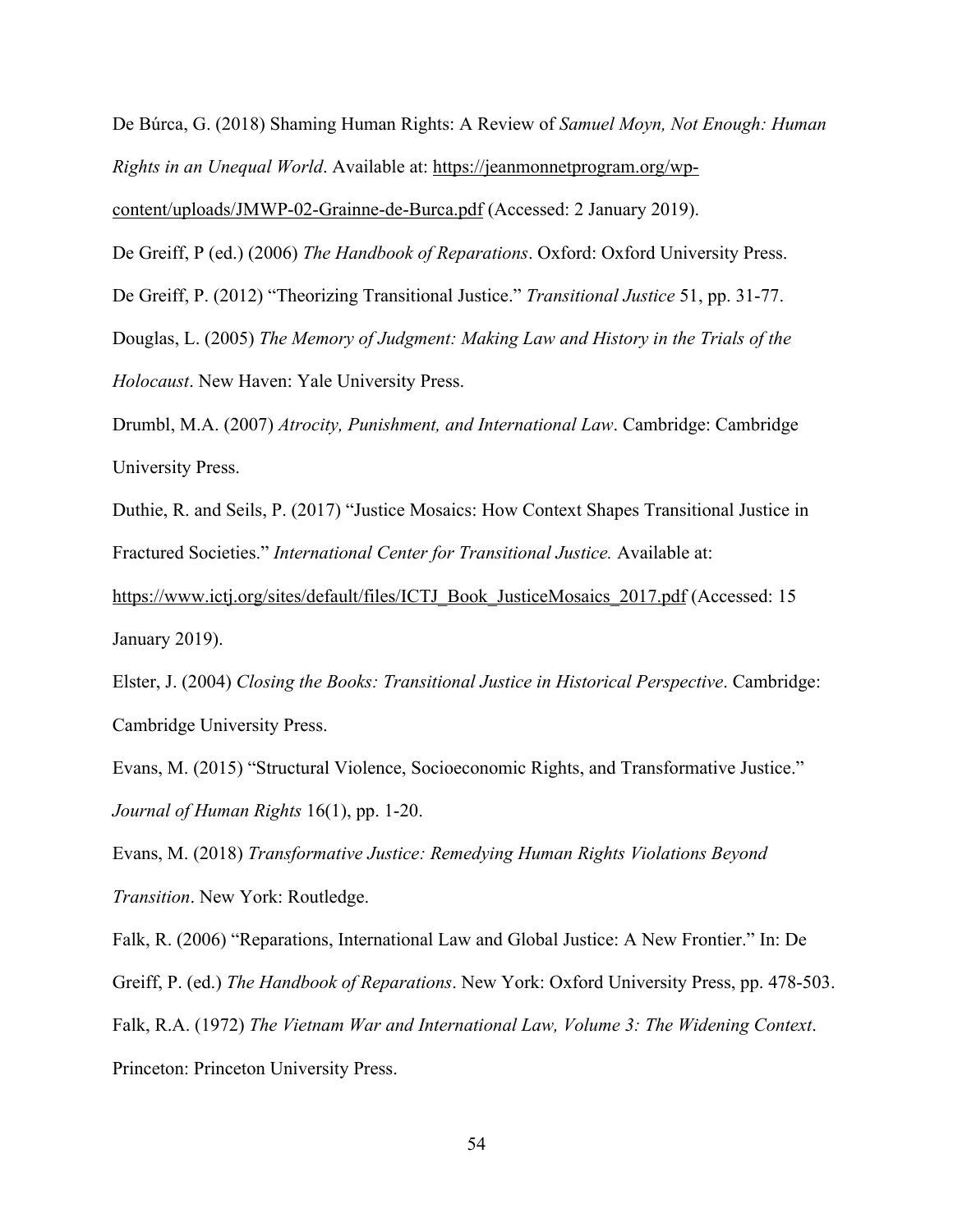Ferstman, C. (2010) "International Criminal Law and Victims' Rights." In: Schabas, W. and Bernaz, N. (eds.) *Routledge Handbook of International Criminal Law*. New York: Routledge, pp. 407-418.

Finkelman, P. (2013) "Francis Lieber and the Modern Law of War." *University of Chicago Law Review* 80(4), pp. 2071-2132.

Fischer, M. (2011) "Transitional Justice and Reconciliation: Theory and Practice." In: Austin, B., Fischer, M., and Giessman, H.J. (eds.) *Advancing Conflict Transformation*. Opladen/Framington Hills: Barbara Budrich Publishers, pp. 405-430.

Fletcher, L.E. and Weinstein, H.M. (2018) "How Power Dynamics Influence the 'North-South' Gap in Transitional Justice." *Berkeley Journal of International Law* 37(1), pp. 1-28.

Foner, E. (1988) *Reconstruction: America's Unfinished Revolution, 1863-1877*. New York: HarperCollins Publishing.

Foner, E. (2012) "The Supreme Court and the History of Reconstruction—And Vice-Versa." *Columbia Law Review* 112(7), pp. 1585-1606.

Fourlas, G. (2015). "No Future Without Transition: A Critique of Liberal Peace." *International Journal of Transitional Justice* 9(1), pp. 109-126.

Forsythe, D. P. (1982). Socioeconomic human rights: The United Nations, the United States, and Beyond. *Human Rights Quarterly* 4(4), 433-449.

Freeman, M. (2011) *Necessary Evils: Amnesties and the Search for Justice*. New York: Cambridge University Press.

Frei, N. (2002) *Adenauer's German and the Nazi Past: The Politics of Amnesty and Integration*. New York: Columbia University Press.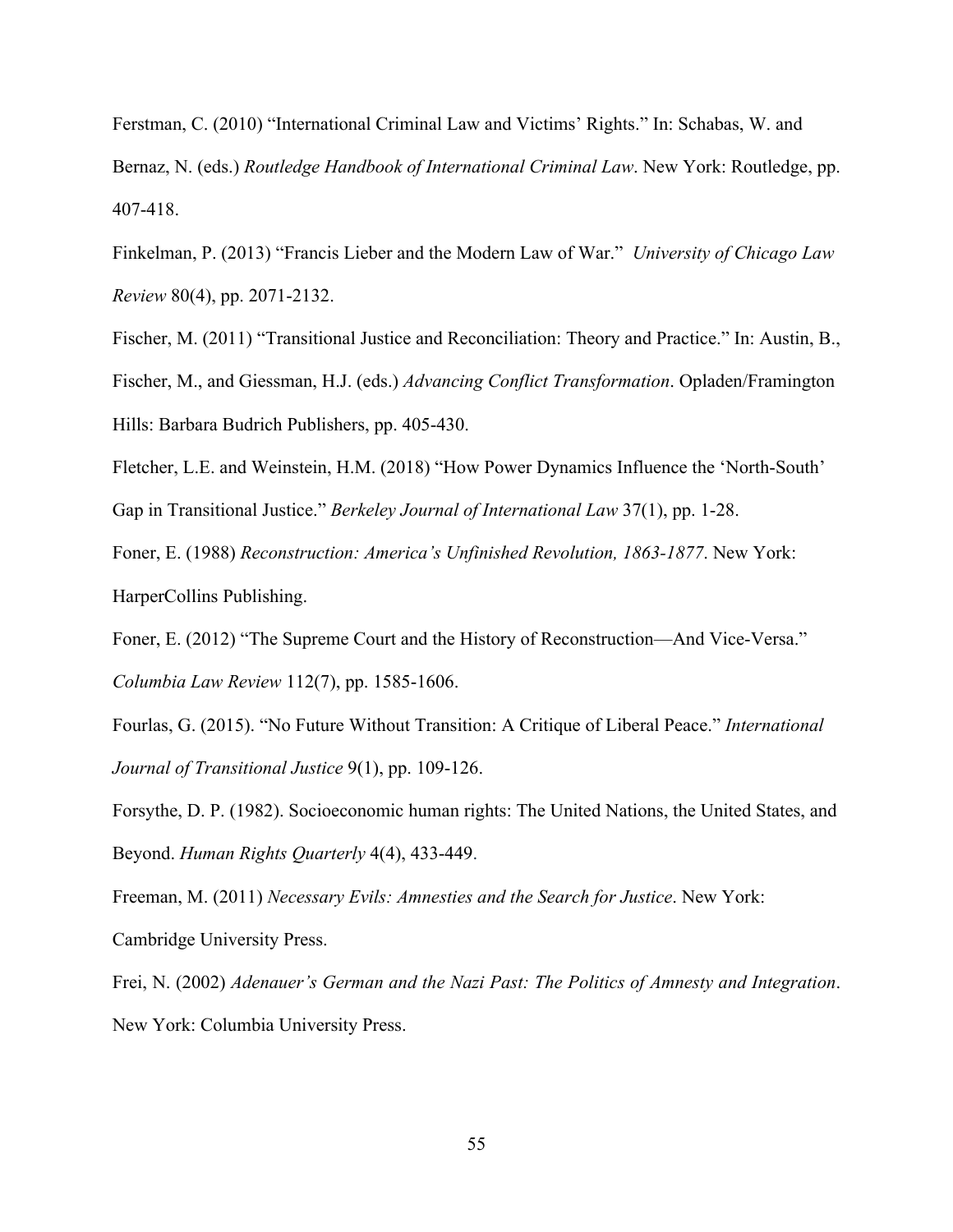Gargarella, R. (2015) "Democracy and Rights in *Gelman v. Uruguay*." *AJIL Unbound* 109, pp. 115-119.

Garkawe, S. (2003) "Victims and the International Criminal Court: Three Major Issues."

*International Criminal Law Review* 3(4), pp. 345-367.

Garton Ash, T. (1998) The Truth About Dictatorship." *The New York Review of Books* (Weekend edition), 19 February. Available at https://www.nybooks.com/articles/1998/02/19/the-truthabout-dictatorship/ (Accessed: 15 December 2018)

Gates, Jr., H.L. "The Truth Behind '40 Acres and a Mule.'" *PBS: The African Americans*.

Available at: https://www.pbs.org/wnet/african-americans-many-rivers-to-cross/history/the-truthbehind-40-acres-and-a-mule/ (Accessed: 27 January 2019).

Gevers, C. (2014) "International Criminal Law and Individualism: An African Perspective." In: Schwöbel, C. (ed.) *Critical Approaches to International Law—An Introduction*. New York: Routledge, pp. 221-245.

Ginsburg, T. and Shaffer, G. (2010) "How Does International Law Work?" In: Cane, P. and Kritzer, H.M. (eds.) *The Oxford Handbook of Empirical Legal Research*. New York: Oxford University Press, pp. 753-784.

Goldstone, R., Vinjamuri, L., and Dworkin, A. (2007) Do War Crime Trials Do More Harm Than Good? Available at:

http://www.lse.ac.uk/humanRights/aboutUs/articlesAndTranscripts/WarCrimeTrials.pdf (Accessed: 5 December 2018).

Gray, D. (2006) "An Excuse-Centered Approach to Transitional Justice." *Fordham Law Review* 74(5), pp. 2621-2693.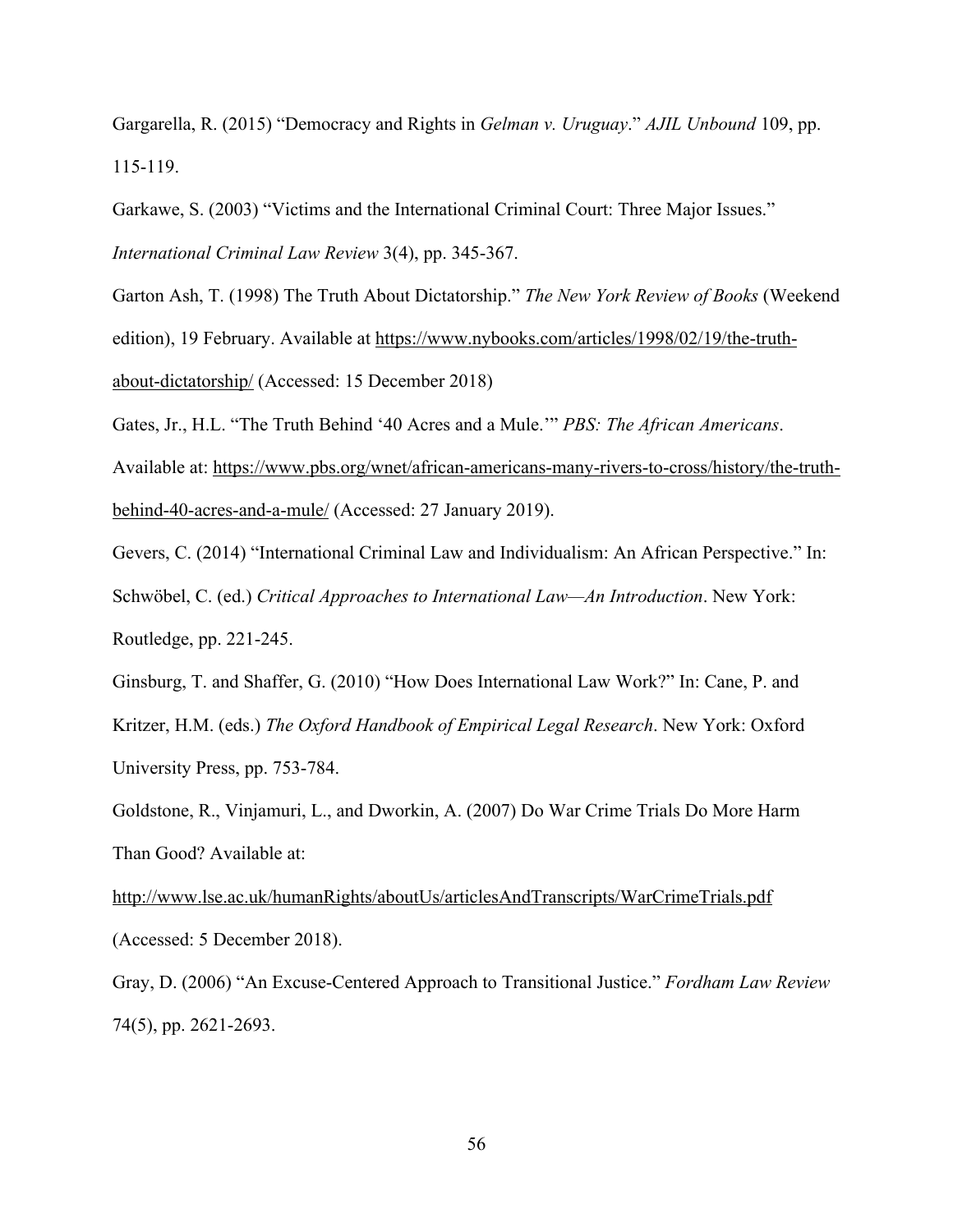Gready, P. and Robins, S. (2014) "From Transitional to Transformative Justice: A New Agenda for Practice." *International Journal of Transitional Justice* 8(3), pp. 339-361.

Gready, P. and Robins, S. (2017) "Rethinking Civil Society and Transitional Justice: Lessons from Social Movements and 'New' Civil Society." *International Journal of Human Rights* 21(7), pp. 956-975.

Greiner, B. (2010) *War Without Fronts: The USA in Vietnam*. New Haven: Yale University Press.

Hamber, B. (2012) "Transitional Justice and Intergroup Conflict." In: Tropp, L.R. (ed.) *The Oxford Handbook of Intergroup Conflict*. New York: Oxford University Press, pp. 328-343.

Hayner, P. (1994) "Fifteen Truth Commissions—1974 to 1994: A Comparative Study." *Human Rights Quarterly* 16, pp. 597-655.

Hayner, P. (2010) *Unspeakable Truths: Transitional Justice and The Challenge of Truth Commissions*. New York and London: Routledge.

Hayner, P. (2018) *The Peacemaker's Paradox: Pursuing Justice in the Shadow of Conflict*. New York: Routledge.

Herman, J., Martin-Ortega, O., and Sriram, C.L. (2013) "Beyond Justice versus Peace: Transitional Justice and Peace building Strategies." In: Aggestam, K. and Bjokdahl, A. (eds.) *Rethinking Peacebuilding: The Quest for Just Peace in the Middle East and the Western Balkans*. New York; Routledge, pp. 48-63 . Herwitz, D. (2003). *Race and Reconciliation: Essays from the New South Africa*. Minneapolis and London: University of Minnesota Press. International Criminal Court (ICC) (2007) Policy Paper on the Interests of Justice. Available at: https://www.icc-cpi.int/nr/rdonlyres/772c95c9-f54d-4321-bf09-

73422bb23528/143640/iccotpinterestsofjustice.pdf (Accessed 30 January 2019).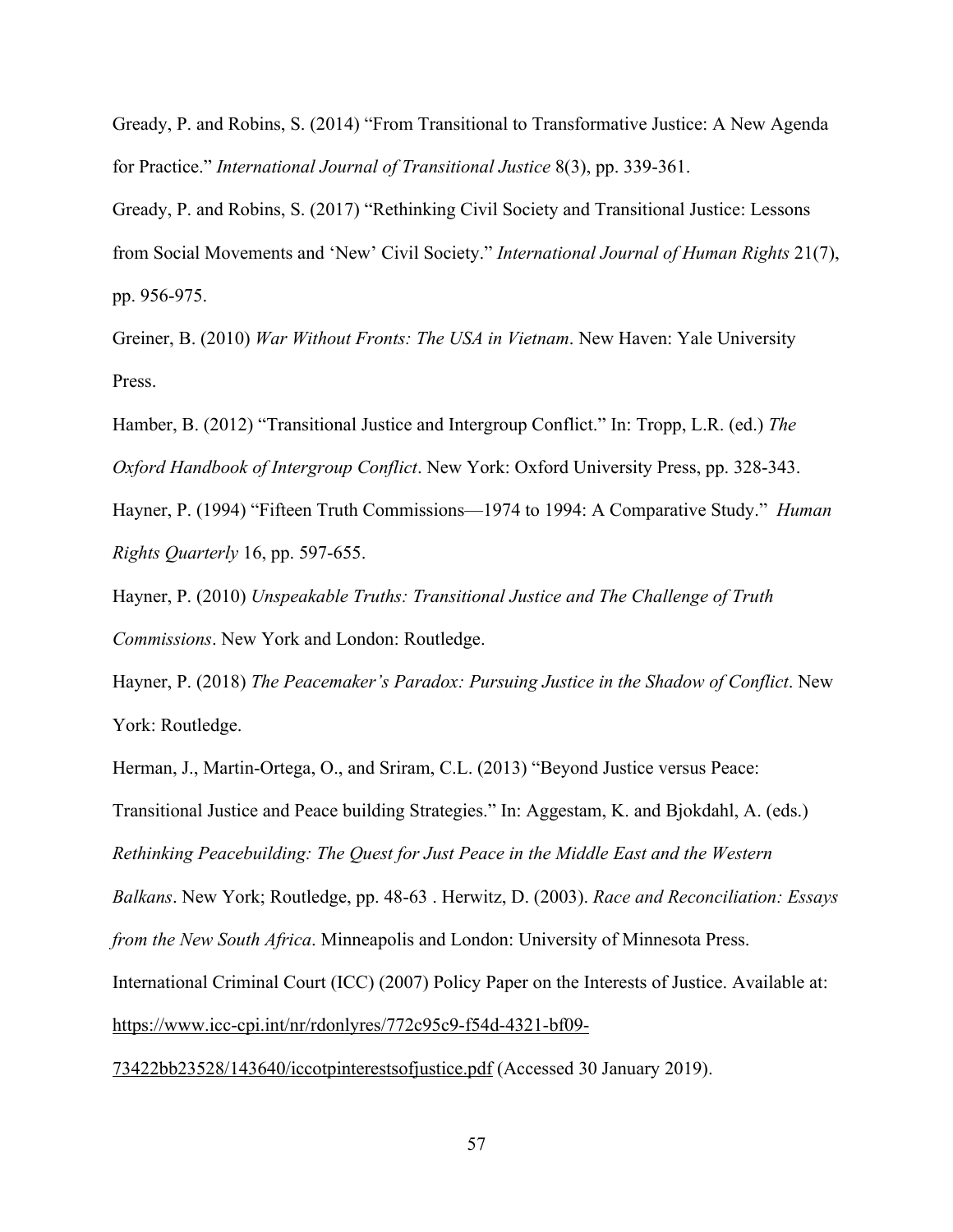Kapur, R. (2002) "The Tragedy of Victimization Rhetoric: Resurrecting the Native Subject in International/Postcolonial Feminist Legal Politics." *Harvard Human Rights Law Journal* 15(1), pp. 1-38.

Kapur, A. and Muddell, K. (2016) "When No One Calls It Rape. Addressing Sexual Violence Against Men and Boys in Transitional Contexts" *International Center for Transitional Justice*. Available at: https://www.ictj.org/sites/default/files/ICTJ\_Report\_SexualViolenceMen\_2016.pdf (Accessed: 17 April 2019).

Kent, B. (1992) *The Spoils of War: The Politics, Economics, and Diplomacy of Reparations, 1918-1932*. New York: Oxford University Press.

Kiernan, B. (2003) "The Demography of Genocide in Southeast Asia: The Death Tolls in Cambodia, 1975-1979, and East Timor, 1975-1980." *Critical Asian Studies* 35(4), pp. 585-597. Koskenniemi, M. (2002) "Between Impunity and Show Trials." In: Frowein, J.A. and Wolfrum,

R. (eds.) *Max Planck Yearbook of United Nations Law* 6(1), pp. 1-32.

Krever, T. (2014) "Unveiling (and veiling) Politics in International Criminal Trials." In: Schwöbel, C. (ed.) *Critical Approaches to International Law—An Introduction*. New York: Routledge, pp. 117-137.

Kritz, N.J. (2009) "Policy Implications of Empirical Research on Transitional Justice." In: Van Der Merwe, H.,Baxter, V. and Chapman, A.R. (eds.) *Assessing the Impact of Transitional Justice: Challenges for Empirical Research*. Washington, D.C.: United States Institute of Peace Press, pp. 13-22.

Kritz, N.J. (ed.) (1995a) *Transitional Justice: How Emerging Democracies Reckon with Former Regimes, Volume I: General Considerations*. Washington, D.C.: United States Institute for Peace.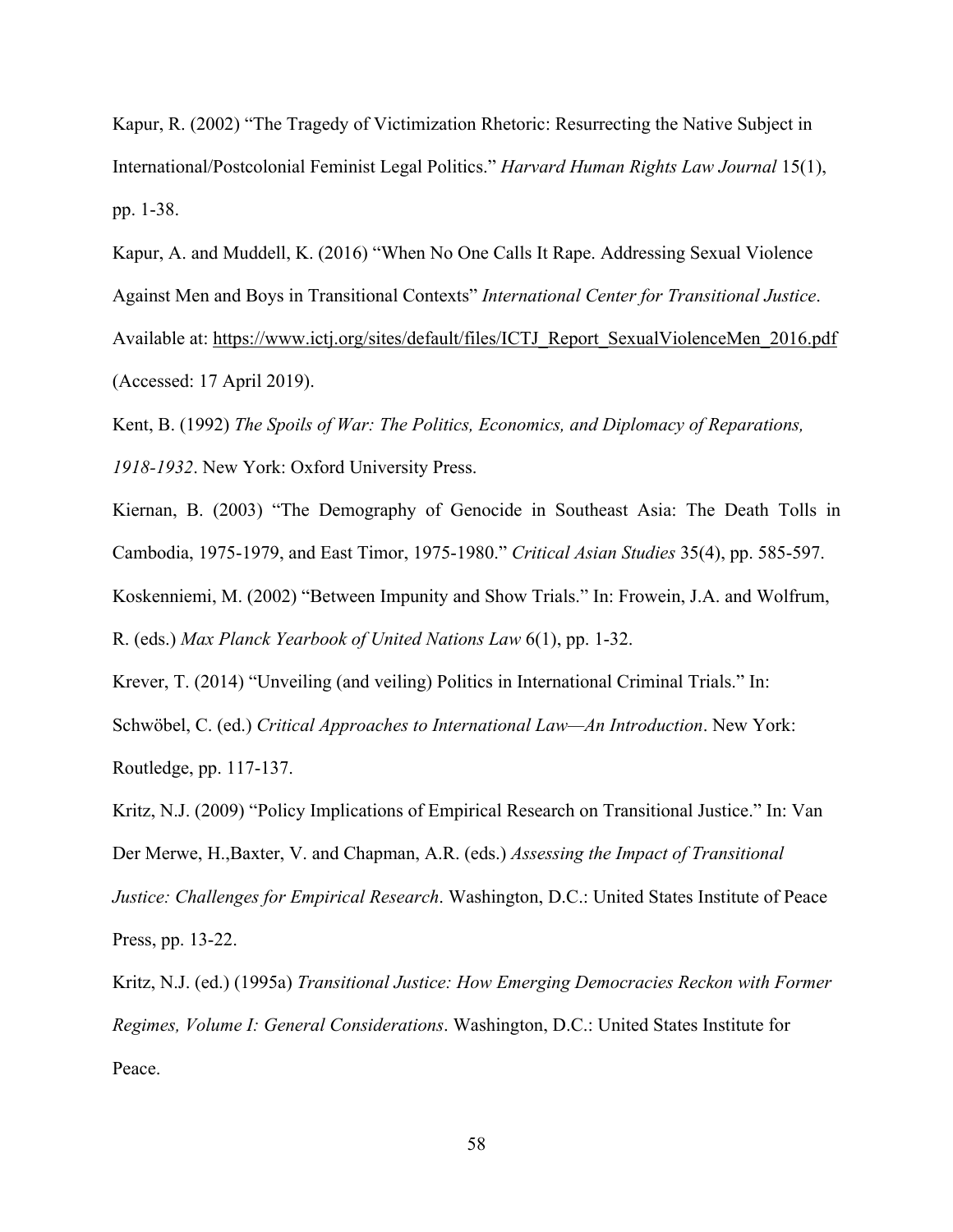Kritz, N.J. (ed.) (1995b) *Transitional Justice: How Emerging Democracies Reckon with Former Regimes, Volume II: Country Studies*. Washington, D.C.: United States Institute for Peace. Kritz, N.J. (ed.) (1995c) *Transitional Justice: How Emerging Democracies Reckon with Former Regimes, Volume III: Laws, Rulings, and Reports*. Washington, D.C.: United States Institute for Peace.

Kumalo, L. and Lucey, A. (2017) "How the AU Can Promote Transitional Justice in South Sudan." *Institute for Security Studies*. Available at:

https://issafrica.s3.amazonaws.com/site/uploads/ear14-1.pdf (Accessed: 30 January 2019).

Lambourne, W. (2013) "Transformative Justice, Reconciliation and Peacebuilding." In: Buckley-

Zistel, S.,Beck, T.K.,Braun, C., and Mieth, F. (eds.) *Transitional Justice Theories*. New York: Routledge, pp. 19-39.

Langlois, L.L. (2017) "Gender Perspective in UN Framework for Peace Processes and

Transitional Justice: The Need for a Clearer and More Inclusive Notion of Gender."

*International Journal of Transitional Justice* 12(1), pp. 146-167.

Leebaw, B. (2008) "The Irreconcilable Goals of Transitional Justice." *Human Rights Quarterly* 30(1), pp. 95-118.

Leitenberg, M. (2006) *Deaths in Wars and Conflicts in the 20th Century*. 3rd ed. Ithaca: Cornell University Press.

Lessa, F. (2013) *Memory and Transitional Justice in Argentina and Uruguay: Against Impunity*. New York: Palgrave Macmillan.

Lieber, F. (1863) *Instructions for the Government of Armies of the United States in the Field, General Order No 100*. Vol. 100.

59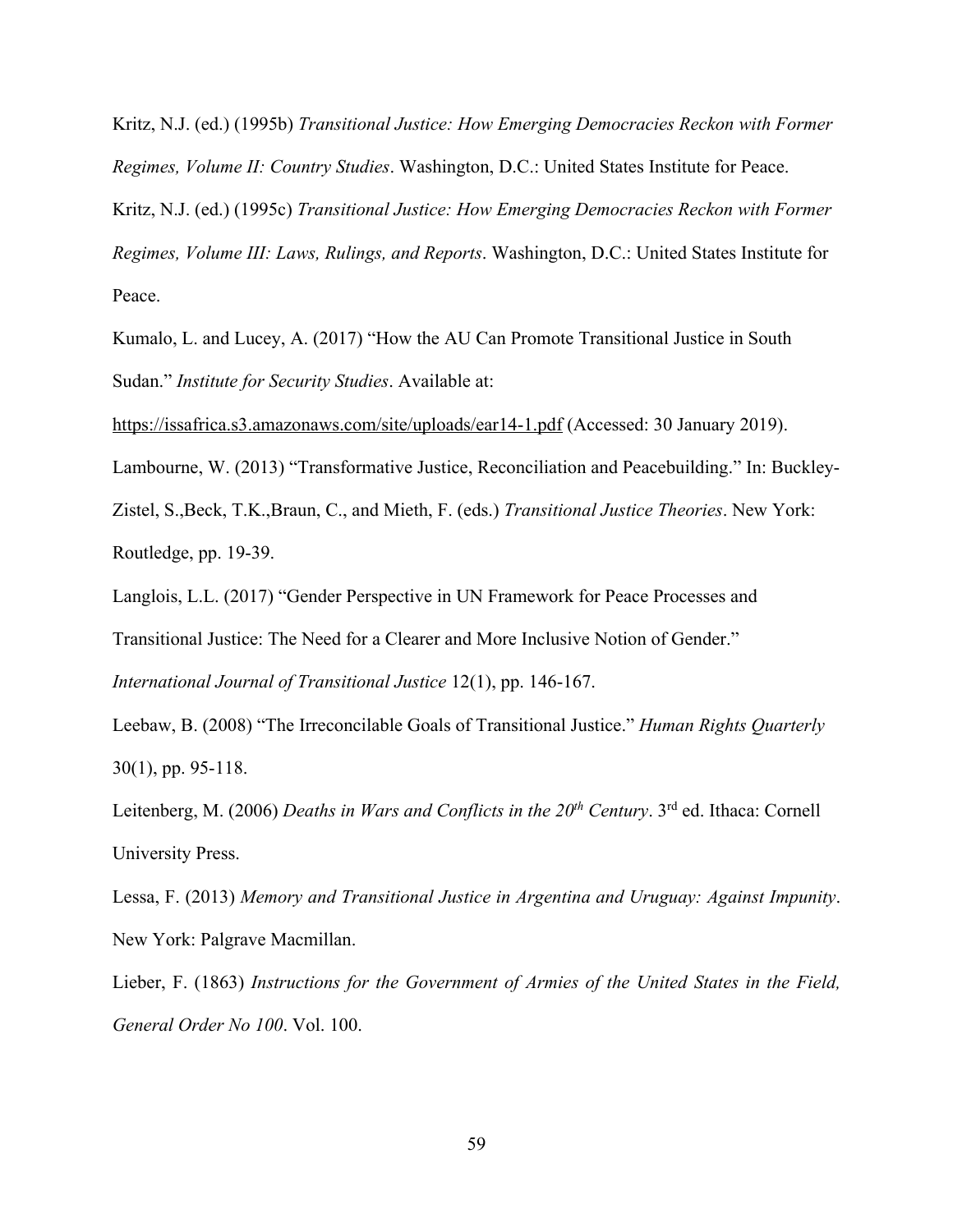Luban, D. (2013) "After the Honeymoon: Reflections on the Current State of International Criminal Justice." *Journal of International Criminal Justice* 11(3), pp. 505-515.

Lugano, G. (2017) "Counter-Shaming the International Criminal Court's Intervention as Neocolonial: Lessons from Kenya." *International Journal of Transitional Justice* 11(1), pp. 9- 29.

Lundy, P. and McGovern, M. (2008) "Whose Justice? Rethinking Transitional Justice from the Bottom Up." *Journal of Law and Society* 35(2), pp. 265-292.

Machel, G. (1996) "Promotion and Protection of the Rights of Children: Impact of Armed Conflict on Children." *United Nations*. Available at: https://www.unicef.org/graca/a51- 306\_en.pdf (Accessed: 30 January 2019).

MacKinnon, C.A. (2013) "Creating International Law: Gender as Leading Edge." *Harvard Journal of Law and Gender* 36(1), pp. 105-121.

MacMillan, M. (2001) *Peacemakers: The Paris Peace Conference of 1919 and Its Attempt to End War*. London: John Murray.

Mamdani, M. (2002) "Amnesty or Impunity? A Preliminary Critique of the Report of the Truth and Reconciliation Commission of South Africa (TRC)." *Diacritics* 32(4), pp. 32-59.

Mani, R. (2002) *Beyond Retribution: Seeking Justice in the Shadows of War*. Cambridge: Polity Press.

Mani, R. (2008) "Dilemmas of Expanding Transitional Justice, or Forging the Nexus between Transitional Justice and Development." *International Journal of Transitional Justice* 2(3), pp. 253-265.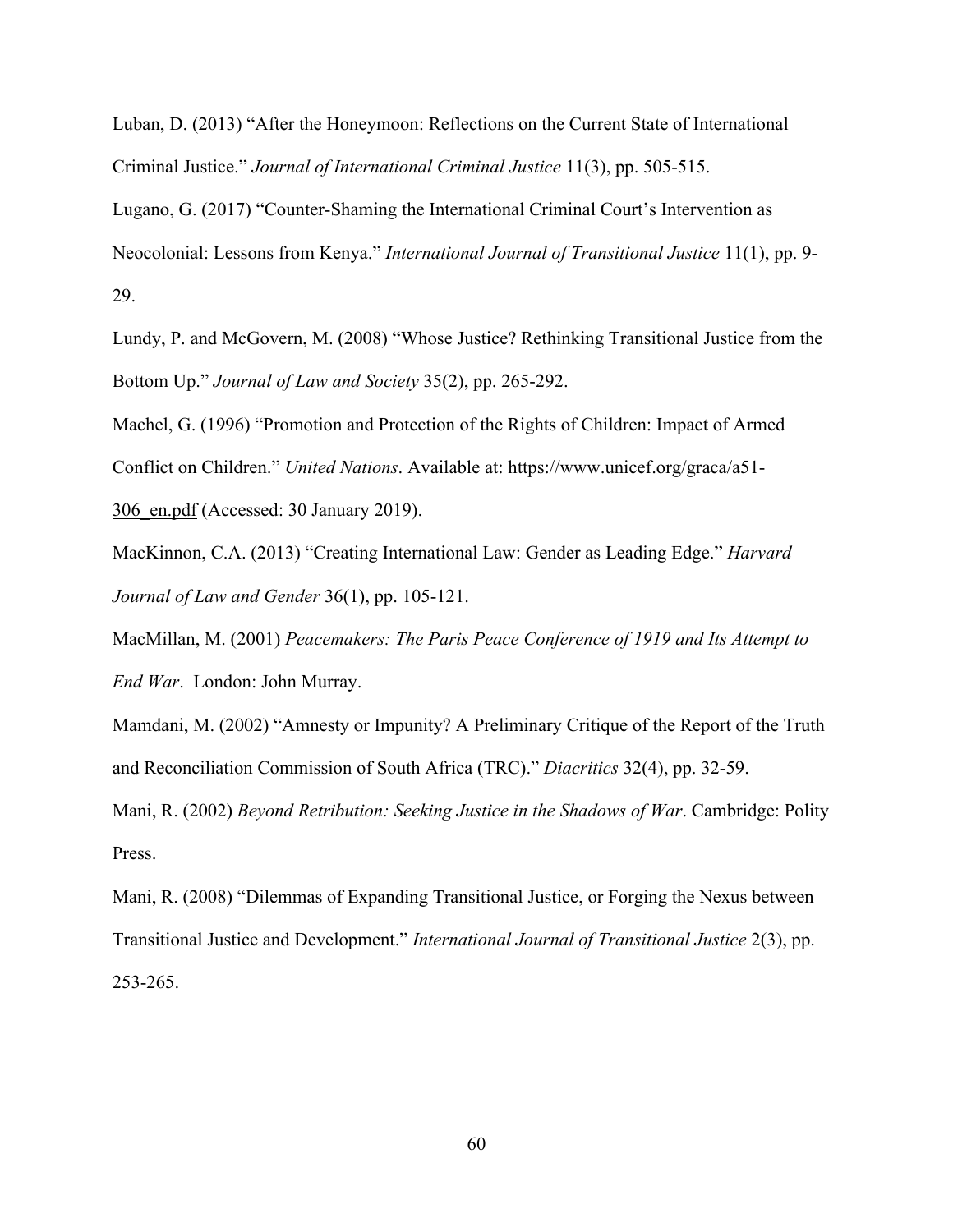Marable, M. (2011) "The Land Question in Historical Perspective. The Economics of Poverty in the Blackbelt South, 1865-1920." In: Rickford, R. (ed.) *Beyond Boundaries: The Manning Marable Reader*. New York, Routledge, pp. 153-165.

Mayer-Rieckh, A. (2017) "Guarantees of Non-Recurrence: An Approximation." *Human Rights Quarterly* 39(2), pp. 416-448.

McAuliffe, P. (2017) *Transformative Transitional Justice and the Malleability of Post-Conflict States*. Cheltenham: Edward Elgar Publishing.

McEvoy, K. (2007) "Beyond Legalism: Towards a Thicker Understanding of Transitional Justice." *Journal of Law and Society* 34(4), pp. 411-440.

McEvoy, K., & Mallinder, L. (2012). "Amnesties in Transition: Punishment, Restoration, and the Governance of Mercy." *Journal of Law and Society* 39(3), pp. 410-440.

McEvoy, K.,Moffett, L., Mallinder, L. and Anthony, G. (2015) "The Historical Use of

Amnesties, Immunities, and Sentence Reductions in Northern Ireland." *Amnesties, Prosecution*

*& the Public Interest Project (Ulster University*). Available at:

https://papers.ssrn.com/sol3/papers.cfm?abstract\_id=2801555 (Accessed: 30 January 2019).

McKay, F. (2013) "What Outcomes for Victims?" In: Shelton, D. (ed.) *The Oxford Handbook on International Human Rights Law*. Oxford: Oxford University Press, pp. 921-954.

Medvedev, R. (1989) *Let History Judge: The Origins and Consequences of Stalinism*. New York: Columbia University Press.

Megret, F. (2014) "International Criminal Justice: A Critical Research Agenda." In: Schwöbel, C. (ed.) *Critical Approaches to International Law—An Introduction*. New York: Routledge, pp. 17-53.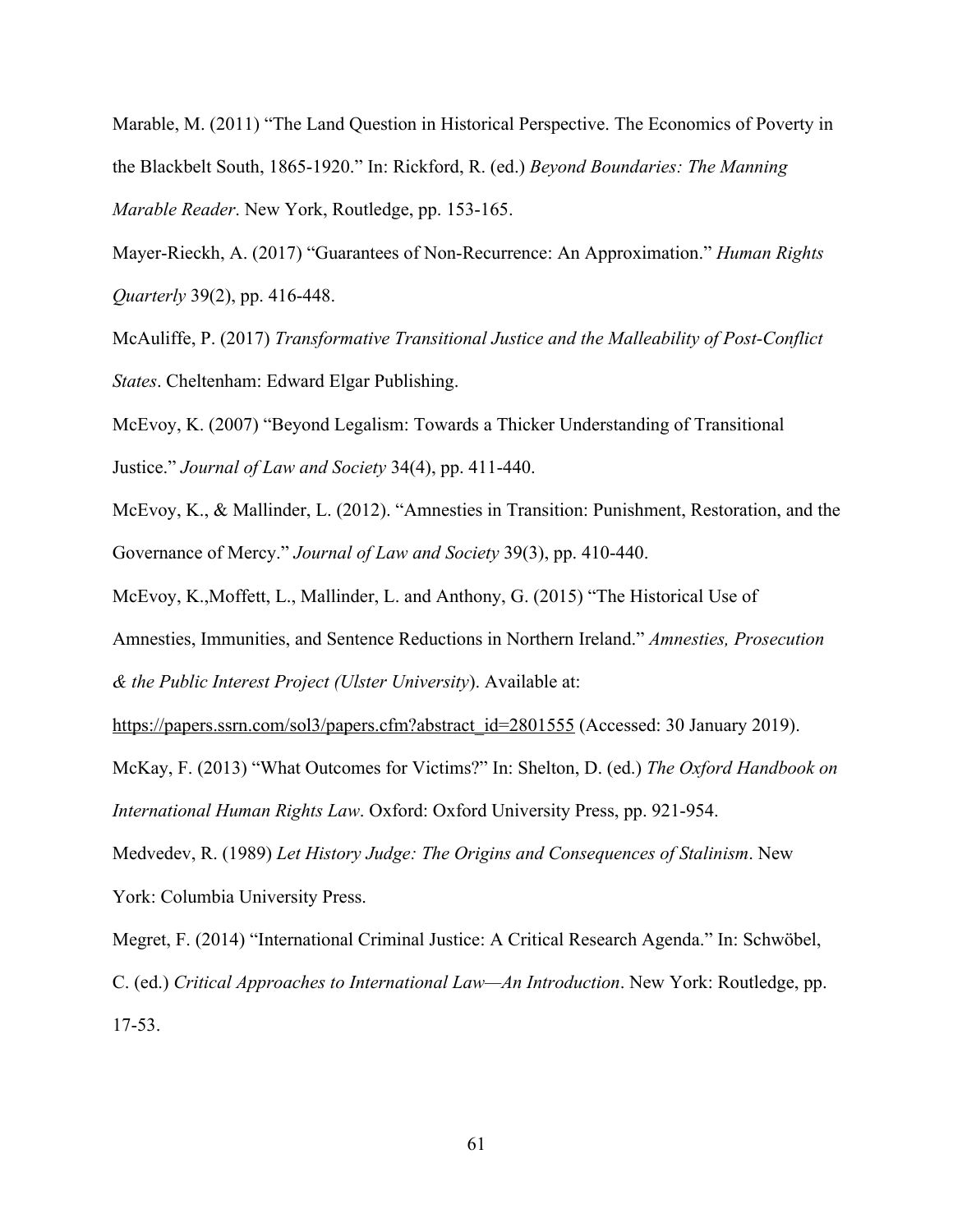Michel, N. and Del Mar, K. (2014) "Transitional Justice." In: Clapham, A. and Gaeta, P. (eds.) *The Oxford Handbook on International Law in Armed Conflict*. Oxford: Oxford University Press, pp. 840-884.

Miller, Z. (2008) "Effects of Invisibility: In Search of the 'Economic' in Transitional Justice." *International Journal of Transitional Justice* 2(3), pp. 266-291.

Mitchell, T.W. (2001) "From Reconstruction to Deconstruction: Undermining Black Ownership, Political Independence, and Community Through Partition Sales of Tenancy in Common Property." *Northwestern University Law Review* 95(2), pp. 505-580.

Moaveni, A. (2016) "Grasping for Truth and Dignity in Tunisia." *The New Yorker*, 29 December. Available at: https://www.newyorker.com/news/news-desk/grasping-for-truth-anddignity-in-tunisia (Accessed: 27 January 2019).

Moyn, S. (2016) "Anti-Impunity as Deflection of Argument." In: Engle, K., Miller, Z., and Davis, D.M. (eds.) *Anti-Impunity and the Human Rights Agenda*. Cambridge: Cambridge University Press, pp. 68-94.

Moyn, S. (2018) *Not Enough: Human Rights in an Unequal World.* Cambridge: The Belknap Press of Harvard University Press.

Moyo, K. (2014) "Mimicry, Transitional Justice and the Land Question in Racially Divided Former Settler Colonies." *International Journal of Transitional Justice* 9(1), pp. 70-89.

Murphy, C. (2017) *The Conceptual Foundations of Transitional Justice*. Cambridge: Cambridge University Press.

Mutua, M.W. (2015) "What is the Future of Transitional Justice?" *International Journal of Transitional Justice* 9(1), pp. 1-9.

Nagdy, M. and Roser, M. (n.d.) Genocides. Available at: https://ourworldindata.org/genocides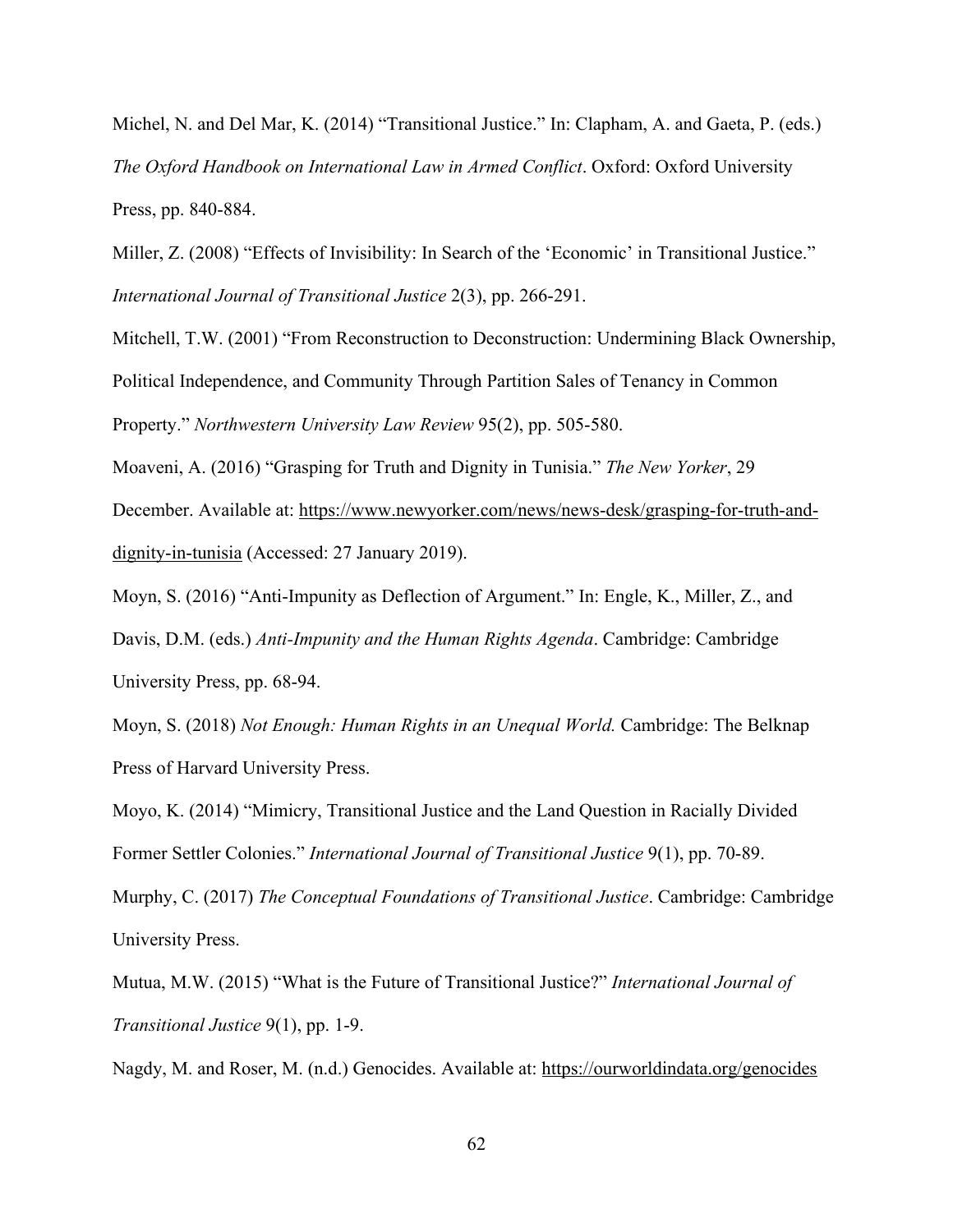(Accessed: 27 December 2018).

Nagy, R. (2008) "Transitional Justice as a Global Project: critical reflections." *Third World Quarterly* 29(2), pp. 275-289.

Nesiah, V. (2006a) "Discussion Lines on Gender and Transitional Justice: An Introductory Essay Reflecting on the ICTJ Bellagio Workshop on Gender and Transitional Justice." *Columbia Journal of Gender and Law* 15(3), pp. 799-812.

Nesiah, V. (2006b) "Truth Commissions and Gender: Principles, Policies, and Procedures." *International Center for Transitional Justice*. Available at:

https://www.ictj.org/sites/default/files/ICTJ-Global-Commissions-Gender-2006-English\_0.pdf (Accessed: 3 January 2019).

Nesiah, V. (2017) "Doing History with Impunity." In: Engle, K.,Miller, Z., and Davis, D.M.

(eds.) *Anti-Impunity and the Human Rights Agenda*. New York: Cambridge University Press, pp. 95-122.

Niven, B. and Paver, C. (eds.) (2010) *Memorialization in Germany Since 1945*. New York: Palgrave MacMillan.

Nizich, I. (2001) "International Tribunals and Their Ability to Provide Adequate Justice: Lessons from the Yugoslav Tribunal." *ILSA Journal of International & Comparative Law* 7(2), p. 353- 368.

Nouwen, S.M.H., and Werner, W.G. (2014) "Monopolizing Global Justice: International Criminal Law as Challenge to Human Diversity." *Journal of International Criminal Justice* 13(1), pp. 157-176.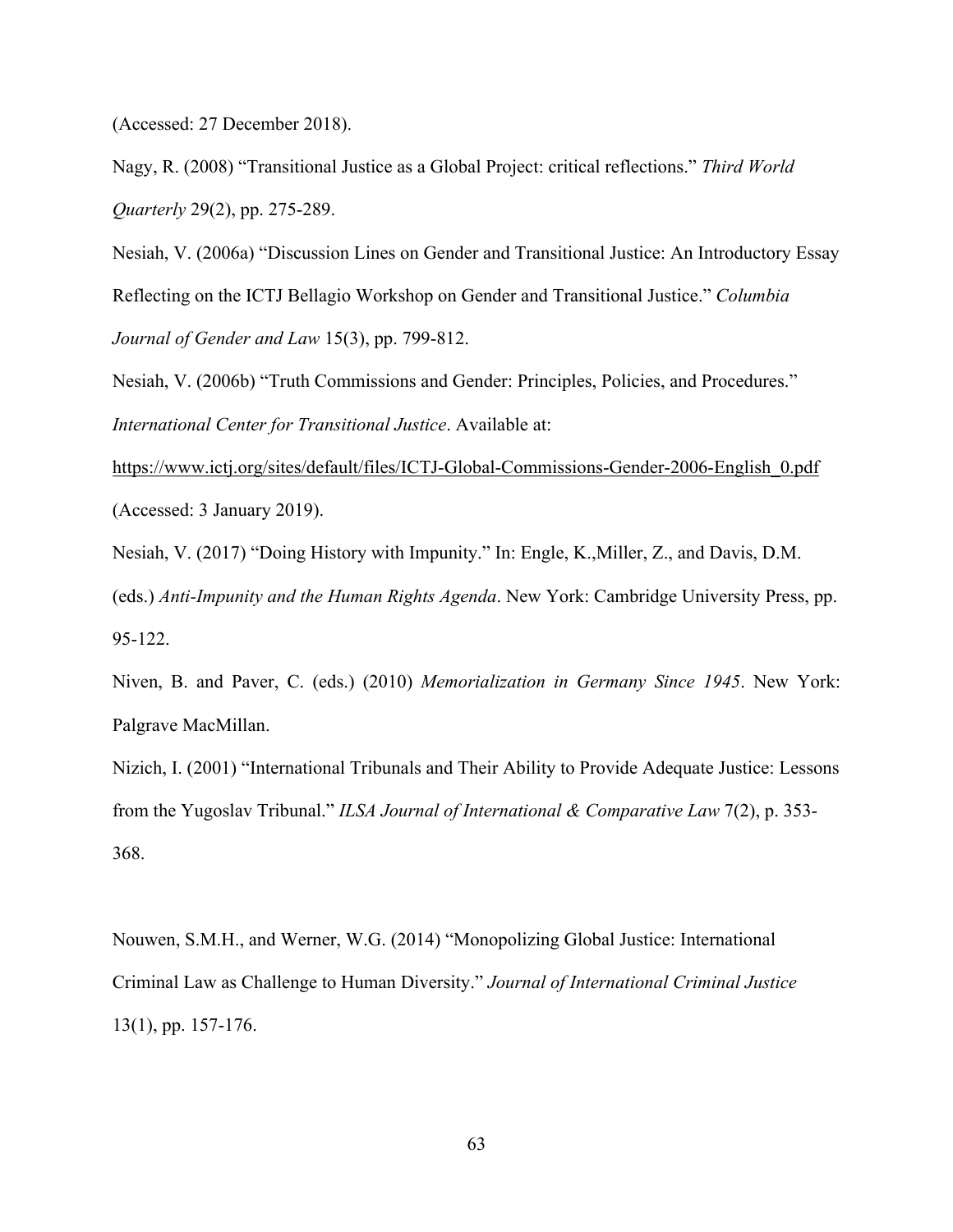Nyseth-Brehm, H. and Golden, S. (2017) "Centering Survivors in Local Transitional Justice." *Annual Review of Law and Social Science* 13, pp.101-121.

Oette, L. (2010). "Peace and Justice, or Neither?: The Repercussions of the *al-Bashir* case for International Criminal Justice in Africa and Beyond." *Journal of International Criminal Justice* 8(2), pp. 345-364.

Office of the Prosecutor, ICC (2014) Policy Paper on Sexual and Gender-Based Crimes.

Available at: https://www.icc-cpi.int/iccdocs/otp/OTP-Policy-Paper-on-Sexual-and-Gender-Based-Crimes--June-2014.pdf (Accessed: 9 October 2019 ).

Olsen, T., Payne, L., and Reiter, A. (2010) "The Justice Balance: When Transitional Justice Improves Human Rights and Democracy." *Human Rights Quarterly* 32(4), p. 980-1007.

Orentlicher, D.F. (1991) "Settling Accounts: The Duty to Prosecute Human Rights Violations of a Prior Regime." *Yale Law Journal* 100(8), pp. 2537-2615.

Orentlicher, D. (2018) *Some Kind of Justice: The ICTY's Impact in Bosnia and Serbia.* New York: Oxford University Press.

Pendas, D.O. (2006) *The Frankfurt Auschwitz Trial, 1963-1965: Genocide, History, and the Limits of the Law*. New York: Cambridge University Press.

Pendas, D.O. (2013) "'I Didn't Know What Auschwitz Was': The Frankfurt Auschwitz Trial and the German Press, 1963-1964." *Yale Journal of Law & the Humanities* 12(2), pp. 397-446.

Pensky, M. (2008) "Amnesty on Trial: Impunity, Accountability, and the Norms of International Law." *Ethics & Global Politics* 1(1), pp. 1-40.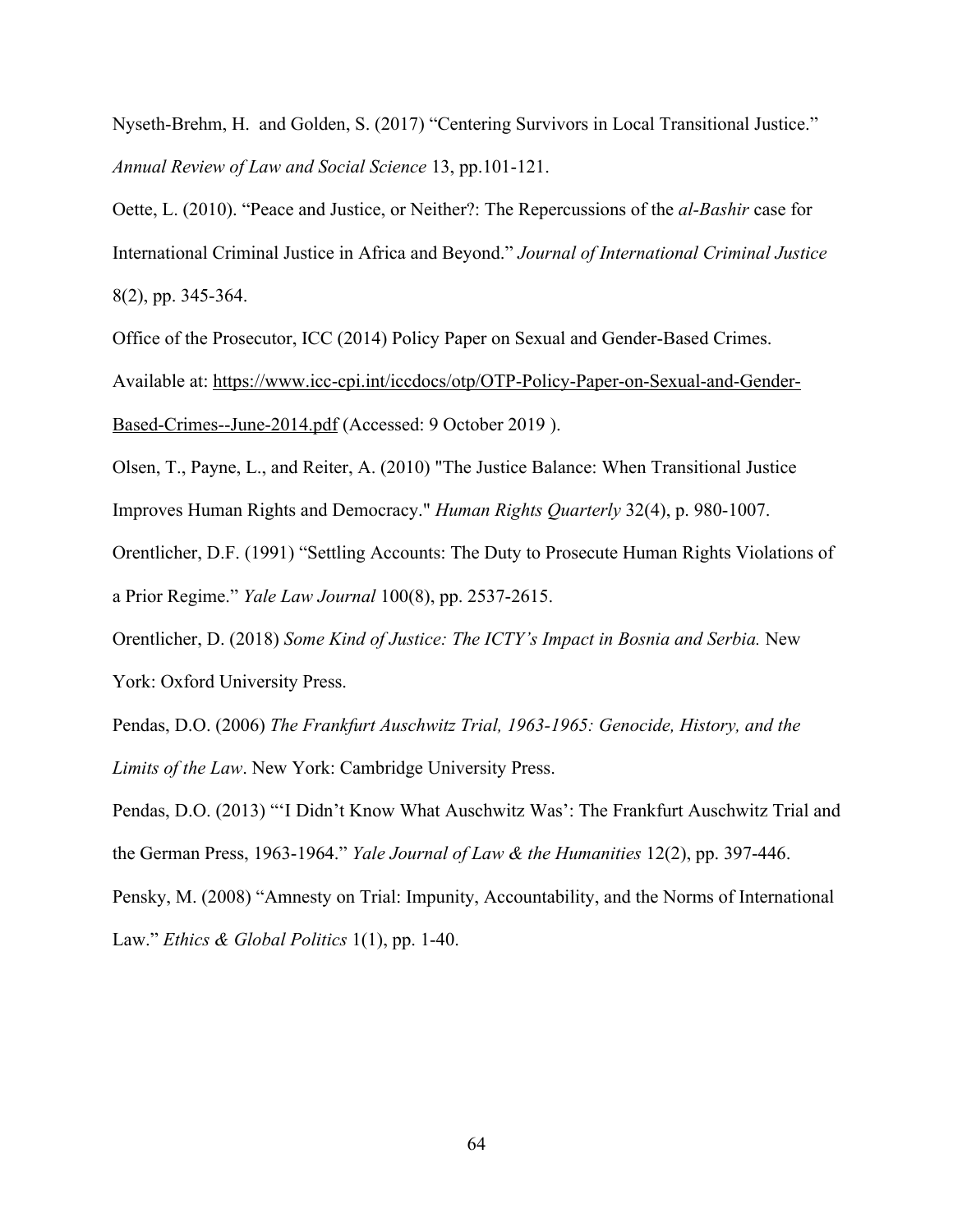Pham, P.N. and Vinck, P. (2007) "Empirical Research and the Development and Assessment of Transitional Justice Mechanisms." *International Journal of Transitional Justice* 1(2), pp. 231- 248.

Pham, P.N., Vinck, P., Marchesi, B., Johnson, D., Dixon, P.J., and Sikkink, K. (2016) "Evaluating Transitional Justice: The Role of Multi-Level Mixed Methods Datasets and the Colombia Reparation Program for War Victims." *Transitional Justice Review* 1(4), pp. 60-94. Philpott, D. "What Religion Brings to the Politics of Transitional Justice." *Journal of International Affairs*, vol. 61, no. 1, 2007, pp. 93–110.

Posner, E.A. and Vermeule, A. (2003) "Transitional Justice as Ordinary Justice." *University of Chicago Public Law & Legal Theory Working Paper No. 40*. Available at:

https://chicagounbound.uchicago.edu/public\_law\_and\_legal\_theory/356/ (Accessed: 15 November 2018).

Rajagopalan, M. (2018) The Histories of Today's Wars are Being Written on Facebook and YouTube. What Happens When They Get Taken Down? *Buzzfeed*, 22 December 2018,

https://www.buzzfeednews.com/article/meghara/facebook-youtube-icc-war-crimes.

Rauer, V. (2006) "Symbols in Action: Willy Brandt's Kneefall at the Warsaw Memorial." In: Alexander, J.C., Giesen, B., and Mast, J.L. (eds.) *Social Performance: Symbolic Action, Cultural Pragmatics, and Ritual*. New York: Cambridge University Press, pp. 257-282.

Rehn, E. and Johnson Sirleaf, E. (2002) "Women, War and Peace: The Independent Experts' Assessment on the Impact of Armed Conflict on Women and Women's Role in Peace-building." *UNIFEM*. Available at: https://www.unfpa.org/sites/default/files/pub-

pdf/3F71081FF391653DC1256C69003170E9-unicef-WomenWarPeace.pdf (Accessed: 30 January 2019).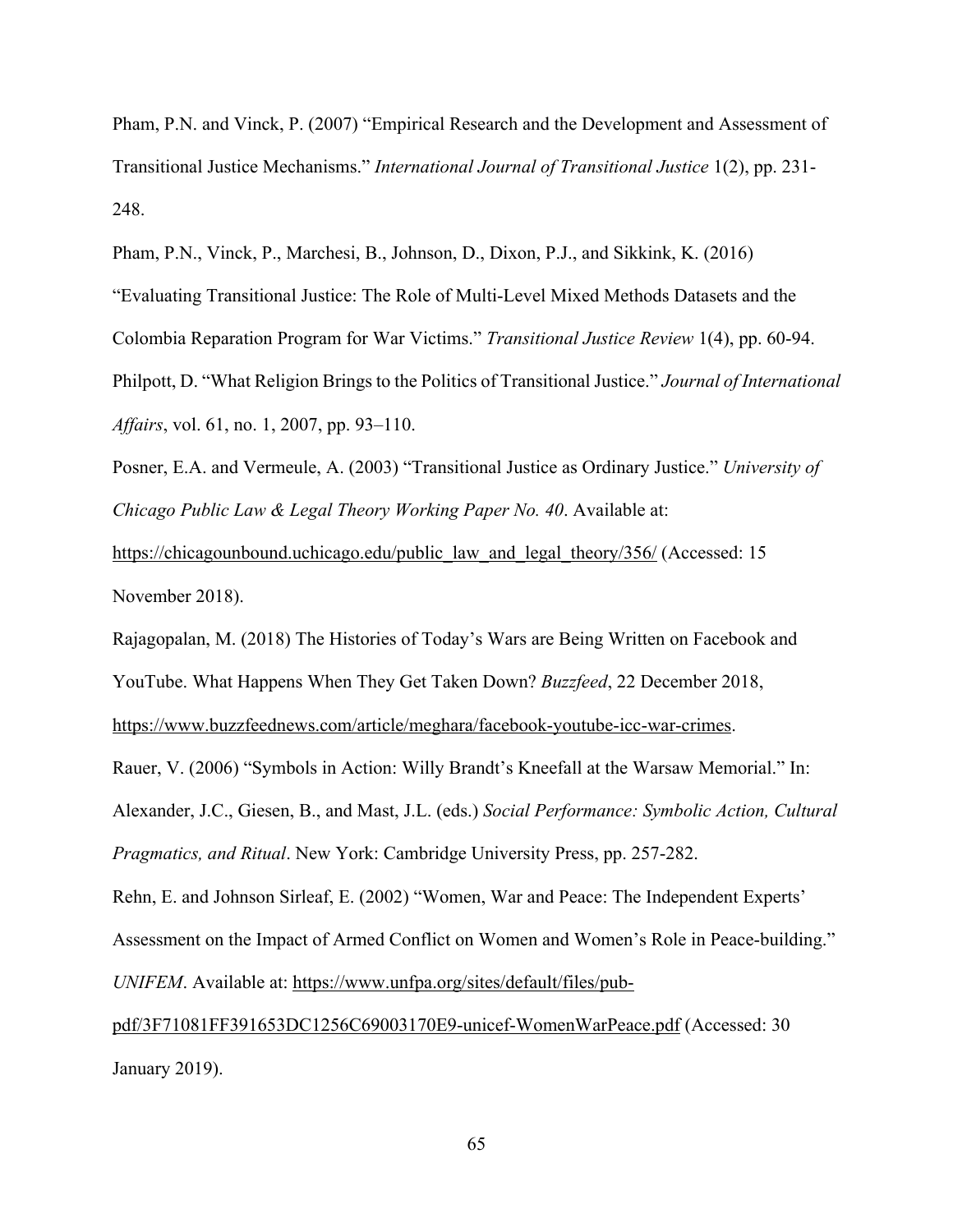Reydams, L. (2010) "The Rise and Fall of Universal Jurisdiction." In: Schabas, W.A. and Bernaz, N. (eds.) *Routledge Handbook of International Criminal Law*. London: Routledge, pp. 337-354.

Roberts, A. (1995) "The Laws of War: Problems of Implementation in Contemporary Conflicts." *Duke Journal of Comparative & International Law* 6(11), pp. 11-78.

Robinson, D. (2003) "Serving the Interests of Justice: Amnesties, Truth Commissions and the International Criminal Court." *EJIL* 14(3), pp. 481-505.

Rodman, K.A. (2009) "Is Peace in the Interests of Justice? The Case for Broad Prosecutorial Discretion at the International Criminal Court." *Leiden Journal of International Law*, 22(1), pp. 99-126.

Rodman, K.A. (2014) "Justice as a Dialogue Between Law and Politics: Embedding the International Criminal Court within Conflict Management and Peacebuilding." *Journal of International Criminal Justice* 12(3), pp. 437-469.

Rodriguez-Garavito, C. (2011). Beyond the courtroom: The impact of judicial activism on socioeconomic rights in Latin America. *Texas Law Review* 89(7), pp. 1669-1698.

Roht-Arriaza, N. (2006) "The New Landscape of Transitional Justice." In Roht-Arriaza, N. and Mariezcurrena, J. (eds.) *Transitional Justice in the Twenty-First Century: Beyond Truth versus Justice*. New York: Cambridge University Press, pp. 1-16.

Roser, M. (2019) War and Peace. Available at: https://ourworldindata.org/war-and-peace (Accessed: 15 December 2018).

Roth, K. (2017) "The Dangerous Rise of Populism: Global Attacks on Human Rights Values." *Human Rights Watch: World Report 2017*. Available at: https://www.hrw.org/worldreport/2017/country-chapters/dangerous-rise-of-populism (Accessed: 2 January 2019).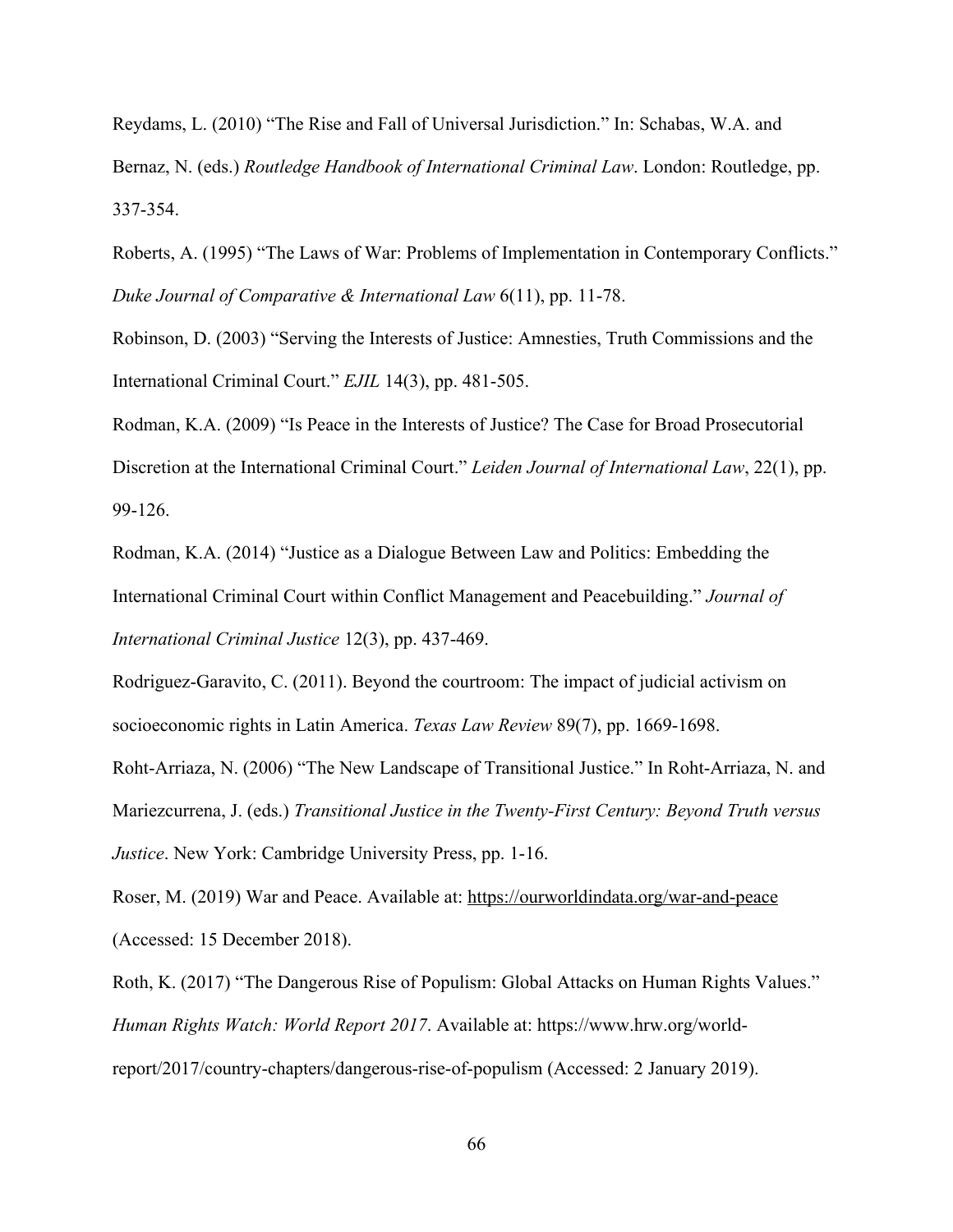Rubio-Marín, R. and De Greiff, P. (2007) "Women and Reparations." *International Journal of Transitional Justice* 1(3), pp. 318-337.

Rule of Law Initiative (2014). Assessment of Justice, Accountability and Reconciliation Measures in South Sudan. Available at:

https://www.americanbar.org/content/dam/aba/directories/roli/sudan/aba\_roli\_sudan\_assessment final\_report\_0614.authcheckdam.pdf (Accessed: 30 January 2019).

Sagi, N. (1980) *German Reparations: A History of the Negotiations*. Magnes Press, Hebrew University.

Schabas, W. (2005) "Genocide Trials and Gacaca Courts," *Journal of International Criminal Justice* 3(4), p. 879-895

Schwöbel-Patel, C. (2016) "The Re-Branding of the International Criminal Court (and Why African States Are Not Falling For It)." *Opinio Juris,* 28 October. Available at:

http://opiniojuris.org/2016/10/28/the-re-branding-of-the-international-criminal-court-and-whyafrican-states-are-not-falling-for-it/ (Accessed: 20 December 2018).

Sharp, A. (2014) "The Paris Peace Conference and its Consequences." *International Encyclopedia of the First World War*. Available at: https://encyclopedia.1914-1918 online.net/article/the paris peace conference and its consequences (Accessed: 27 January 2019).

Sharp, D. (2013) "Interrogating the Peripheries: The Preoccupations of Fourth Generation Transitional Justice." *Harvard Human Rights Journal*, 26, pp. 149-178.

Shklar, J. (1986) *Legalism: Law, Morals, and Political Trials*. Cambridge: Harvard University Press.

67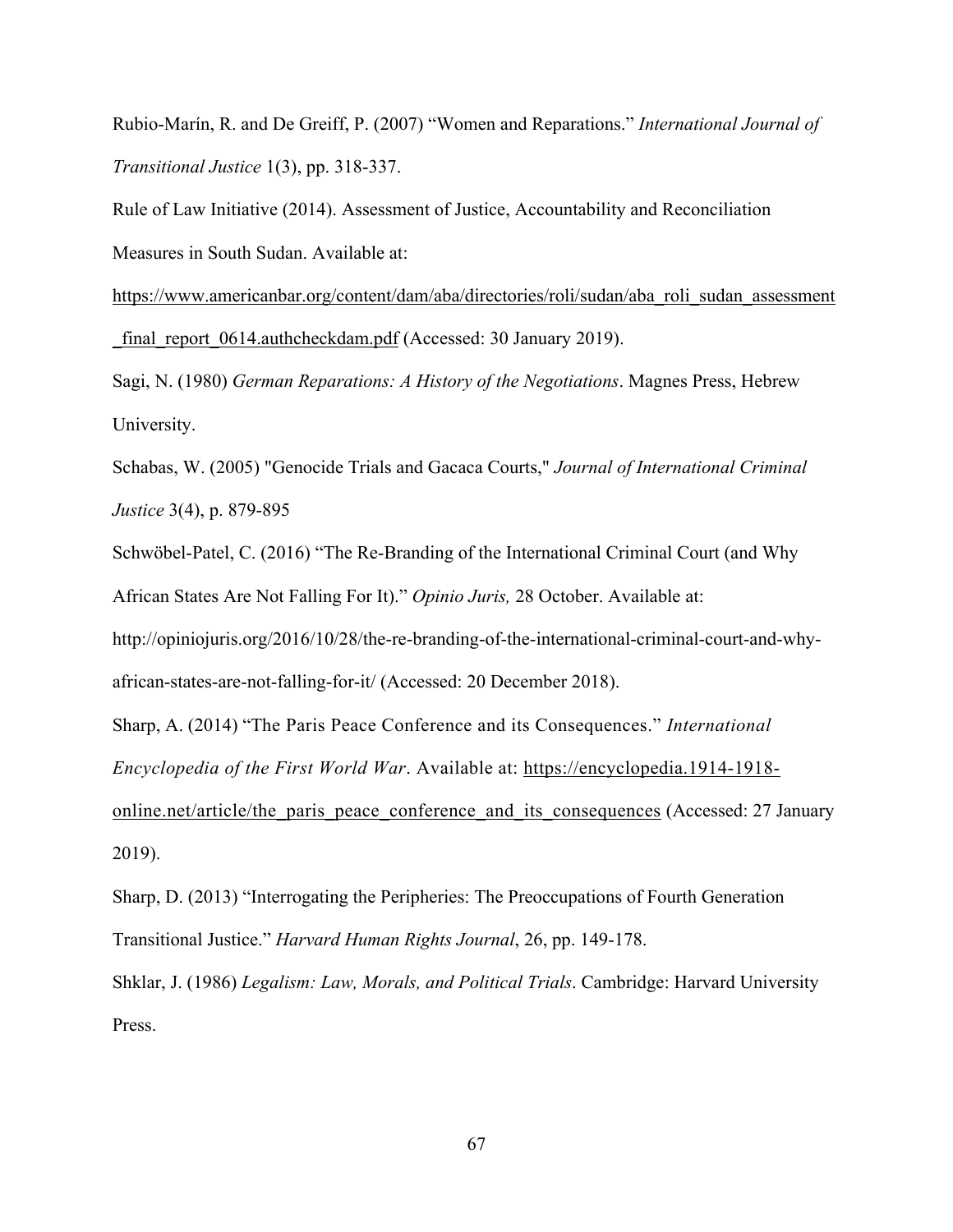Sikkink, K. and Booth Walling, C. (2006) "Argentina's Contribution to Global Trends in Transitional Justice." In: Roht-Arriaza, N. and Mariezcurrena, J. (eds.) *Transitional Justice in the Twenty-First Century: Beyond Truth and Justice*. New York: Cambridge University Press, pp. 301–24.

Sikkink, K. and Booth Walling, C. (2007) "The Impact of Human Rights Trials in Latin America." *Journal of Peace Research* 44(4), pp. 427-425.

Simpson, G. (2007) *Law, War, and Crime: War Crimes, Trials, and the Reinvention of International Law*. Cambridge: Polity Press.

Singer, P.W. and Brooking, E.T. (2018) *LikeWar: The Weaponization of Social Media*. New York: Houghton Mifflin.

Sloane, R.D. (2007) "The Expressive Capacity of International Punishment: The Limits of the National Law Analogy and the Potential of International Criminal Law." *Stanford Journal of International Law*, 43(1), pp. 39-94.

Slye, R. and Freeman, M. (2018) "The Limits of Punishment: Transitional Justice and Violent Extremism." *Institute for Integrated Transitions*. Available at: http://ifit-

transitions.org/resources/publications/major-publications-briefings/the-limits-of-punishmenttransitional-justice-and-violent-extremism/1-lop-framework-paper.pdf/view (Accessed: 5 January 2019).

Slye, R.C. (2018) *The Kenyan TJRC: An Outsider's View from the Inside*. New York: Cambridge University Press.

Snyder, J. and Vinjamuri, L. (2003/04) "Trials and Errors: Principle and Pragmatism in Strategies of International Justice." *Quarterly Journal: International Security* 28(3), pp. 5-44.

68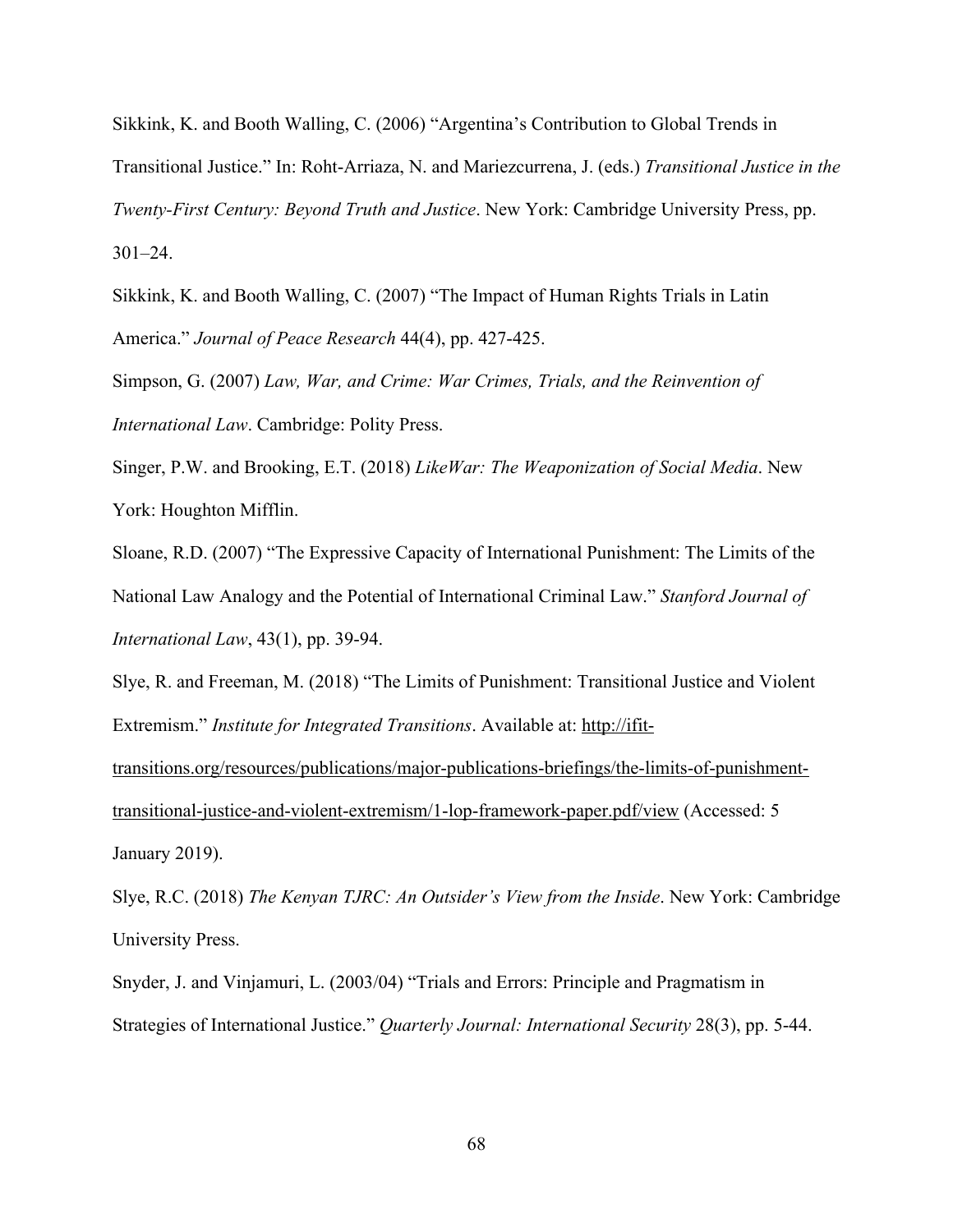Sriram, C.L. (2004) *Confronting Past Human Rights Violations*. Abingdon: Frank Cass Publishing.

Stanley, E. (2001) "Evaluating the Truth and Reconciliation Commission." *Journal of Modern African Studies* 39(3), pp. 525-546.

Steiner, Z. (2005) *The Lights that Failed: European International History, 1919—1933*. New York: Oxford University Press.

Straus, S. (2006) "How Many Perpetrators Were There In the Rwandan Genocide? An Estimate." *Journal of Genocide Research* 6(1), pp. 85-98.

Stromseth, J.E. (2007) "Pursuing Accountability for Atrocities After Conflict: What Impact on

Building the Rule of Law?" *Georgetown Journal of International Law* 38(2), pp. 251-322.

Sullivan, D.J. (1994) "Women's Human Rights and the 1993 World Conference on Human Rights." *The American Journal of International Law* 88(1), pp. 157-167.

Sutil Correa, J. (1997) "'No Victorious Army has ever been Prosecuted...': The Unsettled Story of Transitional Justice in Chile." In: McAdams, A.J. (ed.) *Transitional Justice and the Rule of Law in New Democracies*. Notre Dame, IN: Notre Dame Press, pp. 123-154.

Tallgren, I. (2015) "The Voice of the International: Who is Speaking?" *Journal of International Criminal Justice* 13(1), pp. 135-155.

Teitel, R. (1997) "Transitional Jurisprudence: The Role of Law in Political Transformation." *Yale Law Journal* 106(7), pp. 2009-2080.

Teitel, R. (2000) *Transitional Justice*. New York: Oxford University Press.

Teitel, R. (2003) "Transitional Justice Genealogy." *Harvard Human Rights Journal* 16 (Spring), pp. 69-94.

Teitel, R. (2005) "Law and Politics of Contemporary Transitional Justice." *Cornell International*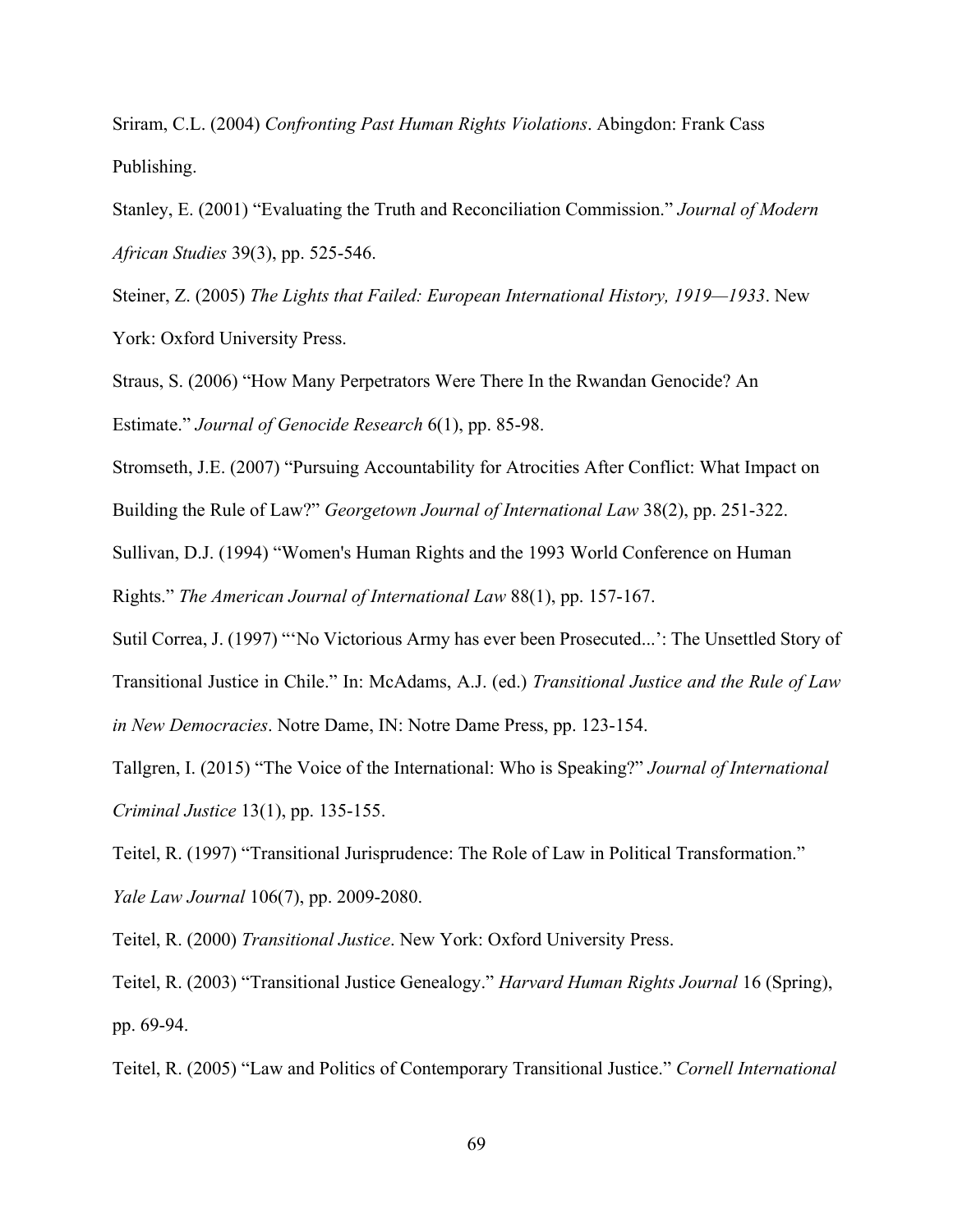*Law Journal* 38(3), pp. 837-862.

Thomas, O.N.T., Ron, J. and Paris, R. (2008). "The Effects of Transitional Justice Mechanisms: A Summary of Empirical Research Findings and Implications for Analysts and Practitioners." *Centre for International Policy Studies*. Available at:

http://aix1.uottawa.ca/~rparis/CIPS Transitional Justice April2008.pdf (Accessed: 15 December 2018).

Thomas, O.N.T., Ron, J. and Paris, R. (2010) "State-Level Effects of Transitional Justice: What Do We Know?" *International Journal of Transitional Justice* 4(3), pp. 329-354.

Tolbert, D. (2014) "As Colombia Seeks to Address Serious Crimes, Are There Lessons From International Experiences." *Huffington Post*, 5 December. Available at:

https://www.huffingtonpost.com/david-tolbert/as-colombia-seeks-to-addr\_b\_6276684.html (Accessed: 30 January 2019).

Tolbert, D. (2015) Is the International Community Abandoning the Fight Against Impunity? Available at: https://www.huffingtonpost.com/david-tolbert/is-the-international-

comm\_b\_6670776.html (Accessed: 2 February 2019).

Turgeon, L. (1973) "The Political Economy of Reparations." *New German Critique* 1, pp. 111- 125.

Uganda Legal Information Institute. (2000) Amnesty Act. Available at:

https://ulii.org/node/23788 (Accessed: 30 January 2019).

United Nations. (2010) United Nations Guide to Transitional Justice. Available at:

https://www.un.org/ruleoflaw/files/TJ\_Guidance\_Note\_March\_2010FINAL.pdf (Accessed: 20 December 2018).

United Nations (2014) Framework of Analysis of Atrocity Crimes: A Tool for Prevention.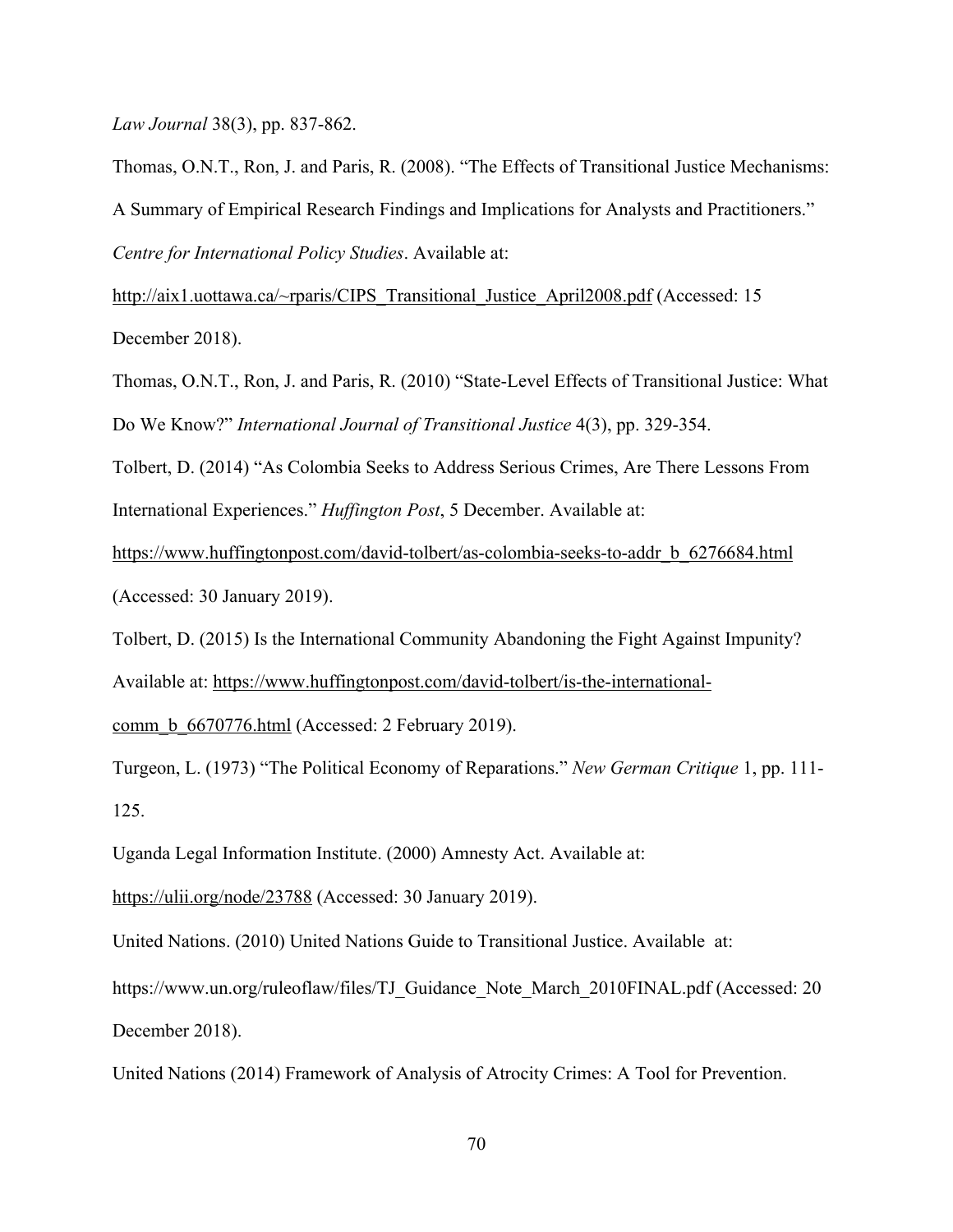Available at: https://www.un.org/en/genocideprevention/documents/publications-andresources/Genocide\_Framework%20of%20Analysis-English.pdf (Accessed: 30 January 2019). Uprimny Yepes, R. (2009) "Transformative Reparations of Massive Gross Human Rights Violations: Between Corrective and Distributive Justice." *Netherlands Quarterly of Human Rights* 27(4), pp. 625-647.

Van Der Merwe, H., Baxter, V., and Chapman, A.R. (eds.) (2009) *Assessing the Impact of Transitional Justice: Challenges for Empirical Research*. Washington, D.C.: United States Institute for Peace.

Van Zyl, P. (1999) "Dilemmas of Transitional Justice: The Case of South Africa's Truth and Reconciliation Commission." *Journal of International Affairs* 52(2), pp. 647-667.

Walker, D. (2015) Moving the Ford Foundation Forward. Available at:

https://www.fordfoundation.org/ideas/equals-change-blog/posts/moving-the-ford-foundationforward/ (Accessed: 5 January 2019).

Warren, R., Applebaum, A., Mawby, B., Fuhrman, H., Turkington, R. and Alam, M. (2017) "Inclusive Justice: How Women Shape Transitional Justice in Tunisia and Colombia." *Georgetown Institute for Women, Peace, and Security*. Available at:

https://giwps.georgetown.edu/wp-content/uploads/2017/08/Transitional-Justice.pdf (Accessed: 30 January 2019).

Whelan, D. (2015) "Indivisible Human Rights and The Ends of The State" In: Mills, K. and Karp, D. (eds.) *Human Rights Protections in Global Politics. Responsibilities of States and Non-State Actors*. Palgrave MacMillan.

Whiting, A. (2019) The ICC's Afghanistan Decision: Bending to U.S. or Focusing Court on Successful Investigations? Available at: https://www.justsecurity.org/63613/the-iccs-

71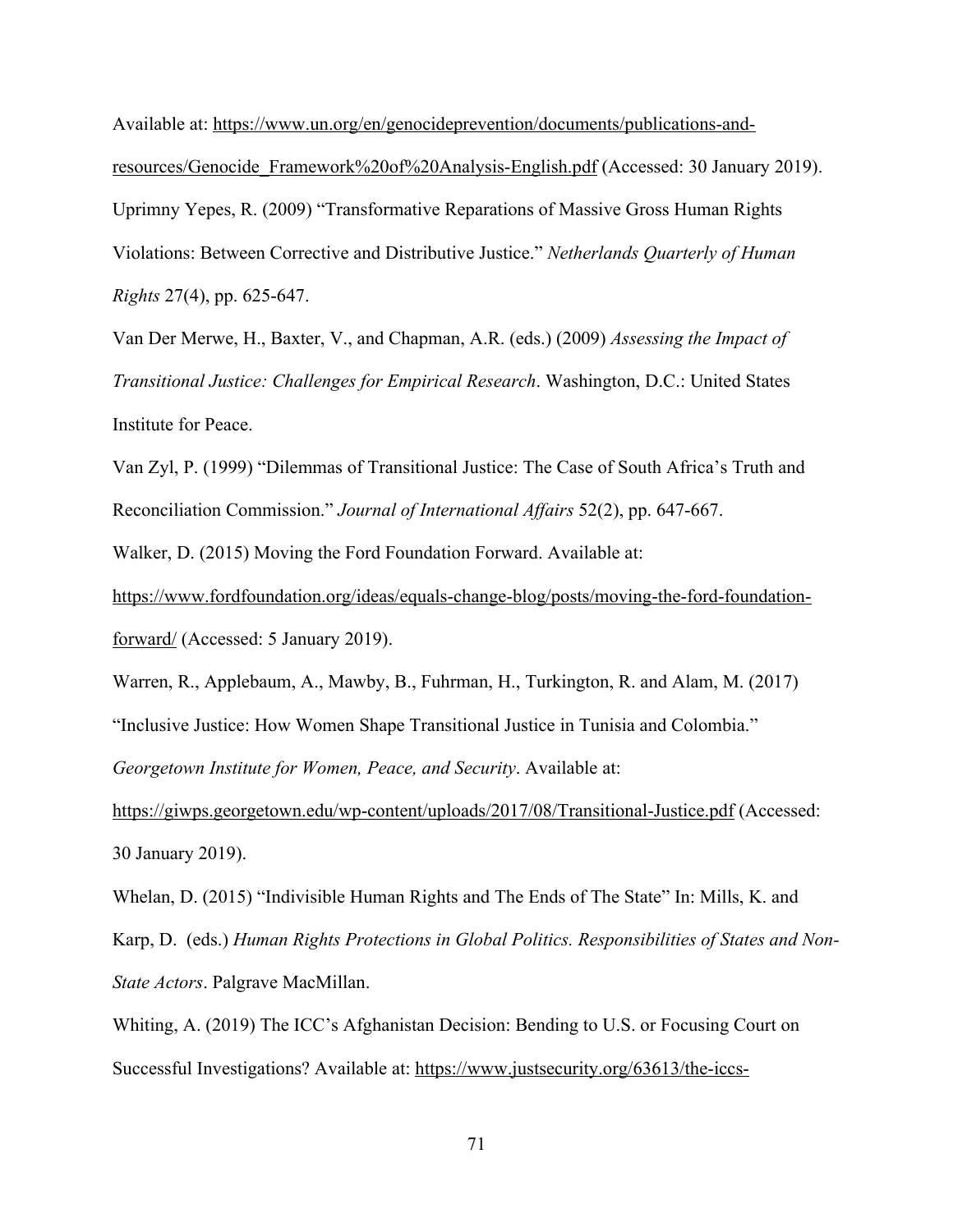afghanistan-decision-bending-to-u-s-or-focusing-court-on-successful-investigations/ (Accessed: 15 April 2019).

Willis, J.F. (1982) *Prologue to Nuremburg: The Politics and Diplomacy of Punishing War Criminals of the First World War*. Westport, Conn.: Greenwood Publishing Group.

Wittman, R. (2012) *Beyond Justice: The Auschwitz Trial*. Cambridge: Harvard University Press.

Yang, D.L. (1996) *Calamity and Reform in China: State, Rural Society, and Institutional Change Since the Great Leap Famine*. Stanford: Stanford University Press.

Zalaquett, J. (1992) "Balancing Ethical Imperatives and Political Constraints: The Dilemma of New Democracies Confronting Past Human Rights Violations." *Hastings Law Journal* 43(6), pp. 1425-1438.

Zalaquett, J. (1995) "Confronting Human Rights Violations by Former Governments: Principles Applicable and Political Constraints." In: Kritz, N.J. (ed.) *Transitional Justice: How Emerging Democracies Reckon with Former Regimes, Volume I: General Considerations*. Washington, D.C.: United States Institute for Peace, pp. 3-31.

Zeitzoff, T. (2017) "How Social Media is Changing Conflict." *Journal of Conflict Resolution* 61(9), pp. 1970-1991.

Case law

*International Criminal Tribunal for Rwanda Akayesu* (Judgment) No. ICTR-96-4-T (September 2, 1998).

*International Criminal Court*